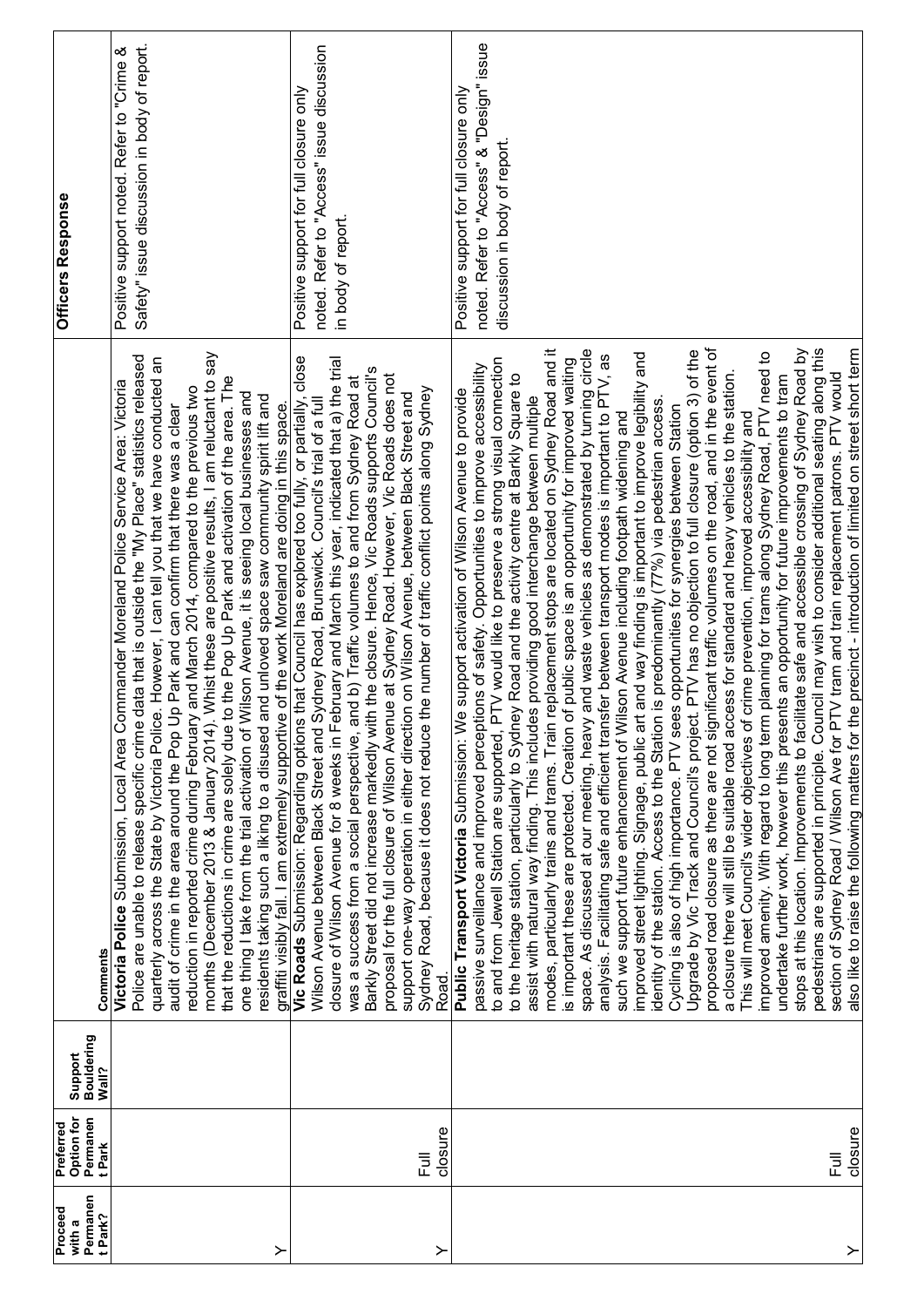| Permanen<br>Proceed<br>t Park?<br>with a | Option for<br>Permanen<br>Preferred<br>t Park | Support<br>Bouldering<br>Wall? | Comments                                                                                                                                                                                                                                                                                                                                                                                                                                                                                                                                                                                                                                                                                                                                                                                                                                                                                                                                                                                                                                                                                                                                                                                             | Officers Response                                                                                                                                                                                                                                     |
|------------------------------------------|-----------------------------------------------|--------------------------------|------------------------------------------------------------------------------------------------------------------------------------------------------------------------------------------------------------------------------------------------------------------------------------------------------------------------------------------------------------------------------------------------------------------------------------------------------------------------------------------------------------------------------------------------------------------------------------------------------------------------------------------------------------------------------------------------------------------------------------------------------------------------------------------------------------------------------------------------------------------------------------------------------------------------------------------------------------------------------------------------------------------------------------------------------------------------------------------------------------------------------------------------------------------------------------------------------|-------------------------------------------------------------------------------------------------------------------------------------------------------------------------------------------------------------------------------------------------------|
|                                          |                                               |                                | PTV would also like to explore signage and lighting for the Station on Sydney Road and Union<br>DDA compliant parking on Wilson Ave or Union St.<br>Council may wish to negotiate with car share scheme providers for allocation in the precinct.<br>parking, rail staff / emergency parking and<br>Street.                                                                                                                                                                                                                                                                                                                                                                                                                                                                                                                                                                                                                                                                                                                                                                                                                                                                                          |                                                                                                                                                                                                                                                       |
| ≻                                        | closure<br>巨                                  |                                | Project, Submission. We have reviewed all the options and considering pedestrian safety, social<br>potential implications. As such we submit that full closure is our preferred option. We thank City<br>and would like to make ourselves available for future<br>utility, traffic management and the long term benefits to the community contrast against any<br>Moreland Council's Youth Facilities & Services Steering Committee (YFASSC), or Oxygen<br>of Moreland for the opportunity to engage<br>engagements at Wilson Avenue.                                                                                                                                                                                                                                                                                                                                                                                                                                                                                                                                                                                                                                                                | Positive support noted.                                                                                                                                                                                                                               |
| ≻                                        | May In<br>One                                 |                                | vehicles to enter & drop off at Station. Want to see more lighting, CCTV, "no alcohol" signs, bins,<br>space which has attracted rubbish, graffiti & crime Allow for one way in will make it safer, allow<br>Sydney Road Business Association Submission: Commend Council for bringing life to this<br>security patrols & reduction in noisy activities which impact certain businesses.                                                                                                                                                                                                                                                                                                                                                                                                                                                                                                                                                                                                                                                                                                                                                                                                             | Positive support noted. Refer to "Crime &<br>Safety" & "Design" issue discussion in<br>body of report.                                                                                                                                                |
| ≻                                        |                                               |                                | consultation report based on our activities. We would like to express our support for a permanent<br>e of the street to trial a public space within it, IMPRINT<br>whether the pop-up park changed people's perceptions of the space and how the community felt<br>Avenue since September of 2013, through collaboration with Moreland City Council. IMPRINT's<br>strong community support and has the potential to improve the area's amenity and perceptions<br>through activities and workshops. The overarching aim of the events was to seek feedback on<br>Pop-Up Park that sought to engage the community<br>involvement began with Park(ing) Day, followed by Better Block Brunswick in December last<br>public space in the eastern end of Wilson Avenue. We believe a public space at this site has<br>of safety while encouraging the local community to engage with and take ownership of their<br>IMPRINT: Melbourne University Group Submission: IMPRINT has been active in Wilson<br>Avenue. We have prepared and submitted a<br>year. In 2014, during the two-month closur<br>hosted three events in the Wilson Avenue<br>about a permanent public space at Wilson<br>public spaces. | The IMPRINT group have provided ideas,<br>energy and inspiration and are a credit to<br>input and support of the IMPRINT group.<br>Council are very grateful for the ongoing<br>Positive support noted. Moreland City<br>the University of Melbourne. |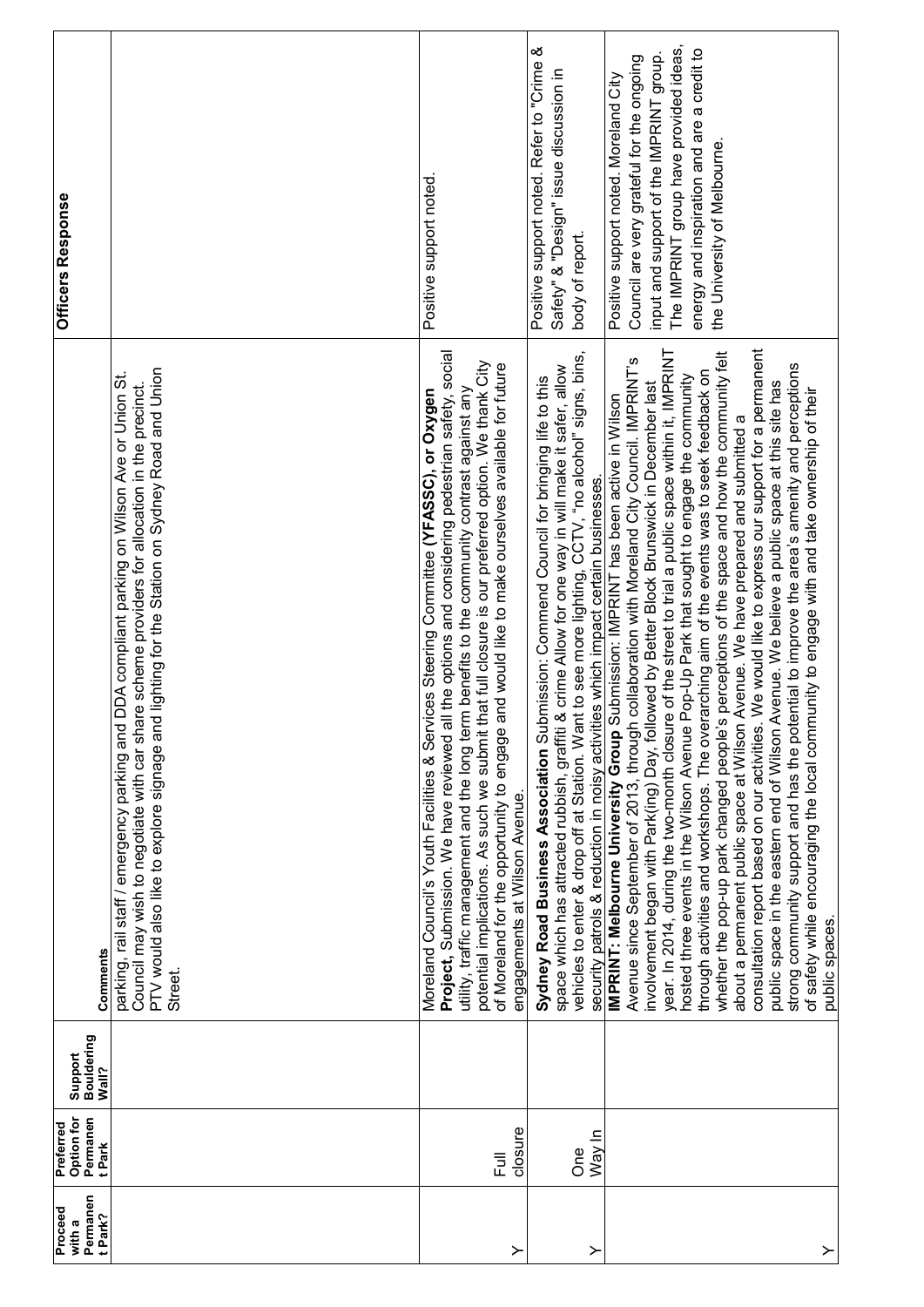| Officers Response                             | noted. Council welcome the opportunity to<br>regeneration of the Jewell Precinct. Refer<br>work with Vic Track and other partners to<br>to "Access", "Design" & "Crime & Safety"<br>Positive support for full closure only<br>issues discussion in body of report<br>achieve shared goals for urban                                                                                                                                                                                                                                                                                                                                                                                                                                                                                                                                                                                                                                                                                                                                                                                                                                                                                                                                                                                                                                                                                                                                                                                                                                                                                                                                                                                                                                                                                                                                                                                                                                                                                                                                                                                                                                                                                                                                                                                                                                                                                                                                                                                                                                                                                                                                                                                                                                                                                                                                                                                                                                                                                                                                                                                                                                                                                                                                                                                                                                                                                                                                                                                                                                                  | Positive support noted. Refer to "Urban<br>Bouldering Wall" & "location" issues<br>discussion in the body of the report.                                                                        |
|-----------------------------------------------|------------------------------------------------------------------------------------------------------------------------------------------------------------------------------------------------------------------------------------------------------------------------------------------------------------------------------------------------------------------------------------------------------------------------------------------------------------------------------------------------------------------------------------------------------------------------------------------------------------------------------------------------------------------------------------------------------------------------------------------------------------------------------------------------------------------------------------------------------------------------------------------------------------------------------------------------------------------------------------------------------------------------------------------------------------------------------------------------------------------------------------------------------------------------------------------------------------------------------------------------------------------------------------------------------------------------------------------------------------------------------------------------------------------------------------------------------------------------------------------------------------------------------------------------------------------------------------------------------------------------------------------------------------------------------------------------------------------------------------------------------------------------------------------------------------------------------------------------------------------------------------------------------------------------------------------------------------------------------------------------------------------------------------------------------------------------------------------------------------------------------------------------------------------------------------------------------------------------------------------------------------------------------------------------------------------------------------------------------------------------------------------------------------------------------------------------------------------------------------------------------------------------------------------------------------------------------------------------------------------------------------------------------------------------------------------------------------------------------------------------------------------------------------------------------------------------------------------------------------------------------------------------------------------------------------------------------------------------------------------------------------------------------------------------------------------------------------------------------------------------------------------------------------------------------------------------------------------------------------------------------------------------------------------------------------------------------------------------------------------------------------------------------------------------------------------------------------------------------------------------------------------------------------------------------|-------------------------------------------------------------------------------------------------------------------------------------------------------------------------------------------------|
| Comments                                      | public space has the opportunity to give the station a prominent Sydney Road address and direct<br>the best possible outcome for the area. Vic Track prefer One Way In option. To preserve a direct<br>plans for the proposed future public space. It may also<br>Vic Track Submission: We congratulate Council on the success of the public space trial recently<br>address the areas reputation as the number 1 crime spot in the municipality. VicTrack welcomes<br>the opportunity to work with Council moving forward to improve the safety and amenity of Wilson<br>vehicle connection into the station to enable users of the station to be dropped off and picked up<br>Avenue. As you are aware, VicTrack is investigating the opportunity to enhance and activate the<br>space will work at night and what opportunities there are to deliver a visible and safe connection<br>closure option and the impacts this may have on the precinct. We would like to see any further<br>with the station. There is an opportunity for landscaping, lighting and the material palette to be<br>Program. VicTrack see that there is opportunity for the two projects to work together to deliver<br>patrons. VicTrack consider that maintaining a level of limited vehicle access to Wilson Avenue<br>completed. VicTrack fully support Council's intentions to take action at this location in order to<br>are concerned that the proposed climbing wall may<br>objectives for public transport usage, safety at station precincts and our aligned objectives for<br>will contribute to safety, visibility and passive surveillance of the street. VicTrack would like to<br>Sydney Road. It is important to consider how this<br>Accordingly we would like to reserve the right for our future development partner to work with<br>consistent across the station forecourt, Wilson Avenue and the future public space. VicTrack<br>Jewell Station Precinct as part of the Victorian Government's Station Precinct Enhancement<br>Precinct 1A contained within the Brunswick Structure Plan. VicTrack consider that the future<br>Barkly Street will remain an issue. VicTrack would like to work with Council to explore future<br>improvements of the project. VicTrack would like to highlight the importance of a full lighting<br>be appropriate to seek the involvement of Public Transport Victoria (PTV) and Metro Trains<br>scheme to Wilson Avenue to achieving the intended safety improvements for the area. The<br>solution. We consider that rat running and traffic flows through the precinct to connect with<br>welcome the opportunity to work with Council to deliver a holistic and well resolved design<br>connection to the main street. It is important that any development of the space ensure full<br>Melbourne (MTM) to further develop opportunities for these projects to support our shared<br>block views of Wilson Avenue and the station, which may compromise the intended safety<br>address at Wilson Avenue and it will form the logical point of connection for 'kiss and ride'<br>at Wilson Avenue. Future plans for the station forecourt will create the station's front door<br>information or discussions that Council may have had regarding the proposed options.<br>further understand the pros and cons of each road<br>station is located approximately 150m from<br>Council and provide comment on the final p<br>visibility of the station and street. VicTrack<br>options to address the matter. | doesn't seem to take away from access for cars because there are roads all around the spot.<br>Could be used for many things. I like the Rock Climbing. Highly visible location is positive. It |
| Support<br>Bouldering<br>Wall?                |                                                                                                                                                                                                                                                                                                                                                                                                                                                                                                                                                                                                                                                                                                                                                                                                                                                                                                                                                                                                                                                                                                                                                                                                                                                                                                                                                                                                                                                                                                                                                                                                                                                                                                                                                                                                                                                                                                                                                                                                                                                                                                                                                                                                                                                                                                                                                                                                                                                                                                                                                                                                                                                                                                                                                                                                                                                                                                                                                                                                                                                                                                                                                                                                                                                                                                                                                                                                                                                                                                                                                      | Yes                                                                                                                                                                                             |
| Permanen<br>Option for<br>Preferred<br>t Park | Way In<br>one                                                                                                                                                                                                                                                                                                                                                                                                                                                                                                                                                                                                                                                                                                                                                                                                                                                                                                                                                                                                                                                                                                                                                                                                                                                                                                                                                                                                                                                                                                                                                                                                                                                                                                                                                                                                                                                                                                                                                                                                                                                                                                                                                                                                                                                                                                                                                                                                                                                                                                                                                                                                                                                                                                                                                                                                                                                                                                                                                                                                                                                                                                                                                                                                                                                                                                                                                                                                                                                                                                                                        | Closure<br>Tull                                                                                                                                                                                 |
| Permanen<br>Proceed<br>t Park?<br>with a      | ≻                                                                                                                                                                                                                                                                                                                                                                                                                                                                                                                                                                                                                                                                                                                                                                                                                                                                                                                                                                                                                                                                                                                                                                                                                                                                                                                                                                                                                                                                                                                                                                                                                                                                                                                                                                                                                                                                                                                                                                                                                                                                                                                                                                                                                                                                                                                                                                                                                                                                                                                                                                                                                                                                                                                                                                                                                                                                                                                                                                                                                                                                                                                                                                                                                                                                                                                                                                                                                                                                                                                                                    | Yes                                                                                                                                                                                             |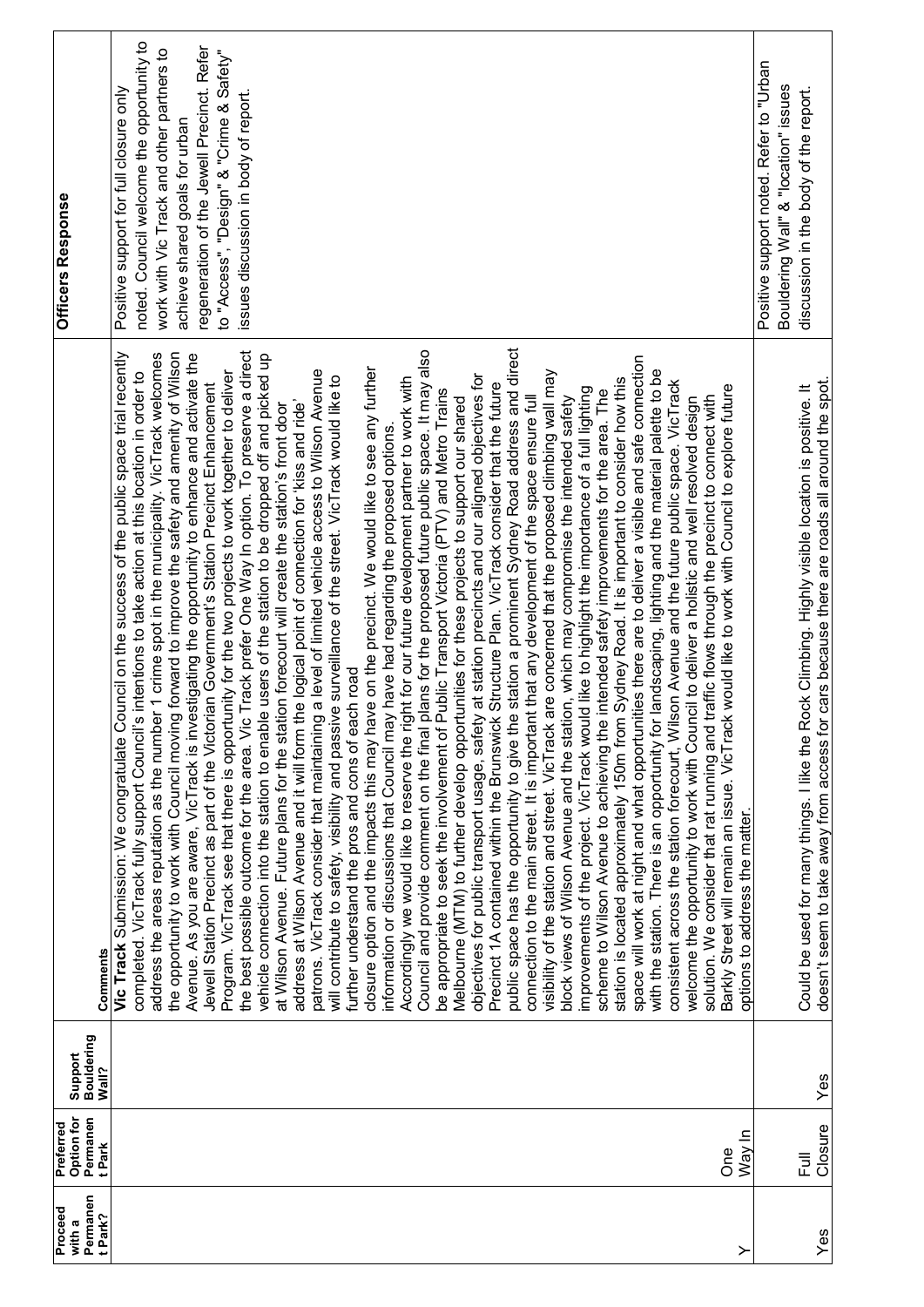| Permanen<br>Proceed<br>t Park?<br>with a | Option for<br>Permanen<br>Preferred<br>t Park | Bouldering<br>Support<br>Wall? | Comments                                                                                                                                                                                                                                                                                                                                                                                                                                                                                                                                                | Officers Response                                                                                                        |
|------------------------------------------|-----------------------------------------------|--------------------------------|---------------------------------------------------------------------------------------------------------------------------------------------------------------------------------------------------------------------------------------------------------------------------------------------------------------------------------------------------------------------------------------------------------------------------------------------------------------------------------------------------------------------------------------------------------|--------------------------------------------------------------------------------------------------------------------------|
| Yes                                      | Closure<br>巨                                  | Yes                            | I.                                                                                                                                                                                                                                                                                                                                                                                                                                                                                                                                                      |                                                                                                                          |
| Yes                                      | Closure<br>$\bar{\Xi}$                        | Yes                            | $\mathbf I$                                                                                                                                                                                                                                                                                                                                                                                                                                                                                                                                             |                                                                                                                          |
| Yes                                      | Closure<br>豆                                  | Yes                            | $\mathbf{I}$                                                                                                                                                                                                                                                                                                                                                                                                                                                                                                                                            |                                                                                                                          |
| Yes                                      | Closure<br>言                                  | Yes                            | Great opportunity to put people ahead of cars. Hope there will be more like it. Support Wall if it<br>doesn't jeopardise other uses. A great opportunity to be innovative.                                                                                                                                                                                                                                                                                                                                                                              | Positive support noted. Refer to "Urban<br>Bouldering Wall" & "location" issues<br>discussion in the body of the report. |
| Yes                                      | Closure<br>巨                                  | Yes                            | Strongly believe Wall will bring community together in a positive & proactive manner.                                                                                                                                                                                                                                                                                                                                                                                                                                                                   | Bouldering Wall" issues discussion in the<br>Positive support noted. Refer to "Urban<br>body of the report.              |
| Yes                                      | Closure<br>$\bar{p}$                          | Yes                            |                                                                                                                                                                                                                                                                                                                                                                                                                                                                                                                                                         |                                                                                                                          |
| Yes                                      | Closure<br>巨                                  | Yes                            | mix of local vegetation and interesting plants (maybe scented like lavender and jasmine). Placed<br>Sydney Road has a lot of hard surfaces and few trees or vegetation. If it's a park can we have a<br>in some raised beds with seating built-in would allow people to sit and watch the pop up<br>activities.                                                                                                                                                                                                                                         | Positive support noted. Refer to "Design"<br>issues discussion in the body of the<br>report.                             |
| Yes                                      | Closure<br>言                                  | Yes                            | The Pop-up Park has added so much to the area. It wasn't very attractive or enticing before and I<br>never bothered to stop when I was in the area. Instead of travelling through, I stopped to check<br>out the great mural and seats that I noticed from the tram and then I ended up spending about<br>increasing the number of people on the street which makes it feel safer. I also like that it has<br>half an hour in the area shopping. I think that it is a boon for local businesses, as well as<br>become a venue for fun community events. | "economic impacts" & "location" issues<br>discussion in the body of the report.<br>Positive support noted. Refer to      |
| Yes                                      | Closure<br>言                                  | Yes                            | Like the idea of the park. I guess consultation with residents/business in the street regarding<br>their access requirements is the key for its success.                                                                                                                                                                                                                                                                                                                                                                                                | Positive support noted. Refer to "Access"<br>& "design" issues discussion in the body<br>of the report.                  |
| Yes                                      | Closure<br>$\bar{E}$                          | Yes                            | $\mathbf{L}$                                                                                                                                                                                                                                                                                                                                                                                                                                                                                                                                            |                                                                                                                          |
| Yes                                      | Closure<br>$\overline{E}$                     | Yes                            | T.                                                                                                                                                                                                                                                                                                                                                                                                                                                                                                                                                      |                                                                                                                          |
| Yes                                      | Closure<br>巨                                  | Yes                            | I think it's a great idea! Good luck                                                                                                                                                                                                                                                                                                                                                                                                                                                                                                                    | Positive support noted.                                                                                                  |
| Yes                                      | Closure<br>言                                  | Yes                            | $\blacksquare$                                                                                                                                                                                                                                                                                                                                                                                                                                                                                                                                          |                                                                                                                          |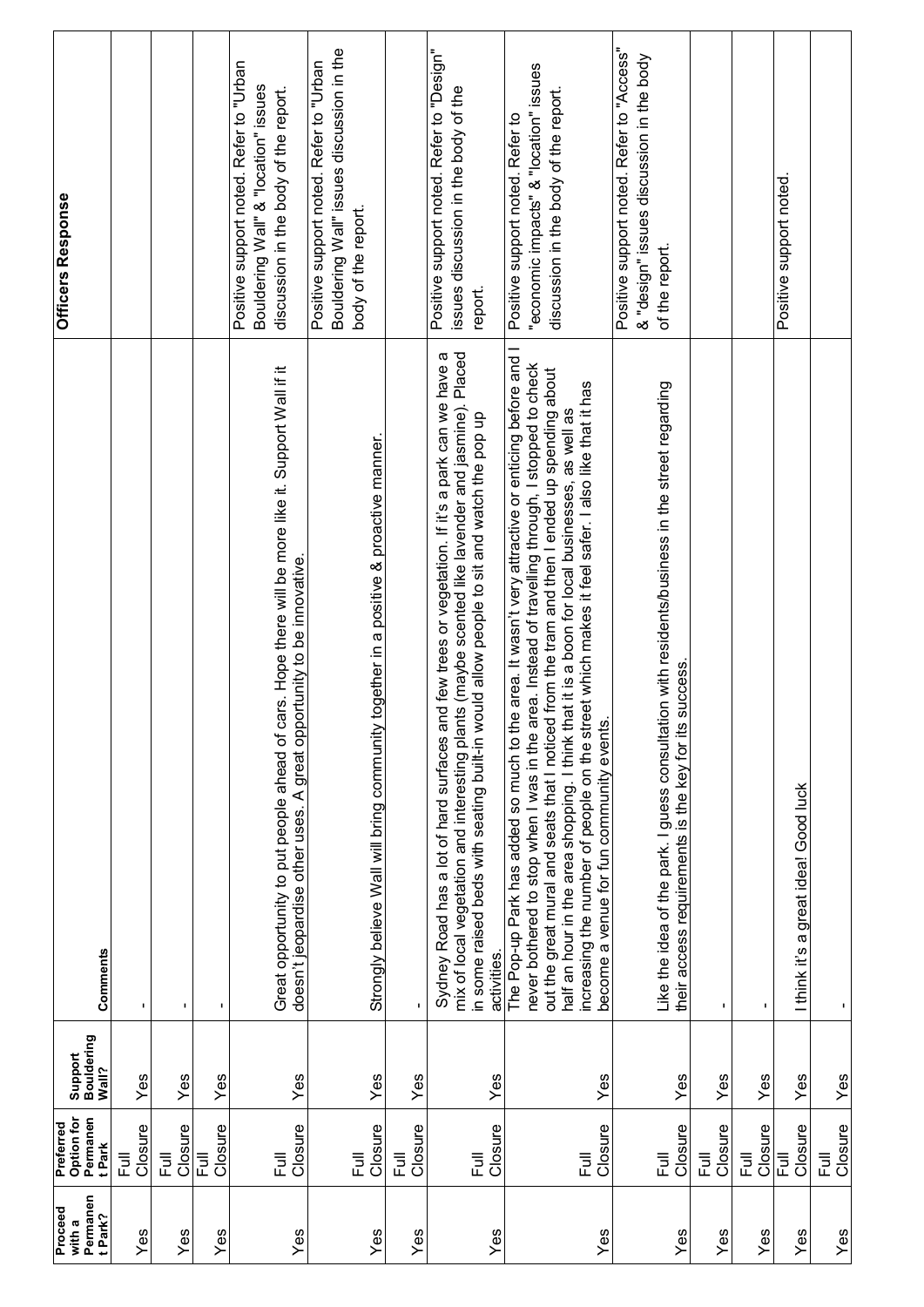| Permanen<br>Proceed<br>t Park?<br>with a | Permanen<br>Option for<br>Preferred<br>t Park | Support<br>Bouldering<br>Wall? | Comments                                                                                                                                                                                                                                                                                                                                                                                                                                                                                                                                                                                                                                                                                                       | Officers Response                                                                                                   |
|------------------------------------------|-----------------------------------------------|--------------------------------|----------------------------------------------------------------------------------------------------------------------------------------------------------------------------------------------------------------------------------------------------------------------------------------------------------------------------------------------------------------------------------------------------------------------------------------------------------------------------------------------------------------------------------------------------------------------------------------------------------------------------------------------------------------------------------------------------------------|---------------------------------------------------------------------------------------------------------------------|
| Yes                                      | Closure<br>$\overline{E}$                     | Yes                            | This is such a great idea for community building, crime reduction and beautification of the urban<br>space!                                                                                                                                                                                                                                                                                                                                                                                                                                                                                                                                                                                                    | "Placemaking" issue discussion in body of<br>Positive support noted. Refer to<br>report.                            |
| Yes                                      | Closure<br>言                                  | Yes                            | Great ideaI hope this is the first of many. Thank you Moreland Council!                                                                                                                                                                                                                                                                                                                                                                                                                                                                                                                                                                                                                                        | "Placemaking" issue discussion in body of<br>Positive support noted. Refer to<br>report.                            |
| Yes                                      | Closure<br>Full                               | Yes                            | The pop-up park was a successful event because of the sheer amount of community groups that<br>this nature in Moreland. In the long term, I would like to see a permanent public space at Wilson<br>Avenue that reflects the character of the Brunswick community, just like the pop-up park has<br>start to finish. I would support more pop-up parks of<br>were involved that enticed the general public into the space, to make it feel as their own. The<br>transformed week to week. By the end, the community had left its mark on the space. It was<br>range of activities organised meant there was something for everyone.  The space really<br>enthusiastically initiated and well-run from<br>done. | "Placemaking" issue discussion in body of<br>Positive support noted. Refer to<br>report.                            |
| Yes                                      | Closure<br>言                                  | Yes                            | Loved the idea, look forward to having a permanent park there with permanent trees!                                                                                                                                                                                                                                                                                                                                                                                                                                                                                                                                                                                                                            | "Placemaking" issue discussion in body of<br>Positive support noted. Refer to<br>report.                            |
| Yes                                      | Full<br>Closure                               | Yes                            | such an innovation. Wall could integrate other play /<br>ideally situated and was in use at the three different times of the day that I was there or went<br>There are limited public spaces in the area where you can meet up with friends. The site is<br>past. Great initiative and wonderful to see<br>interaction opportunities.                                                                                                                                                                                                                                                                                                                                                                          | "Placemaking" & "Urban Bouldering Wall"<br>issues discussion in body of report.<br>Positive support noted. Refer to |
| Yes                                      | Closure<br>Full                               | Yes                            | I know (as a climber) that this would bring lots of people<br>to the area, who would go out to eat afterwards! Would love to see it go ahead, the trial space<br>Community spaces are the lifeblood - everyone loves hanging out in Princes Park but smaller<br>urban spaces are also part of the mix.<br>was great!!                                                                                                                                                                                                                                                                                                                                                                                          | "Placemaking" & "Urban Bouldering Wall"<br>issues discussion in body of report.<br>Positive support noted. Refer to |
| Yes                                      | Closure<br>巨                                  | Yes                            | I support this very strongly. Although I haven't used the Pop Up Park so far, I am an avid climber<br>and would use it frequently if a bouldering wall was built there. I live locally and it would be an<br>after work.<br>excellent facility for getting some exercise                                                                                                                                                                                                                                                                                                                                                                                                                                       | Positive support noted. Refer to "Urban<br>Bouldering Wall" issues discussion in<br>body of report.                 |
| Yes                                      | Closure<br>$\overline{\Xi}$                   | Yes                            | Very glad to see Moreland Council actively looking for ways to make life nicer for residents.<br>Thanks! Climbing isn't my thing, per se, but if people are interested in it, sure!                                                                                                                                                                                                                                                                                                                                                                                                                                                                                                                            | "Placemaking" & "Urban Bouldering Wall"<br>issues discussion in body of report.<br>Positive support noted. Refer to |
| Yes                                      | Closure<br>言                                  | Yes                            | number of people from Moreland and elsewhere. This would be an additional place for members<br>of the public to meet, creating a greater sense of community. This would provide another reason<br>I think that the proposal to create a custom-designed space will have great benefits for a large                                                                                                                                                                                                                                                                                                                                                                                                             | "Placemaking" issue discussion in body of<br>Positive support noted. Refer to                                       |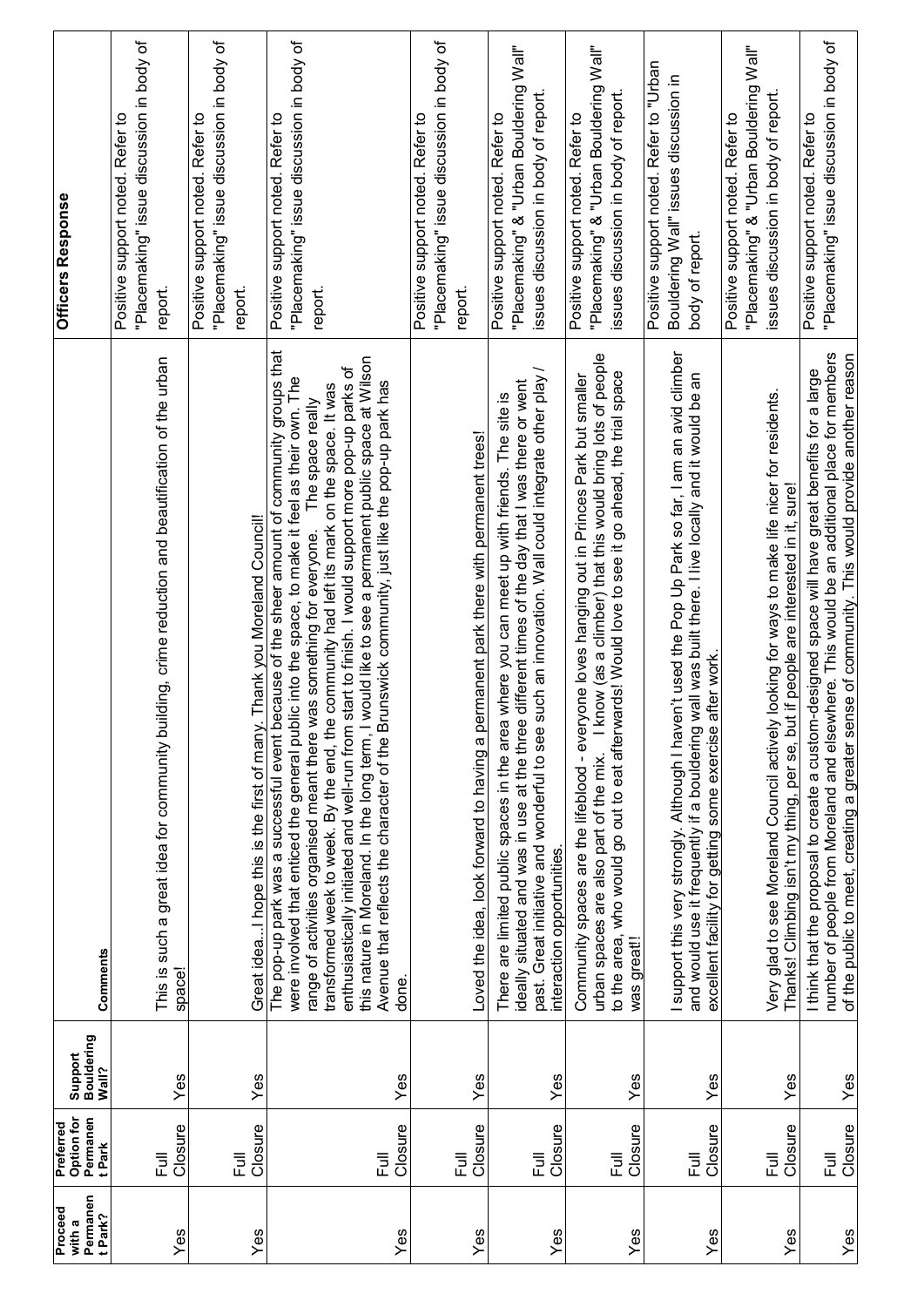| Permanen<br>Proceed<br>t Park?<br>with a | Permanen<br>Option for<br>Preterred<br>t Park | Support<br>Bouldering<br>Wall? | Comments                                                                                                                                                                                                                                                                                                                                                                                                                                                                                                                                                                                                                                                                                                                                                                                                                                                                                                                                                                                                  | Officers Response                                                                                                                                                                                                                                                                                                                             |
|------------------------------------------|-----------------------------------------------|--------------------------------|-----------------------------------------------------------------------------------------------------------------------------------------------------------------------------------------------------------------------------------------------------------------------------------------------------------------------------------------------------------------------------------------------------------------------------------------------------------------------------------------------------------------------------------------------------------------------------------------------------------------------------------------------------------------------------------------------------------------------------------------------------------------------------------------------------------------------------------------------------------------------------------------------------------------------------------------------------------------------------------------------------------|-----------------------------------------------------------------------------------------------------------------------------------------------------------------------------------------------------------------------------------------------------------------------------------------------------------------------------------------------|
|                                          |                                               |                                | Moreland.<br>for people to see the community nature of                                                                                                                                                                                                                                                                                                                                                                                                                                                                                                                                                                                                                                                                                                                                                                                                                                                                                                                                                    | report.                                                                                                                                                                                                                                                                                                                                       |
| Yes                                      | Closure<br>言                                  | Yes                            | nunity interaction space.<br>Creates a much needed comm<br>I loved it.                                                                                                                                                                                                                                                                                                                                                                                                                                                                                                                                                                                                                                                                                                                                                                                                                                                                                                                                    | "Placemaking" issue discussion in body of<br>Positive support noted. Refer to<br>report.                                                                                                                                                                                                                                                      |
|                                          |                                               |                                | Closure of access will greatly inconvenience our business. I'm no expert in town planning but<br>the logical steps to me would be to inform land owners and tenants of any change in plans well<br>efer to keep access open. I understand that at some<br>time in the future zoning of the area will change but our lease won't finish until after 2020<br>in advance. This will give both parties a chance to plan accordingly. Leases wouldn't be<br>As a tenant renting business premises I pr                                                                                                                                                                                                                                                                                                                                                                                                                                                                                                         | Submission and opposition to closing road<br>beginning of a significant process of urban<br>with existing businesses and stakeholders<br>regeneration. Council is working closely<br>shared benefits for the community. It is<br>to minimise disruptions and facilitate<br>noted. The Jewell precinct is at the                               |
| $\frac{1}{2}$                            | change<br>$\frac{1}{2}$                       | $\frac{1}{2}$                  | with graffit three times. Prior to that we hadn't had an attack for 12 months. I strongly oppose the<br>close the street after construction has been completed. During the trial closure there was regular<br>are unlikely to keep it clean and safe. During the temporary closure our building was vandalized<br>renewed. At that time the zoning could be changed, resulting in a change to the use of the land.<br>This will require access for trucks and heavy machinery and will probably mean that any street<br>The logical step would be to<br>entertainment was paid for. If the closure becomes permanent the area will attract people that<br>entertainment and much activity. Alcohol was consumed, and the area wasn't kept clean. It<br>seems that the entertainment wasn't spontaneous and I assume that at least some of the<br>scale businesses operate in the street.<br>closure would have to be lifted during the construction process.<br>closure of Wilson Avenue as long as large | Up Park' was managed with a program of<br>Maintenance" & "Economic Implications"<br>noted that there was no issue with large<br>access during the trial period. The 'Pop-<br>activities (some of which were paid for).<br>Refer to "Access", 'Management and<br>delivery trucks using the alternative<br>issues discussion in body of report. |
| Yes                                      | Closure<br>言                                  | Yes                            | Sydney road and the train tracks. Can you please make sure that every apartment construction<br>that goes up should have underground car parking as the current residents even if we have<br>More streets around Brunswick should be utilised in a similar manner. Especially between<br>Ø<br>permits cannot park in the allocated space                                                                                                                                                                                                                                                                                                                                                                                                                                                                                                                                                                                                                                                                  | "Placemaking" issue discussion in body of<br>Positive support noted. Refer to<br>report.                                                                                                                                                                                                                                                      |
| Yes                                      | Closure<br>巨                                  | Yes                            | deterrent to vandalism and loitering of undesirables. The inner north of Melbourne has probably<br>years climbing experience. I have visited public climbing walls in 16 countries. These are great<br>the largest climbing population, so the venue would be well used. It is imperative however that<br>the council maintain the wall in conjunction with an established climbing group/club so that the<br>Station. I have 25 years policing experience and 31<br>generally visit from the people visiting and the constant presence of people climbing is a good<br>facility maintains its attractiveness. Great idea. Will mean positive people visit area. Good for<br>public spaces and attract well behaved, socially conscious people to them. Local traders<br>I am a police member at Brunswick Police<br>ocal trade. Less loitering by undesirables.                                                                                                                                          | "Placemaking" & "Urban Bouldering Wall"<br>issue discussion in body of report.<br>Positive support noted. Refer to                                                                                                                                                                                                                            |
| Yes                                      | Closure<br>言                                  | Yes                            |                                                                                                                                                                                                                                                                                                                                                                                                                                                                                                                                                                                                                                                                                                                                                                                                                                                                                                                                                                                                           |                                                                                                                                                                                                                                                                                                                                               |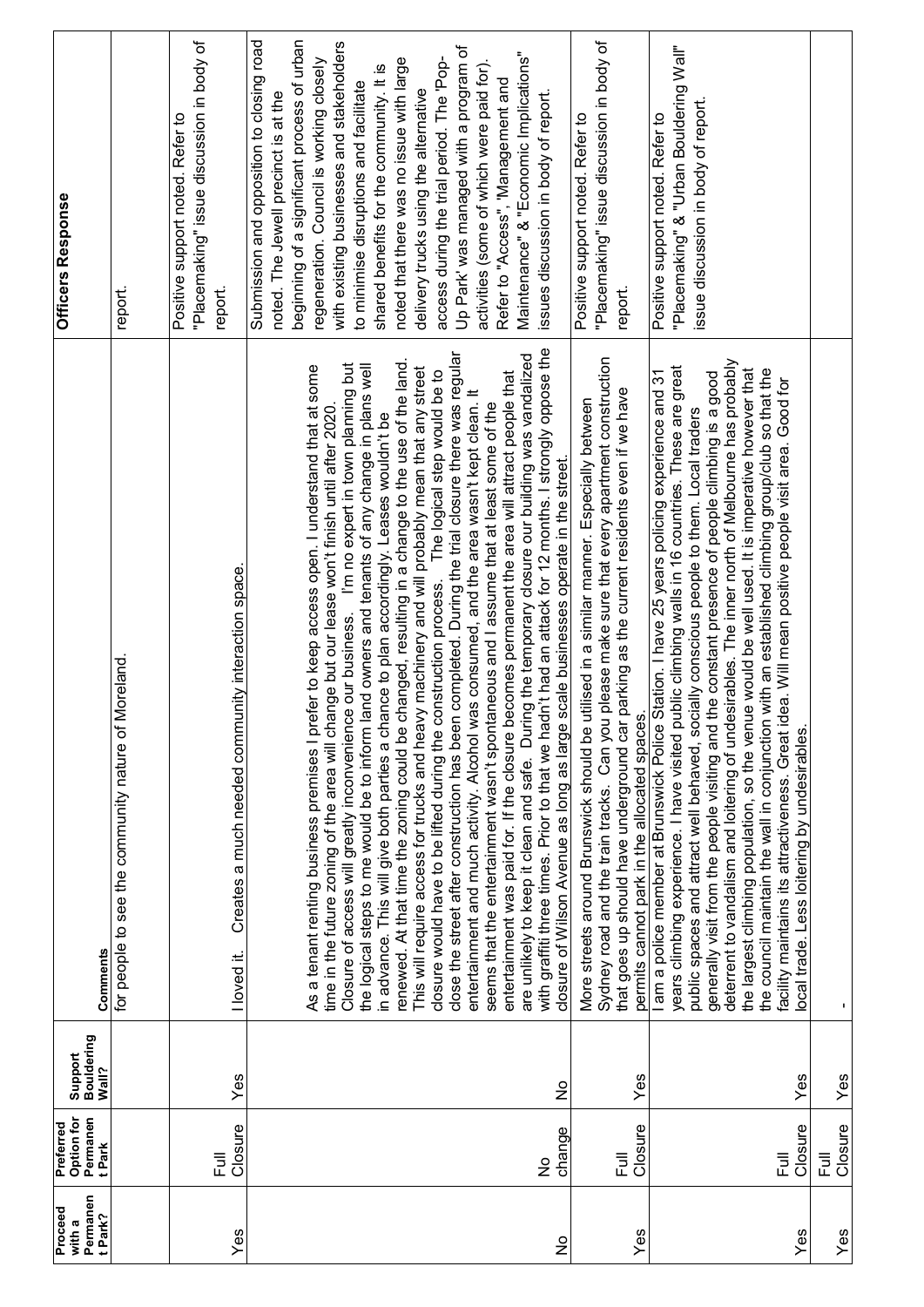| Permanen<br>Proceed<br>t Park?<br>with a | Permanen<br>Option for<br>Preferred<br>t Park | Support<br>Bouldering<br>Wall? | Comments                                                                                                                                                                                                                                                                                                                                                                                                                                                                                                                                                                                                                                                                         | Officers Response                                                                                                                                                                                                                                                                    |
|------------------------------------------|-----------------------------------------------|--------------------------------|----------------------------------------------------------------------------------------------------------------------------------------------------------------------------------------------------------------------------------------------------------------------------------------------------------------------------------------------------------------------------------------------------------------------------------------------------------------------------------------------------------------------------------------------------------------------------------------------------------------------------------------------------------------------------------|--------------------------------------------------------------------------------------------------------------------------------------------------------------------------------------------------------------------------------------------------------------------------------------|
| Yes                                      | Closure<br>言                                  | Yes                            | I really like these small surprising parks, and like it more when they invite you to stay with e.g.<br>climbing wall, kitchen garden, table for crafting at. Thank you :)                                                                                                                                                                                                                                                                                                                                                                                                                                                                                                        | "Placemaking" issue discussion in body of<br>Positive support noted. Refer to<br>report.                                                                                                                                                                                             |
| Yes                                      | Closure<br>言                                  | Yes                            | encourage community members to grow their own food and become more resilient, would be of<br>City Council and any efforts the Council can go to<br>ensure public green space, and particularly food growing space, which would educate and<br>great benefit to the Council and the community at large.<br>Public space is at a premium in Moreland                                                                                                                                                                                                                                                                                                                               | "Placemaking" issue discussion in body of<br>for edible gardens in any future space, it<br>report. Whilst there may be some scope<br>gardens of any significant size, due to<br>is not considered an ideal location for<br>Positive support noted. Refer to<br>limitations on space. |
| Yes                                      |                                               | Yes                            | My husband and I are local & saw a few performances at the pop up park. This was a great<br>support of local artists & connecting the community with many varied types of services. An<br>enriched community can only be a good thing! Help build a stronger community.                                                                                                                                                                                                                                                                                                                                                                                                          | "Placemaking" issue discussion in body of<br>Positive support noted. Refer to<br>report.                                                                                                                                                                                             |
| $\frac{1}{2}$                            | change<br>$\frac{1}{2}$                       | $\frac{1}{2}$                  | make it very unpleasant for those of us who live a fair way away from the park. There don't seem<br>eaten up parking or made it difficult for people to find<br>a way into Wilson Ave. Were they even considered when council decided to make this change?<br>And the noise from the late night bands etc in this area carries, especially at night, which can<br>Shopkeepers in this area have told me that their business turnover has dropped significantly<br>people using the park.<br>since the park was created because it has<br>to be any of the usual noise restrictions on                                                                                            | Submission and opposition to closing road<br>noted. Refer to "Economic Implications"<br>issue discussion in body of report.                                                                                                                                                          |
| Yes                                      | Closure<br>言                                  | Yes                            | small scale events as has been the case in recent<br>I think the pop up park provides an outdoor area where Moreland residents and visitors can<br>congregate. Equally it is a good space for<br>months.                                                                                                                                                                                                                                                                                                                                                                                                                                                                         | space" issue discussion in body of report.<br>Positive support noted. Refer to "Public                                                                                                                                                                                               |
| Yes                                      | Closure<br>ラ<br>FJI                           | Yes                            | blic space in Brunswick and Moreland.<br>We need more pu<br>What a wonderful idea.                                                                                                                                                                                                                                                                                                                                                                                                                                                                                                                                                                                               | space" issue discussion in body of report.<br>Positive support noted. Refer to "Public                                                                                                                                                                                               |
| Yes                                      | Closure<br>言                                  | $\frac{1}{2}$                  | Great idea, great for community spirit. Hope that the Council keep it going.                                                                                                                                                                                                                                                                                                                                                                                                                                                                                                                                                                                                     | "Placemaking" issue discussion in body of<br>Positive support noted. Refer to<br>report.                                                                                                                                                                                             |
| Yes                                      | Closure<br>言                                  | Yes                            | engaging the community, lowering crime and vandalism rates by engaging local youth, creating a<br>safe shared space close to the station, particularly at night - but it is also fantastic from a touristic<br>y urge Moreland Council to support the building of this<br>point of view, putting Brunswick on the map in terms of providing free public facilities, promoting<br>I am very supportive of the concept, by introducing an urban bouldering wall in Brunswick, not<br>only will this be hugely beneficial to the community in terms of promoting physical activity,<br>Brunswick community culture etc. I strongl<br>bouldering wall! It is a fantastic initiative! | Bouldering Wall" & "Placemaking" issue<br>Positive support noted. Refer to "Urban<br>discussion in body of report.                                                                                                                                                                   |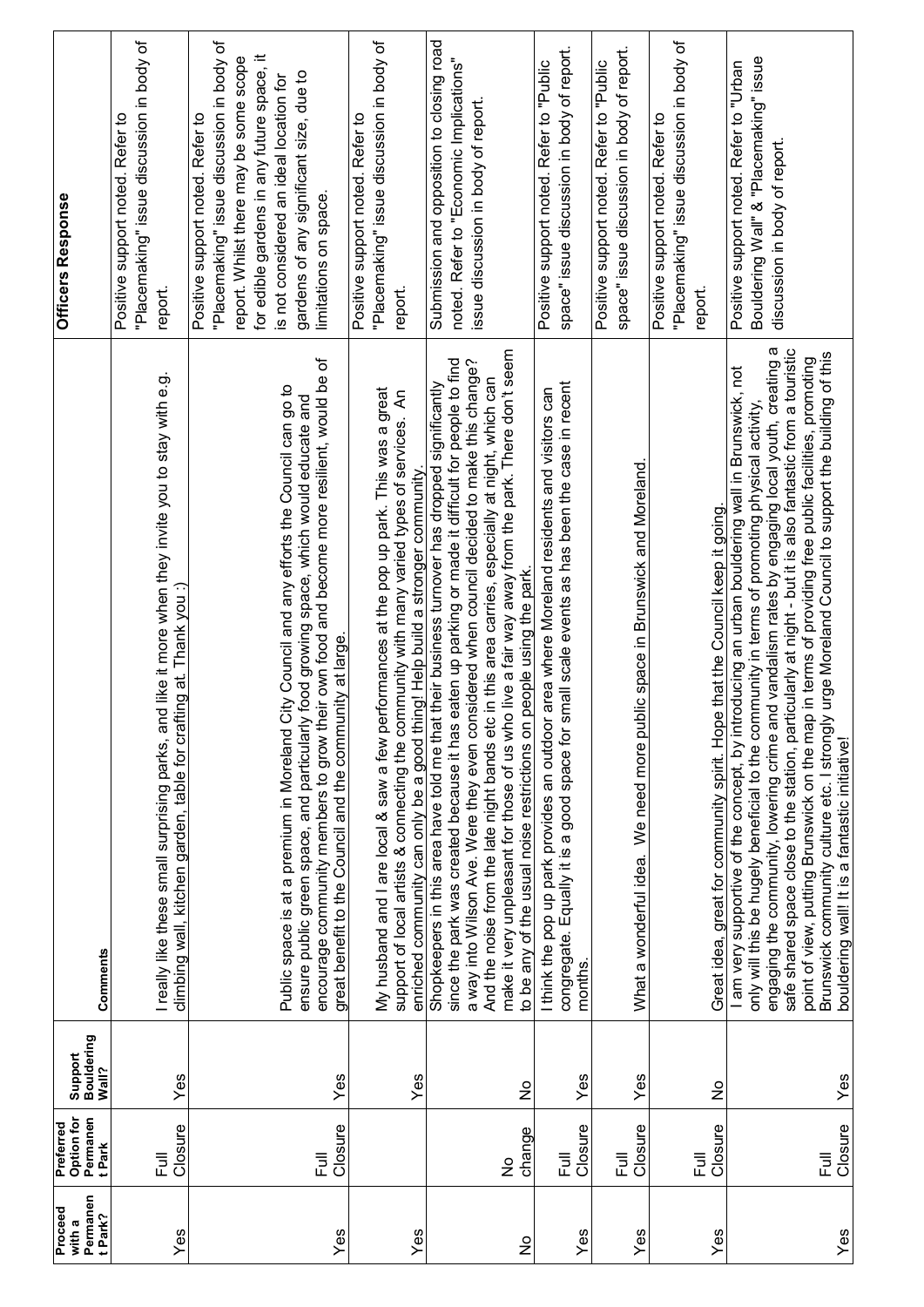| Permanen<br>Proceed<br>t Park?<br>with a | Option for<br>Permanen<br>Preferred<br>t Park | Support<br>Bouldering<br>Wall? | Comments                                                                                                                                                                                                                                                                                                                                                                                                                                                                                                                                                                                                                                                   | Officers Response                                                                                         |
|------------------------------------------|-----------------------------------------------|--------------------------------|------------------------------------------------------------------------------------------------------------------------------------------------------------------------------------------------------------------------------------------------------------------------------------------------------------------------------------------------------------------------------------------------------------------------------------------------------------------------------------------------------------------------------------------------------------------------------------------------------------------------------------------------------------|-----------------------------------------------------------------------------------------------------------|
| Yes                                      | Closure<br>言                                  | Yes                            | seemed active with a variety of different people. During Sydney Road Festival I spent some time<br>I believe it is a small but very necessary and significant innovation to Brunswick and Sydney Rd<br>commercial activity in the public space. The effect of the climbing wall will be measured by how<br>in particular a place that has a lack of public green space, and an excess of traffic. I have<br>walked, driven and cycled past the Pop Up Park over the last 2 months and it has always<br>there with friends and met some wonderful locals. It is an excellent idea to have a non-<br>well the space is designed, implemented and maintained. | Space" & "Placemaking" issue discussion<br>Positive support noted. Refer to "Public<br>in body of report. |
| Yes                                      | Closure<br>豆                                  | Yes                            | other aspects of the public space, the positive utilisation of small spaces in the urban landscape<br>side of town to also have an all ages, gender neutral facility must be considered. Alongside the<br>As a climber who uses the Burnley Bouldering wall, the opportunity for people on the northern<br>are vital for the greater population health and well-being.                                                                                                                                                                                                                                                                                     | Bouldering Wall" issue discussion in body<br>Positive support noted. Refer to "Urban<br>of report.        |
| $\frac{1}{2}$                            | change<br>$\frac{1}{2}$                       | $\frac{1}{2}$                  | $\mathbf I$                                                                                                                                                                                                                                                                                                                                                                                                                                                                                                                                                                                                                                                |                                                                                                           |
| Yes                                      | Closure<br>$\overline{5}$                     | Yes                            | I.                                                                                                                                                                                                                                                                                                                                                                                                                                                                                                                                                                                                                                                         |                                                                                                           |
| Yes                                      | Closure<br>巨                                  | Yes                            | t this was a wonderful addition, I visited or passed the<br>created energy in the street, great programming, great to see people smiling and having fun in<br>sit almost every day while it was there, fantastic. I think it was brilliant. Looked great, worked,<br>the street. Keep it up. Just don't replace this wooden, hand built furniture with mass produced<br>Lots of smiling faces, vast improvement to the amenity of the local area, nice to have people<br>concrete and sterile steel producing a soulless, rendered landscape!<br>enjoying each other in the street. I thought                                                              | "Placemaking" & "Design" issue<br>Positive support noted. Refer to<br>discussion in body of report.       |
| Yes                                      | Closure<br>巨                                  | Yes                            | T.                                                                                                                                                                                                                                                                                                                                                                                                                                                                                                                                                                                                                                                         |                                                                                                           |
| Yes                                      | Closure<br>巨                                  | Yes                            | ı.                                                                                                                                                                                                                                                                                                                                                                                                                                                                                                                                                                                                                                                         |                                                                                                           |
| Yes                                      | Way In<br>One                                 | Yes                            | I think these types of projects are what make Brunswick a special and great place to live.                                                                                                                                                                                                                                                                                                                                                                                                                                                                                                                                                                 | "Placemaking" issue discussion in body of<br>Positive support noted. Refer to<br>report.                  |
| Yes                                      | Closure<br>言                                  | Yes                            | If the closure is permanent please remove as much bitumen as possible and introduce a softer<br>support large canopy trees. Wall wouldn't be my highest priority but increasing options for free<br>seating with soil plus drainage works that would<br>activities around Moreland should be encouraged.<br>material (e.g. grass and garden beds) and                                                                                                                                                                                                                                                                                                      | "Placemaking" & "Design" issue<br>Positive support noted. Refer to<br>discussion in body of report.       |
| Yes                                      | Closure<br>∃<br>F                             | $\frac{1}{2}$                  | It worked really well and something similar should be made permanent                                                                                                                                                                                                                                                                                                                                                                                                                                                                                                                                                                                       | Positive support noted.                                                                                   |
| Yes                                      | Closure<br>卮                                  | Yes                            | $\blacksquare$                                                                                                                                                                                                                                                                                                                                                                                                                                                                                                                                                                                                                                             |                                                                                                           |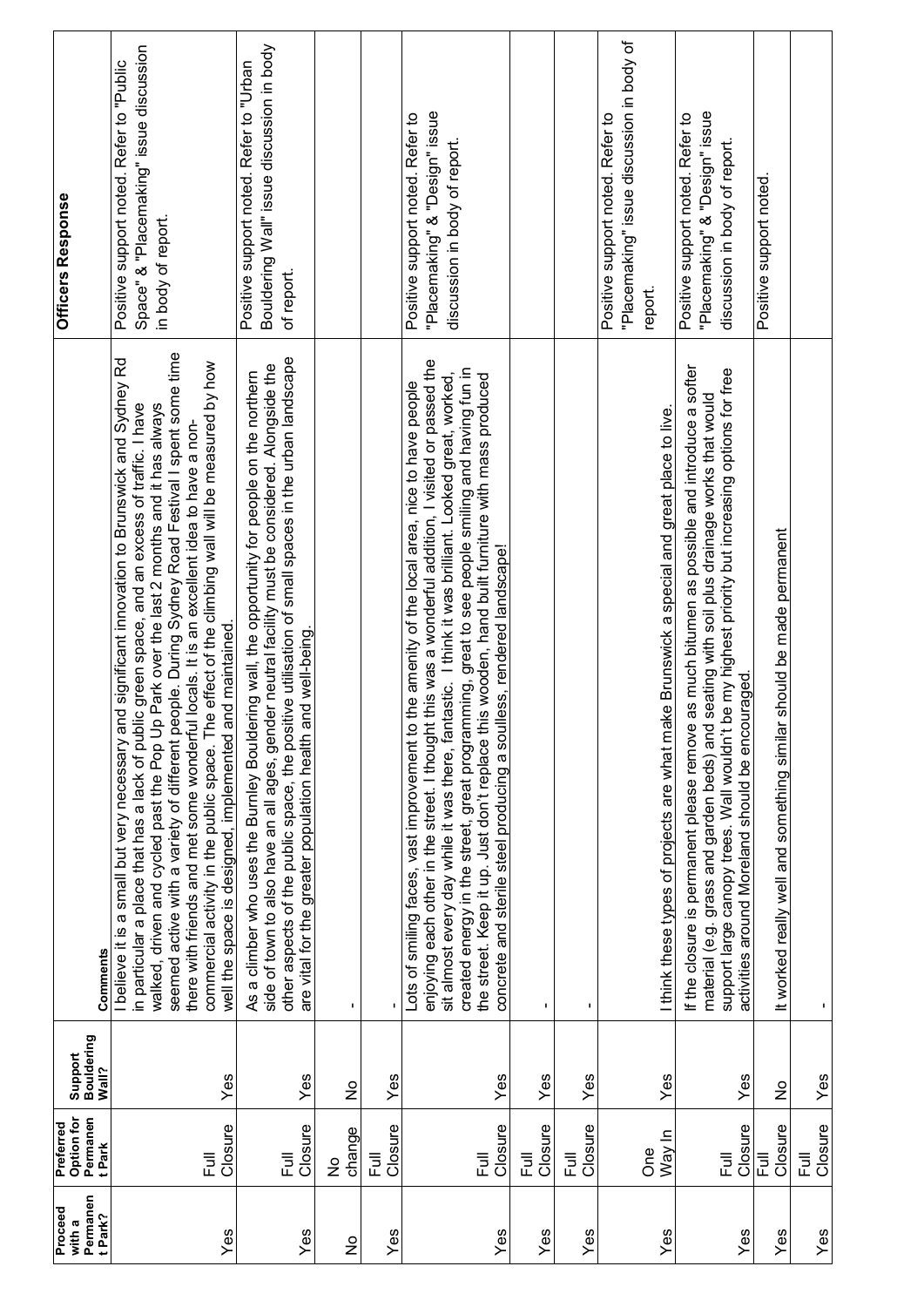| Submission and opposition to closing road | "Placemaking" & "Urban Bouldering Wall"<br>noted. Refer to "Car parking" issues<br>discussion in the body of the report.<br>issue discussion in body of report.<br>Positive support noted. Refer to | Submission and opposition to closing road<br>& "Management and Maintenance" issues<br>noted. Refer to "Public Space", "Access"<br>discussion in the body of the report.                                                                                                                      | "Placemaking" & "Urban Bouldering Wall"<br>ssue discussion in body of report.<br>Positive support noted. Refer to                                                                                                                                                                                                                      | "Placemaking" issue discussion in body of<br>Positive support noted. Refer to<br>report. | Bouldering Wall" issue discussion in body<br>Positive support noted. Refer to "Urban<br>of report. | Bouldering Wall" issue discussion in body<br>Positive support noted. Refer to "Urban<br>of report. |
|-------------------------------------------|-----------------------------------------------------------------------------------------------------------------------------------------------------------------------------------------------------|----------------------------------------------------------------------------------------------------------------------------------------------------------------------------------------------------------------------------------------------------------------------------------------------|----------------------------------------------------------------------------------------------------------------------------------------------------------------------------------------------------------------------------------------------------------------------------------------------------------------------------------------|------------------------------------------------------------------------------------------|----------------------------------------------------------------------------------------------------|----------------------------------------------------------------------------------------------------|
|                                           |                                                                                                                                                                                                     |                                                                                                                                                                                                                                                                                              |                                                                                                                                                                                                                                                                                                                                        |                                                                                          |                                                                                                    |                                                                                                    |
|                                           |                                                                                                                                                                                                     | interest to me. I find it hard to comprehend why either option 2 or 3 are necessary and how doing<br>I live on Wilson Avenue and found the events held at the pop up space noisy and disruptive.<br>Aside from the markets the events held appeared to gain few participants and were not of | either would satisfy the purposes proposed as reasons for them. I do not support this and believe<br>it is a waste of resources.<br>I think a climbing wall as part of development would be a great addition. It is a facility that you<br>can turn up and use with little or no specialised equipment, self explanatory and a healthy |                                                                                          |                                                                                                    |                                                                                                    |
|                                           |                                                                                                                                                                                                     |                                                                                                                                                                                                                                                                                              |                                                                                                                                                                                                                                                                                                                                        |                                                                                          |                                                                                                    |                                                                                                    |
|                                           | See the example of the Burnley wall for the positive effects it provides!<br>This is a very good car parking area as is.                                                                            |                                                                                                                                                                                                                                                                                              |                                                                                                                                                                                                                                                                                                                                        | My friends and I loved it!                                                               | Definitely build a bouldering wall                                                                 | Most definitely a bouldering wall!                                                                 |
|                                           |                                                                                                                                                                                                     |                                                                                                                                                                                                                                                                                              | activity.                                                                                                                                                                                                                                                                                                                              |                                                                                          |                                                                                                    |                                                                                                    |
| Yes                                       | Yes<br>$\frac{1}{2}$                                                                                                                                                                                | $\frac{1}{2}$                                                                                                                                                                                                                                                                                | Yes                                                                                                                                                                                                                                                                                                                                    | $\frac{1}{2}$                                                                            |                                                                                                    | Yes<br>Yes                                                                                         |
|                                           | Closure<br>change<br>言<br>$\frac{1}{2}$                                                                                                                                                             | change<br>$\frac{1}{2}$                                                                                                                                                                                                                                                                      | $\overline{E}$                                                                                                                                                                                                                                                                                                                         | Closure<br>Closure<br>言                                                                  | Closure<br>言                                                                                       | Closure<br>$\bar{p}$                                                                               |
|                                           | Yes<br>$\frac{1}{2}$                                                                                                                                                                                | $\frac{1}{2}$                                                                                                                                                                                                                                                                                | Yes                                                                                                                                                                                                                                                                                                                                    | Yes                                                                                      | Yes                                                                                                | Yes                                                                                                |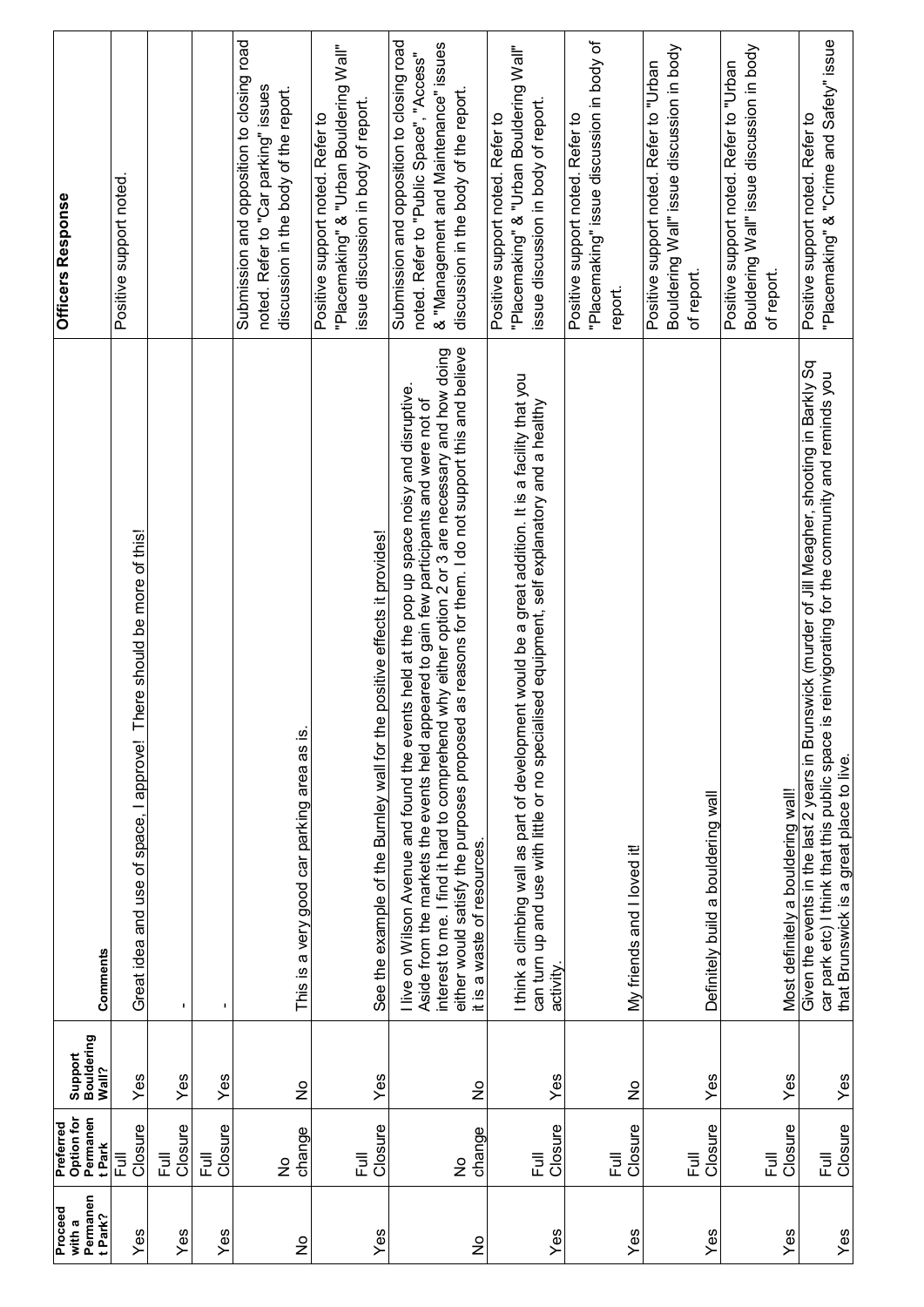| Permanen<br>Proceed<br>t Park?<br>with a | Option for<br>Permanen<br>Preterred<br>t Park | Support<br>Bouldering<br>Wall? | Comments                                                                                                                                                                                                                                                                                                                                                                                                                                                                                                                                                                                                                                                                                                                                                                                                                                 | Officers Response                                                                                                                                                                                                                                                                                                    |
|------------------------------------------|-----------------------------------------------|--------------------------------|------------------------------------------------------------------------------------------------------------------------------------------------------------------------------------------------------------------------------------------------------------------------------------------------------------------------------------------------------------------------------------------------------------------------------------------------------------------------------------------------------------------------------------------------------------------------------------------------------------------------------------------------------------------------------------------------------------------------------------------------------------------------------------------------------------------------------------------|----------------------------------------------------------------------------------------------------------------------------------------------------------------------------------------------------------------------------------------------------------------------------------------------------------------------|
|                                          |                                               |                                |                                                                                                                                                                                                                                                                                                                                                                                                                                                                                                                                                                                                                                                                                                                                                                                                                                          | discussion in body of report.                                                                                                                                                                                                                                                                                        |
| Yes                                      | Closure<br>巨                                  | Yes                            | points (bollard like) could also be erected to allow public users to set up slack lines would also be<br>This idea would enrich and activate the general neighbourhood in a positive and safe way. Fixed<br>encouraged.                                                                                                                                                                                                                                                                                                                                                                                                                                                                                                                                                                                                                  | "Placemaking" & "Urban Bouldering Wall"<br>issue discussion in body of report.<br>Positive support noted. Refer to                                                                                                                                                                                                   |
| Yes                                      | Closure<br>$\bar{p}$                          | Yes                            | Great idea!                                                                                                                                                                                                                                                                                                                                                                                                                                                                                                                                                                                                                                                                                                                                                                                                                              | "Placemaking" issue discussion in body of<br>Positive support noted. Refer to<br>report.                                                                                                                                                                                                                             |
| Yes                                      | Closure<br>巨                                  | Yes                            | end of the street.<br>Great idea. Brought life to a pretty nothing                                                                                                                                                                                                                                                                                                                                                                                                                                                                                                                                                                                                                                                                                                                                                                       | "Placemaking" issue discussion in body of<br>Positive support noted. Refer to<br>report.                                                                                                                                                                                                                             |
| Yes                                      | Closure<br>巨                                  | Yes                            | $\mathbf{I}$                                                                                                                                                                                                                                                                                                                                                                                                                                                                                                                                                                                                                                                                                                                                                                                                                             |                                                                                                                                                                                                                                                                                                                      |
| Yes                                      | Closure<br>ラ<br>L                             | $\frac{1}{2}$                  | It should include vegetable growing                                                                                                                                                                                                                                                                                                                                                                                                                                                                                                                                                                                                                                                                                                                                                                                                      | future space, it is not considered an ideal<br>be some scope for edible gardens in any<br>Positive support noted. Whilst there may<br>location for gardens of any significant<br>size, due to limitations on space.                                                                                                  |
| Yes                                      | Closure<br>巨                                  | Yes                            | station adequate rubbish infrastructure should also be<br>e the litter bugs to keep it clean. Could end up being a<br>A combination of natural lawn/vegetation/veggie patches and hard paved area that lends itself to<br>bike facilities and a bike maintenance kit, like the one<br>er problem, especially given this space is adjacent to<br>hangout for youth which has positives and the opposite effect. Definitely keep it closed to traffic.<br>performance. In keeping with Brunswick some fruiting trees such as lemons, olives or other<br>Another place this could also work to some degree is the far west side of Michael street.<br>citrus. A climbing wall is a great idea! Also<br>at the Baths. Brunswick also has a high litt<br>Barkly Square, KFC and McDonalds, train<br>provided. A green theme that may influenc | "Placemaking" issue discussion in body of<br>size, due to limitations on space. Refer to<br>future space, it is not considered an ideal<br>be some scope for edible gardens in any<br>Positive support noted. Whilst there may<br>location for gardens of any significant<br>"Management & Maintenance" &<br>report. |
| Yes                                      | Closure<br>巨                                  | Yes                            | different seating variations on the pop up option was fantastic - good for single sitters, people in<br>everyone is. It was great to have somewhere to go and relax in the sun / but still feel connected<br>to the main shopping street. Make sure there are enough seating areas, the seating must take<br>precedence over the climbing wall - lots of variations in the seating options help people come<br>The street closure encouraged foot traffic, and the more people that are around, the safer<br>together, but be able to sit on their own without feeling crowded by sharing benches - the                                                                                                                                                                                                                                  | "Placemaking" issues discussion in body<br>Positive support noted. Refer to<br>"Location", "Public Space" &<br>of report.                                                                                                                                                                                            |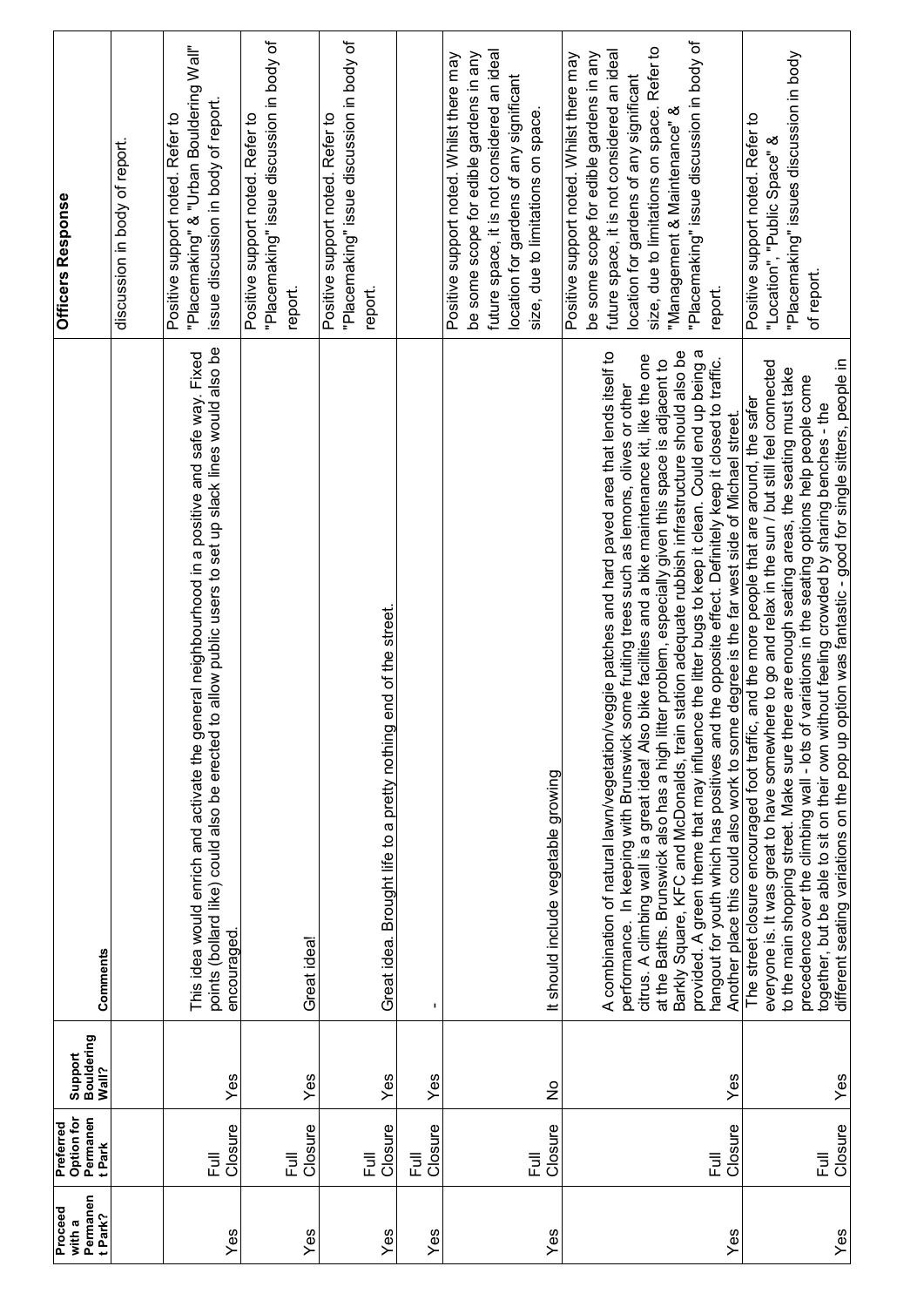| Permanen<br>Proceed<br>t Park?<br>with a | Permanen<br>Option for<br>Preferred<br>t Park | Support<br>Bouldering<br>Wall? | Comments                                                                                                                                                                                                                                                                                                                                                                                                                                                                                                                                                                                       | Officers Response                                                                                                                                                       |
|------------------------------------------|-----------------------------------------------|--------------------------------|------------------------------------------------------------------------------------------------------------------------------------------------------------------------------------------------------------------------------------------------------------------------------------------------------------------------------------------------------------------------------------------------------------------------------------------------------------------------------------------------------------------------------------------------------------------------------------------------|-------------------------------------------------------------------------------------------------------------------------------------------------------------------------|
|                                          |                                               |                                | 2s or 3, and larger groups. Good work!!                                                                                                                                                                                                                                                                                                                                                                                                                                                                                                                                                        |                                                                                                                                                                         |
| Yes                                      | Closure<br>巨                                  | Yes                            | bike and walking. In 8 years I have never used Wilson Ave by car and hardly see cars there. This<br>pedestrian/people friendly use brings more benefit to the community. I loved going there with my<br>I live around the corner on Manallack Street and use the streets in the area by car as well as by<br>e and worth making permanent. It is very appropriate<br>1.5 year old daughter to dance to the DJs and climb/sit on the street furniture. Food vans were<br>out to enjoy the area.<br>also excellent. This is an excellent initiativ<br>for the Jewell precinct and brought people | "Placemaking" issues discussion in body<br>Positive support noted. Refer to<br>"Location", "Public Space" &<br>of report.                                               |
| Yes                                      | May In<br>One                                 | Yes                            |                                                                                                                                                                                                                                                                                                                                                                                                                                                                                                                                                                                                |                                                                                                                                                                         |
| Yes                                      | Closure<br>$\overline{E}$                     | Yes                            | I think it would be a benefit for the local community, both in providing outdoor areas and lowing<br>antisocial behaviour, but also bringing in new people to the suburb which would help the local<br>climbing wall is beneficial in stimulating interaction<br>businesses. Really enjoyed the mobile climbing wall and areas to just sit back and relax with<br>between strangers and would provide a new way for local people to develop their health and<br>people. I think the inclusion of a low level<br>fitness.                                                                       | Bouldering Wall" & "Placemaking" issues<br>"Location", "Public Space", "Urban<br>Positive support noted. Refer to<br>discussion in body of report.                      |
| Yes                                      | Closure<br>ラ<br>L                             | Yes                            |                                                                                                                                                                                                                                                                                                                                                                                                                                                                                                                                                                                                |                                                                                                                                                                         |
| $\frac{1}{2}$                            | change<br>$\frac{1}{2}$                       | $\frac{1}{2}$                  | Ave. This also creates increased traffic using the back streets, such as Little Gold Street, this<br>use this street in lieu of going directly to the Wilson<br>it creates undue noise for the residents of Wilson<br>street itself has blind corners and is quite narrow. It can and will create potential for vehicle<br>As fancy as the whole pop-up park idea is,<br>accidents in the future if traffic is forced to<br>Ave/ Sydney Road intersection                                                                                                                                      | Submission and opposition to closing road<br>& "Management and Maintenance" issues<br>noted. Refer to "Public Space", "Access"<br>discussion in the body of the report. |
| Yes                                      | Closure<br>巨                                  | Yes                            | Great idea and public space. It makes good use of an otherwise unused space.                                                                                                                                                                                                                                                                                                                                                                                                                                                                                                                   | "Placemaking" issues discussion in body<br>Positive support noted. Refer to<br>"Location", "Public Space" &<br>of report.                                               |
| Yes                                      | Closure<br>言                                  | Yes                            | design and enough feedback from the community by<br>It's a wonderful initiative that this kind of idea is being trialled for few months before something<br>You get better<br>permanent is constructed.<br>directly using the space.                                                                                                                                                                                                                                                                                                                                                           | "Placemaking" issues discussion in body<br>Positive support noted. Refer to<br>"Location", "Public Space" &<br>of report.                                               |
| Yes                                      | Closure<br>言                                  | Yes                            |                                                                                                                                                                                                                                                                                                                                                                                                                                                                                                                                                                                                |                                                                                                                                                                         |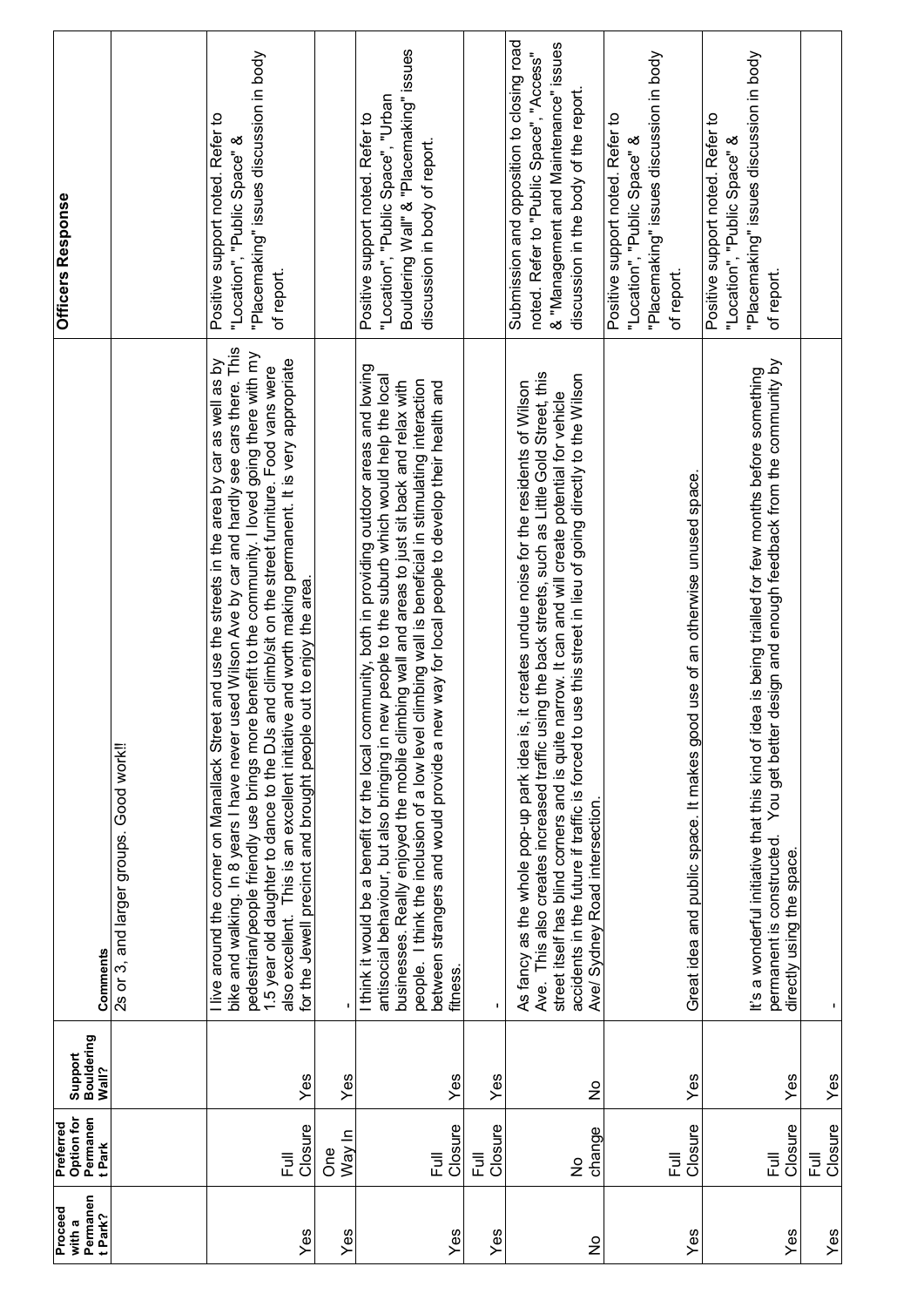| Permanen<br>Proceed<br>t Park?<br>with a | Option for<br>Permanen<br>Preferred<br>tPark | Support<br>Bouldering<br>Wall? | Comments                                                                                                                                                                                                                                                                                                                                                                                                                                                                                                                                                                                                                                                                                                                                                                                                                                                                                                                                                                                                                                                                                                                                                                                                                                                                                                                   | Officers Response                                                                                                                                 |
|------------------------------------------|----------------------------------------------|--------------------------------|----------------------------------------------------------------------------------------------------------------------------------------------------------------------------------------------------------------------------------------------------------------------------------------------------------------------------------------------------------------------------------------------------------------------------------------------------------------------------------------------------------------------------------------------------------------------------------------------------------------------------------------------------------------------------------------------------------------------------------------------------------------------------------------------------------------------------------------------------------------------------------------------------------------------------------------------------------------------------------------------------------------------------------------------------------------------------------------------------------------------------------------------------------------------------------------------------------------------------------------------------------------------------------------------------------------------------|---------------------------------------------------------------------------------------------------------------------------------------------------|
| Yes                                      | Closure<br>言                                 | Yes                            | Nice idea putting an underused space into use, with the number of apartments going up, people<br>oping you will add grass and trees as part of the<br>will appreciate the new outdoor spaces! H<br>change.                                                                                                                                                                                                                                                                                                                                                                                                                                                                                                                                                                                                                                                                                                                                                                                                                                                                                                                                                                                                                                                                                                                 | "Location", "Public Space" & "Design"<br>ssues discussion in body of report.<br>Positive support noted. Refer to                                  |
| Yes                                      | May In<br>One                                | Yes                            | $\mathbf I$                                                                                                                                                                                                                                                                                                                                                                                                                                                                                                                                                                                                                                                                                                                                                                                                                                                                                                                                                                                                                                                                                                                                                                                                                                                                                                                |                                                                                                                                                   |
| Yes                                      | Closure<br>言                                 | Yes                            | Having the climbing<br>Aside from losing a few street car parks (a good thing in my opinion!), there is no downside.<br>wall there will engage a wide range of community members from the area, and elsewhere.<br>The park makes far better use of the space than the road currently does.                                                                                                                                                                                                                                                                                                                                                                                                                                                                                                                                                                                                                                                                                                                                                                                                                                                                                                                                                                                                                                 | Bouldering Wall" & "Placemaking" issues<br>"Location", "Public Space", "Urban<br>Positive support noted. Refer to<br>discussion in body of report |
| Yes                                      | Closure<br>巨                                 | Yes                            | We need more permanent public spaces.                                                                                                                                                                                                                                                                                                                                                                                                                                                                                                                                                                                                                                                                                                                                                                                                                                                                                                                                                                                                                                                                                                                                                                                                                                                                                      | "Location" & "Public Space" issues<br>Positive support noted. Refer to<br>discussion in body of report.                                           |
| Yes                                      | Closure<br>巨                                 | Yes                            | Sydney road needs a public gathering place that isn't Barkly Square Shopping Centre. The plan<br>to enjoy the quiet that comes with reduced vehicular access. I'm excited about the opportunities<br>substantial enough parking near the station to justify complaints, and residents may even come<br>and has in the past been host to some food-truck/van<br>I've been to a number of community group/club events that I saw taking place. Each one was a<br>a busking and street performance culture to rival the<br>as a space for community groups, club/association activities, and as a venue for performance<br>at you go ahead with the plan to make the Pop-Up<br>really lovely surprise, it's like Brunswick has a public square! Seriously, The southern end of<br>nobody is stranger to the awkwardness of one-way roads and blocked points of access. We<br>would inconvenience a few people living in the vicinity. That said, in inner-city Melbourne,<br>accept this in the CBD, so why not in cosmopolitan Brunswick? The area doesn't include<br>unique feature of the food and drink culture of<br>CBDs and Fitzroy's! I really, really hope th<br>based businesses, which are a novel and<br>Brunswick. Perhaps we could even foster<br>and culture. The space is well publicised,<br>Park permanent. | "Placemaking" issues discussion in body<br>"Location", "Public Space", "Access" &<br>Positive support noted. Refer to<br>of report.               |
| Yes                                      | Closure<br>言                                 | Yes                            | Pop Up was well utilised and offered a spot to sit outdoors which is rare on Sydney Road. Shade<br>was really important as we would often sit there in our lunch break. We liked the sculptural soft<br>landscape as an alternative to the standard arrangements of picnic benches however both<br>options were well utilised.                                                                                                                                                                                                                                                                                                                                                                                                                                                                                                                                                                                                                                                                                                                                                                                                                                                                                                                                                                                             | "Location", "Public Space" & "Design"<br>issues discussion in body of report.<br>Positive support noted. Refer to                                 |
| Yes                                      | Closure<br>言                                 | Yes                            | successful scheme. I didn't think it had a negative impact on the traffic and added so much to the<br>area. Were moving houses soon and its initiatives such as this that has us looking only to<br>found the park to be a very well organised and<br>I spend a lot of time around the area and<br>Brunswick. More of this please!!                                                                                                                                                                                                                                                                                                                                                                                                                                                                                                                                                                                                                                                                                                                                                                                                                                                                                                                                                                                        | "Location", "Public Space" & "Design"<br>ssues discussion in body of report.<br>Positive support noted. Refer to                                  |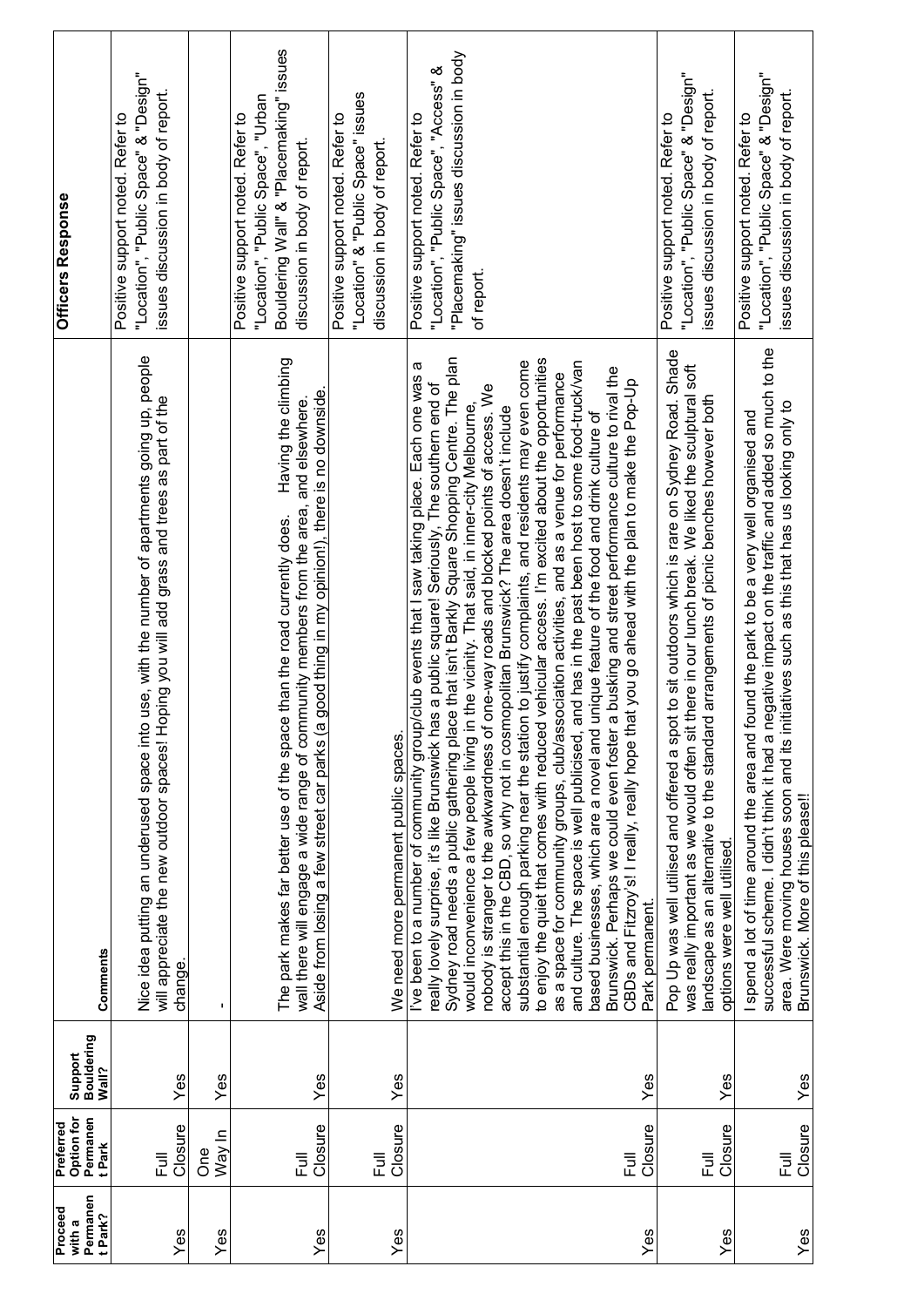| Permanen<br>Proceed<br>t Park?<br>with a | Option for<br>Permanen<br>Preferred<br>t Park | Support<br>Bouldering<br>Wall? | Comments                                                                                                                                                                                                                                                                                                                                                                                                                                                                                                                                                                                                                                                  | Officers Response                                                                                                                   |
|------------------------------------------|-----------------------------------------------|--------------------------------|-----------------------------------------------------------------------------------------------------------------------------------------------------------------------------------------------------------------------------------------------------------------------------------------------------------------------------------------------------------------------------------------------------------------------------------------------------------------------------------------------------------------------------------------------------------------------------------------------------------------------------------------------------------|-------------------------------------------------------------------------------------------------------------------------------------|
| Yes                                      | Closure<br>巨                                  | Yes                            | $\mathbf{I}$                                                                                                                                                                                                                                                                                                                                                                                                                                                                                                                                                                                                                                              |                                                                                                                                     |
| Yes                                      | Closure<br>言                                  | Yes                            | idea is great and I hope option 3 will be implemented!<br>This area needs a new public space! The                                                                                                                                                                                                                                                                                                                                                                                                                                                                                                                                                         | "Location", "Public Space" & "Design"<br>issues discussion in body of report.<br>Positive support noted. Refer to                   |
| Yes                                      | Closure<br>Tull<br>Full                       | Yes                            | Park gave lots of options was broadly inclusive, serving anyone.                                                                                                                                                                                                                                                                                                                                                                                                                                                                                                                                                                                          | Positive support noted.                                                                                                             |
| Yes                                      | Closure<br>言                                  | Yes                            | $\mathbf{I}$                                                                                                                                                                                                                                                                                                                                                                                                                                                                                                                                                                                                                                              |                                                                                                                                     |
| Yes                                      | Closure<br>言                                  | Yes                            |                                                                                                                                                                                                                                                                                                                                                                                                                                                                                                                                                                                                                                                           |                                                                                                                                     |
| Yes                                      | Closure<br>$\bar{p}$                          | Yes                            | like this that make a suburb and its community a place you want to be part of rather than simply<br>Its things<br>I found the pop up park amazing. The atmosphere was almost always buzzing.<br>a place to live.                                                                                                                                                                                                                                                                                                                                                                                                                                          | Positive support noted.                                                                                                             |
| Yes                                      | Closure<br>言                                  | Yes                            | This would be a fantastic little place for the local community                                                                                                                                                                                                                                                                                                                                                                                                                                                                                                                                                                                            | Positive support noted.                                                                                                             |
| Yes                                      | Closure<br>言                                  | Yes                            | I've been past the Pop Up Park a few times now and it looks great! Brilliant location, and the idea<br>of having a climbing wall here is great. Very excited at the possibility. My partner and I spend a<br>brings the idea of climbing to a great variety of people. Supporting the idea of this park all the<br>wall, very popular, great social atmosphere and it<br>fair amount of time at the Burnley boulder<br>ivew                                                                                                                                                                                                                               | "Placemaking" issues discussion in body<br>"Location", "Public Space", "Access" &<br>Positive support noted. Refer to<br>of report. |
| Yes                                      | Closure<br>Tull<br>Full                       | Yes                            | A small bouldering wall would be great!                                                                                                                                                                                                                                                                                                                                                                                                                                                                                                                                                                                                                   | Positive support noted.                                                                                                             |
| Yes                                      | Closure<br>卮                                  | $\frac{1}{2}$                  | shopping area and access to public transport<br>This area suited the location. That is near                                                                                                                                                                                                                                                                                                                                                                                                                                                                                                                                                               | Positive support noted.                                                                                                             |
| Yes                                      | Closure<br>言                                  | Yes                            | There should be spaces like this everywhere - egalitarian                                                                                                                                                                                                                                                                                                                                                                                                                                                                                                                                                                                                 | Positive support noted.                                                                                                             |
| Yes                                      | Closure<br>言                                  | Yes                            | health, well-being, safety and the environment. The park provides a focal point for activity, casual<br>surveillance for safety, and is a more attractive environment both in visually and usability terms.<br>Public spaces are needed more and more. I believe the park has been a great success. It has<br>priority has out-weighed pedestrians and cyclists in recent decades with a negative impact on<br>Re the Wall, an activity is required to ensure the continued use and activation of the space. A<br>brought attention to this section of Brunswick that would normally be by-passed. Vehicular<br>climbing wall is a suitable for the park. | "Placemaking" issues discussion in body<br>"Location", "Public Space", "Access" &<br>Positive support noted. Refer to<br>of report. |
| Yes                                      | Closure<br>$\bar{p}$                          | $\frac{1}{2}$                  | As an older person I enjoyed a place to sit and feel safe after shopping.                                                                                                                                                                                                                                                                                                                                                                                                                                                                                                                                                                                 | Positive support noted.                                                                                                             |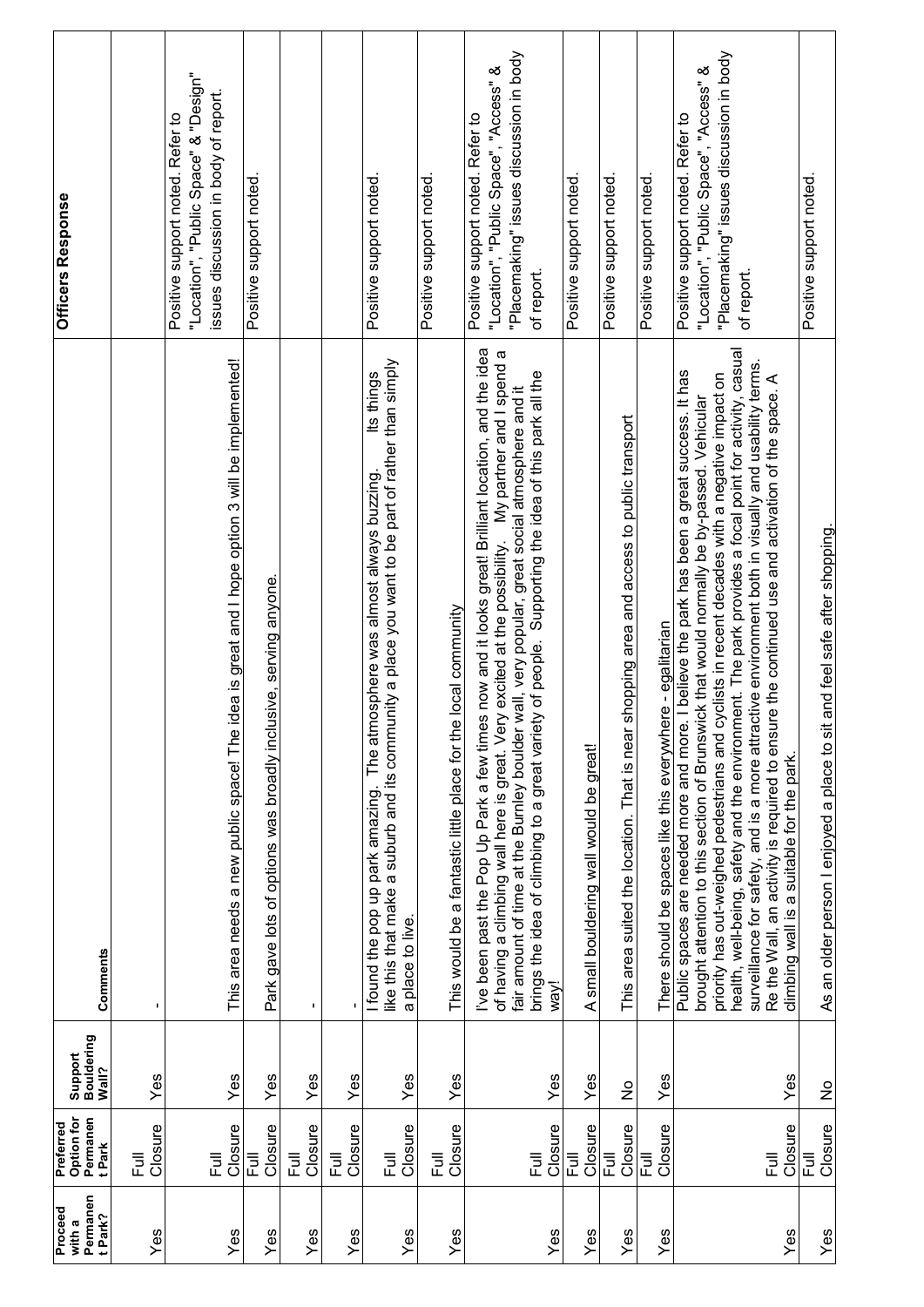| Permanen<br>Proceed<br>t Park?<br>with a | Option for<br>Permanen<br>Preferred<br>t Park | Support<br>Bouldering<br>Wall? | Comments                                                                                                                                                                                                                                                                                                                                                                                                                                                                                                                                       | Officers Response                                                                                                                                  |
|------------------------------------------|-----------------------------------------------|--------------------------------|------------------------------------------------------------------------------------------------------------------------------------------------------------------------------------------------------------------------------------------------------------------------------------------------------------------------------------------------------------------------------------------------------------------------------------------------------------------------------------------------------------------------------------------------|----------------------------------------------------------------------------------------------------------------------------------------------------|
| Yes                                      | Closure<br>言                                  | Yes                            | $\mathbf I$                                                                                                                                                                                                                                                                                                                                                                                                                                                                                                                                    |                                                                                                                                                    |
| Yes                                      | Closure<br>言                                  | Yes                            | $\mathbf{I}$                                                                                                                                                                                                                                                                                                                                                                                                                                                                                                                                   |                                                                                                                                                    |
| Yes                                      | Closure<br>言                                  | Yes                            | $\mathbf{I}$                                                                                                                                                                                                                                                                                                                                                                                                                                                                                                                                   |                                                                                                                                                    |
| Yes                                      | Closure<br>巨                                  | Yes                            | $\blacksquare$                                                                                                                                                                                                                                                                                                                                                                                                                                                                                                                                 |                                                                                                                                                    |
| Yes                                      | Closure<br>言                                  | Yes                            | From what I've seen and heard during my involvement with a few events, the community would<br>benefit overall if the area was permanently turned into a public space.                                                                                                                                                                                                                                                                                                                                                                          | Positive support noted.                                                                                                                            |
| $\frac{1}{2}$                            | change<br>$\frac{1}{2}$                       | $\frac{1}{2}$                  | $\mathbf I$                                                                                                                                                                                                                                                                                                                                                                                                                                                                                                                                    |                                                                                                                                                    |
| Yes                                      | Closure<br>巨                                  | Yes                            | that not only was I allowed to paint the ground, but received a free massage for doing so! I loved<br>happy for people. Re Wall: I wouldn't mind it, but probably wouldn't use it myself and would be a<br>the dancing, face-painting by kids and colourful use of the space. It really made me fond of the<br>Absolutely loved the project and the way the space was revitalised. My friends couldn't believe<br>Council to see them put such an effort into converting the space into something useful and<br>little concerned about safety. | Bouldering Wall" & "Placemaking" issues<br>"Location", "Public Space", "Urban<br>Positive support noted. Refer to<br>discussion in body of report. |
| Yes                                      | Closure<br>$\overline{E}$                     | Yes                            | $\mathbf{L}$                                                                                                                                                                                                                                                                                                                                                                                                                                                                                                                                   |                                                                                                                                                    |
| Yes                                      | Closure<br>卮                                  | Yes                            | Definitely, Burnley wall is a great success                                                                                                                                                                                                                                                                                                                                                                                                                                                                                                    | Positive support noted.                                                                                                                            |
| Yes                                      | Closure<br>言                                  | Yes                            | I was a huge supporter of the pop up park on Wilson Avenue, in particular the African Drumming<br>forum through the arts to ensure acceptance and understanding of diversity. I commend the City<br>that was showcased there on Sundays. Our local community plays a critical role in providing a<br>of Moreland for fostering and supporting opportunities like this that best leverage the<br>communities cultural and social assets.                                                                                                        | "Placemaking" issues discussion in body<br>Positive support noted. Refer to<br>"Location", "Public Space" &<br>of report.                          |
| Yes                                      | Closure<br>巨                                  | Yes                            | attending the popup park regularly, I got to know those people better and felt more connected to<br>The popup park introduced me to people in my neighbourhood whom I'd never met before. By<br>my community and less isolated. I enjoyed the activities a lot and the atmosphere.                                                                                                                                                                                                                                                             | "Placemaking" issues discussion in body<br>Positive support noted. Refer to<br>"Location", "Public Space" &<br>of report.                          |
| Yes                                      | Closure<br>言                                  | Yes                            | street. We have lunch there on sunny days. It's also<br>walk through, particularly in winter. Re the Wall: I support this only if it does not dominate the<br>nice to see events going on at night. The park would have to be well lit so that it feels safe to<br>park, and make it unfriendly for non-climbers to use the park.<br>The park has been a great addition to the                                                                                                                                                                 | "Placemaking" issues discussion in body<br>Positive support noted. Refer to "Urban<br>Bouldering Wall", "Public Space" &<br>of report.             |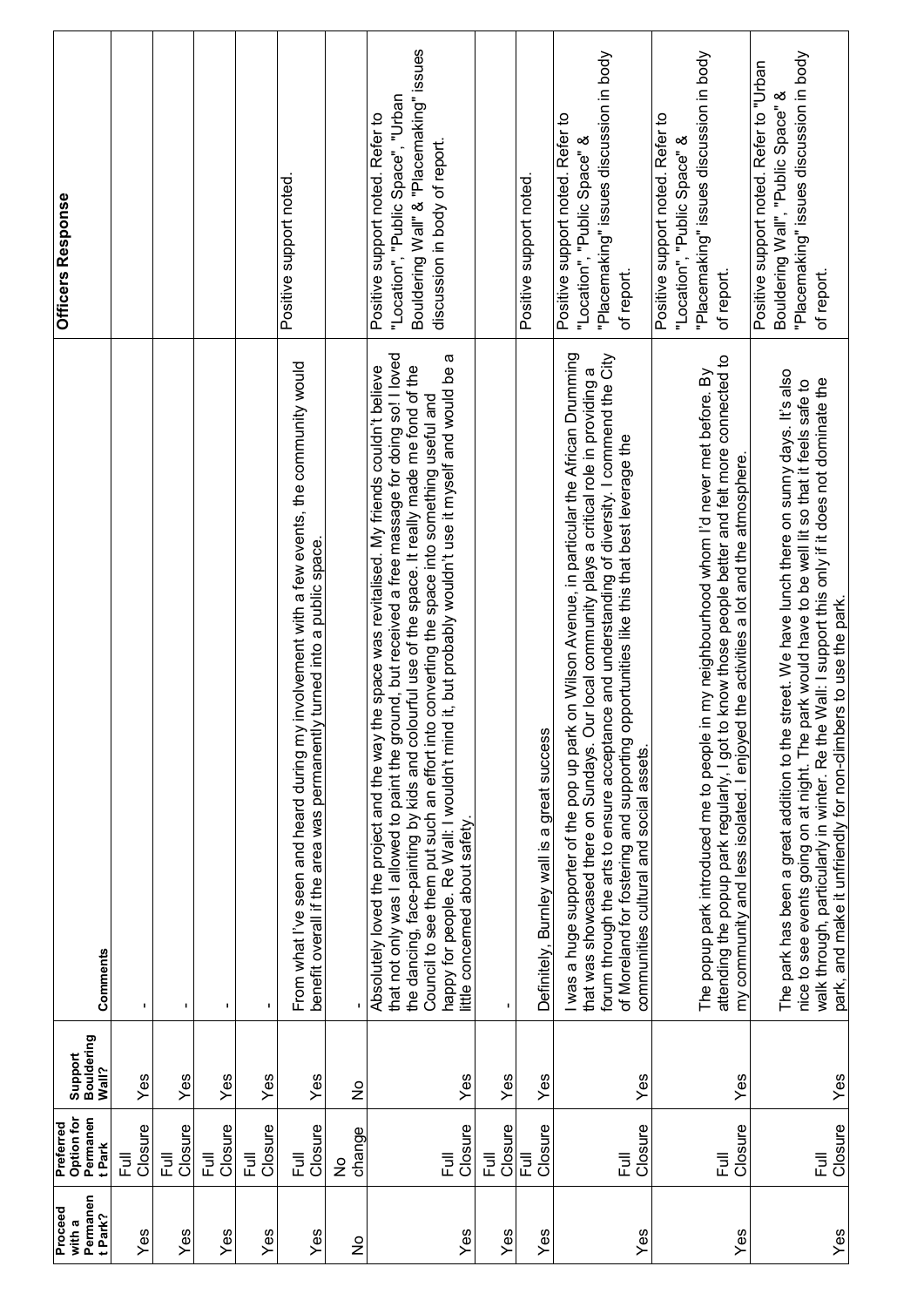| Permanen<br>Proceed<br>t Park?<br>with a | Permanen<br>Option for<br>Preferred<br>t Park | Bouldering<br>Support<br>Wall? | Comments                                                                                                                                                                                                                                                                                                                                                                                                                                                                                                                                       | Officers Response                                                                                                                                             |
|------------------------------------------|-----------------------------------------------|--------------------------------|------------------------------------------------------------------------------------------------------------------------------------------------------------------------------------------------------------------------------------------------------------------------------------------------------------------------------------------------------------------------------------------------------------------------------------------------------------------------------------------------------------------------------------------------|---------------------------------------------------------------------------------------------------------------------------------------------------------------|
| Yes                                      | Closure<br>司                                  | Yes                            | $\mathbf{I}$                                                                                                                                                                                                                                                                                                                                                                                                                                                                                                                                   |                                                                                                                                                               |
| Yes                                      | Closure<br>豆                                  | Yes                            | climbing community, which is by and large very welcoming. Having a wall in Brunswick would be<br>The Burnley wall is a great place to meet new people and for people to become active in the<br>great for the community!                                                                                                                                                                                                                                                                                                                       | "Placemaking" issues discussion in body<br>Positive support noted. Refer to "Urban<br>Bouldering Wall", "Public Space" &<br>of report.                        |
| Yes                                      | Closure<br>巨                                  | Yes                            | lifestyles and is accessible to all ages, also encourages active space use and harm minimisation<br>the project moves ahead in some shape or form, especially the climbing wall. I believe that in<br>of space and potential use therein. I sincerely hope<br>a significant contribution to the public realm and<br>social capital of the area. Climbing is great exercise, it attracts people of general positive<br>doing so Moreland Council will have made<br>Thank you for investing in this exploration<br>through passive surveillance. | "Placemaking" issues discussion in body<br>Positive support noted. Refer to "Urban<br>Bouldering Wall", "Public Space" &<br>of report.                        |
| Yes                                      | Closure<br>豆                                  | Yes                            | I think it's great, encourage fruit trees, picnic areas and including the community in design and<br>creation.                                                                                                                                                                                                                                                                                                                                                                                                                                 | Positive support noted. Refer to "Public<br>Space" & "Placemaking" issues<br>discussion in body of report.                                                    |
| $\frac{1}{2}$                            | change<br>$\frac{1}{2}$                       | $\frac{1}{2}$                  | activities, the space became messy - rubbish bin overflowing, cigarette butts on the footpath etc.<br>I'm sure there are other options to make the space attractive without having to half-close or fully<br>close it. Going by observation of the trial closure and activities, the space became messy from<br>The pop up park was not a comfortable space. Although it got used for a variety of scheduled<br>being used. It would need to be cleaned up regularly                                                                           | Submission and opposition to closing road<br>"Management and Maintenance" issues<br>discussion in the body of the report.<br>noted. Refer to "Public Space" & |
| Yes                                      | Closure<br>巨                                  | Yes                            | Climbing wall great, but give someone access to mix up the holds every so often otherwise<br>interest will quickly diminish                                                                                                                                                                                                                                                                                                                                                                                                                    | Positive support noted. Refer to "Urban<br>Bouldering Wall" issues discussion in<br>body of report.                                                           |
| $\frac{1}{2}$                            | change<br>$\frac{1}{2}$                       | $\frac{1}{2}$                  | thus more drivers, and a lot of RMIT students and staff cars - which can't turn right out of the car<br>neighbourhood. First it was closing the Barkly St railway crossing, then the imposition of no right<br>turn off Brunswick Rd into Black St, now this. There are more apartments, (2 blocks in Union St)<br>park on Dawson St. I feel LESS safe working through Wilson Ave now that the thru traffic has<br>The road block creates yet another way we in the Jewell precinct cannot get into or out of our<br>been reduced              | Submission and opposition to closing road<br>noted. Refer to "Access" & "Management<br>and Maintenance" issues discussion in<br>the body of the report.       |
| Yes                                      | Closure<br>言                                  | Yes                            | Yes definitely support permanent park, although it would need to be managed in some way or<br>another                                                                                                                                                                                                                                                                                                                                                                                                                                          | "Management & Maintenance" issues<br>Positive support noted. Refer to<br>discussion in body of report.                                                        |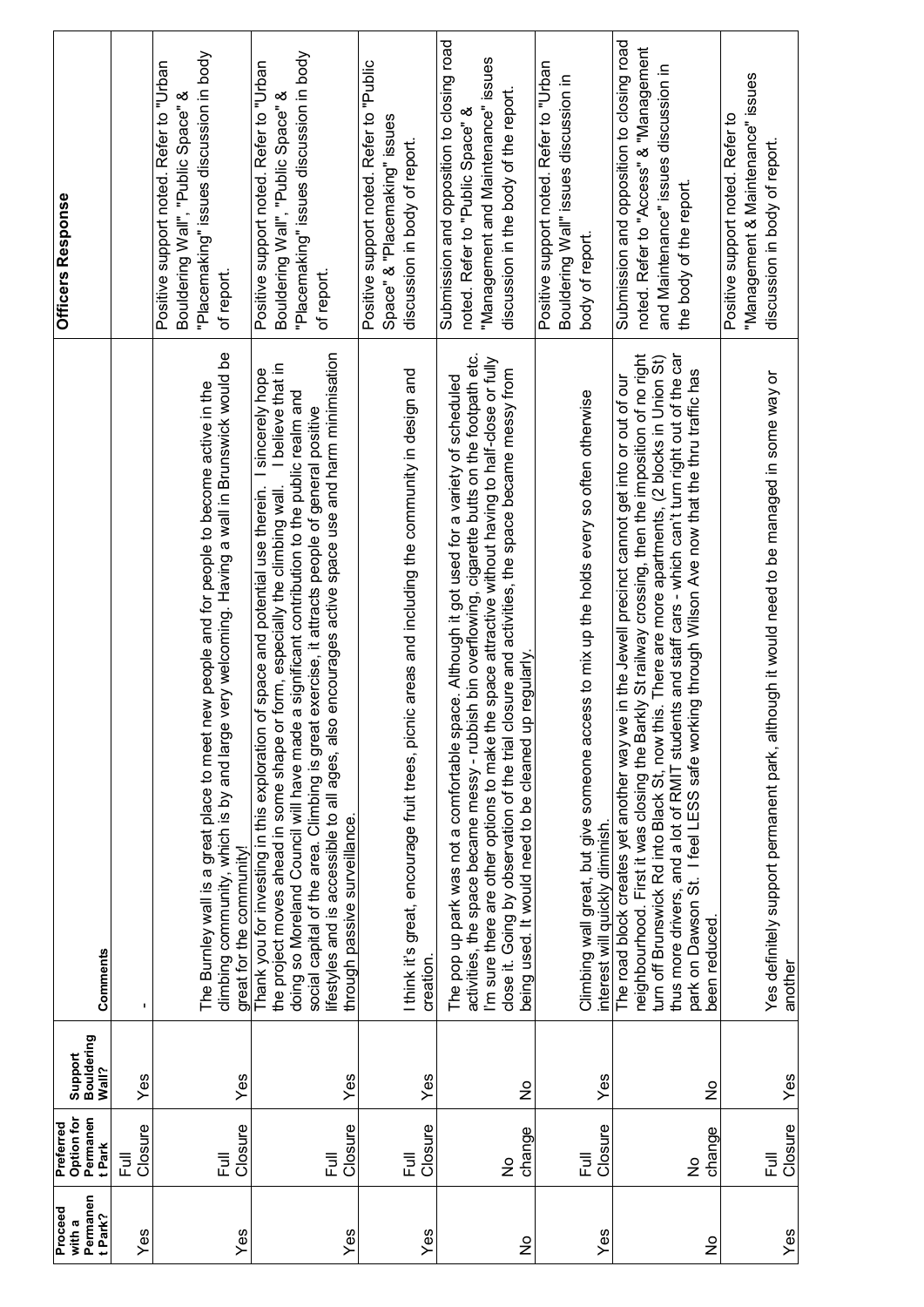| Permanen<br>Proceed<br>t Park?<br>with a | Option for<br>Permanen<br>Preferred<br>t Park | <b>Bouldering</b><br>Support<br>Wall? | Comments                                                                                                                                                                                                                                                                                                                                                                                                                                                                                                         | Officers Response                                                                                              |
|------------------------------------------|-----------------------------------------------|---------------------------------------|------------------------------------------------------------------------------------------------------------------------------------------------------------------------------------------------------------------------------------------------------------------------------------------------------------------------------------------------------------------------------------------------------------------------------------------------------------------------------------------------------------------|----------------------------------------------------------------------------------------------------------------|
| Yes                                      | Closure<br>巨                                  | Yes                                   | Having a free public hangout space without a single lane breaking the space up would provide a<br>also help to address the shortage of plants/greenery. Re Wall: Support if good lines of sight are<br>ne space. Planting along walls at edge of space can<br>maintained for safety along Wilson avenue after dark. Mainly the view from station to Sydney<br>greater sense of separation from the busy traffic of Sydney road. The space needs big trees<br>giving shade and a sense of greenery to th<br>road. | Positive support noted. Refer to "Design"<br>& "Urban Bouldering Wall" issues<br>discussion in body of report. |
| Yes                                      | Closure<br>言                                  | Yes                                   | Support Wall provided the use does not impact on the passive enjoyment of the space                                                                                                                                                                                                                                                                                                                                                                                                                              | Positive support noted. Refer to "Design"<br>issues discussion in body of report.                              |
| Yes                                      | Closure<br>$\overline{E}$                     | Yes                                   | $\blacksquare$                                                                                                                                                                                                                                                                                                                                                                                                                                                                                                   |                                                                                                                |
| Yes                                      | Closure<br>言                                  | Yes                                   | entertainment/exercise in an easily accessible location<br>This is an awesome idea! Promoting free<br>- brilliant!                                                                                                                                                                                                                                                                                                                                                                                               | "Management & Maintenance" issues<br>Positive support noted. Refer to<br>discussion in body of report.         |
| Yes                                      | Closure<br>言                                  | Yes                                   | $\blacksquare$                                                                                                                                                                                                                                                                                                                                                                                                                                                                                                   |                                                                                                                |
| Yes                                      | Closure<br>言                                  | Yes                                   | T.                                                                                                                                                                                                                                                                                                                                                                                                                                                                                                               |                                                                                                                |
| Yes                                      | Closure<br>Full<br>F                          | Yes                                   | I.                                                                                                                                                                                                                                                                                                                                                                                                                                                                                                               |                                                                                                                |
| Yes                                      | Closure<br>$\bar{E}$                          | Yes                                   | $\mathbf{I}$                                                                                                                                                                                                                                                                                                                                                                                                                                                                                                     |                                                                                                                |
| Yes                                      | Closure<br>豆                                  | Yes                                   | I thought it was a great initiative and was disappointed when I saw it being packed up. A great<br>piece of truly public gathering space for lower Sydney Road. Gets my vote!                                                                                                                                                                                                                                                                                                                                    | "Placemaking" issue discussion in body of<br>Positive support noted. Refer to<br>report.                       |
| Yes                                      | Closure<br>$\bar{E}$                          | Yes                                   | Please please please please kept this space - be innovative and exciting, please!                                                                                                                                                                                                                                                                                                                                                                                                                                | "Management & Maintenance" issues<br>Positive support noted. Refer to<br>discussion in body of report.         |
| Yes                                      | Closure<br>言                                  | Yes                                   | Love it! Should be more of these around Moreland. Thumbs up for giving it a go. Look forward to<br>seeing this change into a more people friendly space.                                                                                                                                                                                                                                                                                                                                                         | "Placemaking" issue discussion in body of<br>Positive support noted. Refer to<br>report.                       |
| Yes                                      | Closure<br>言                                  | Yes                                   | Lots of nice growing things would make the area nicer to be in.                                                                                                                                                                                                                                                                                                                                                                                                                                                  | Positive support noted. Refer to "Design"<br>issue discussion in body of report.                               |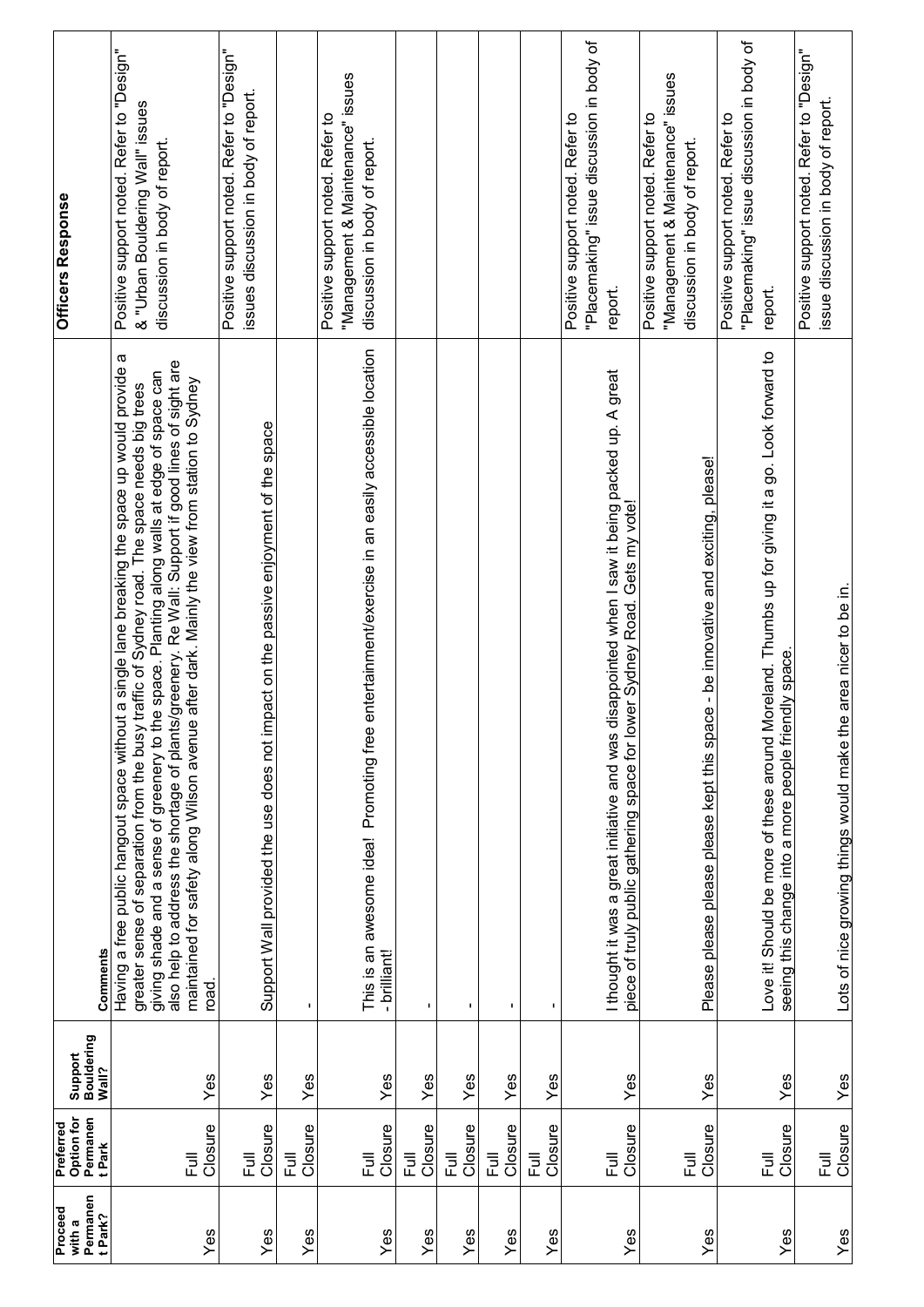| Permanen<br>Proceed<br>t Park?<br>with a | Option for<br>Permanen<br>Preferred<br>t Park | <b>Bouldering</b><br>Support<br>Wall? | Comments                                                                                                                                                                                                                                                                                                                                                                                                                                                                                                                                                                                                                                                                                                                                                                                                                                                                                                                                                                                                                                                                                                                                                                                            | Officers Response                                                                                                       |
|------------------------------------------|-----------------------------------------------|---------------------------------------|-----------------------------------------------------------------------------------------------------------------------------------------------------------------------------------------------------------------------------------------------------------------------------------------------------------------------------------------------------------------------------------------------------------------------------------------------------------------------------------------------------------------------------------------------------------------------------------------------------------------------------------------------------------------------------------------------------------------------------------------------------------------------------------------------------------------------------------------------------------------------------------------------------------------------------------------------------------------------------------------------------------------------------------------------------------------------------------------------------------------------------------------------------------------------------------------------------|-------------------------------------------------------------------------------------------------------------------------|
| Yes                                      | May In<br>One                                 | $\frac{1}{2}$                         | specific demographic of active young people and I think it would limit opportunities for community<br>that provides shelter as well so that it can be used to good effect in winter too. I think flexibility is<br>I elected the option to keep one way traffic because I<br>climbing wall. I'm not keen on the climbing wall idea because it seems to only really appeal to a<br>event was lovely - it really felt like a wonderful opportunity to bring members of the community<br>means I would support the road being closed. I strongly support a proposal in which various<br>activities can be undertaken that will be suitable for day and night time use, and perhaps one<br>interaction. I attended the African drumming session the other day and the informality of the<br>the key so that a variety of activities can be undertaken there - which is why I don't support a<br>If you could address safety at night through other<br>ng isolated at night - although I do really like the<br>together who might not have otherwise met.<br>suspect it will prevent the space from feeli<br>feeling of the road being closed currently.<br>I think the pop up park is a fantastic idea. | Positive support noted. Refer to "Access",<br>"Urban Bouldering Wall" & "Design" issue<br>discussion in body of report. |
| Yes                                      | Closure<br>豆                                  | Yes                                   | 1                                                                                                                                                                                                                                                                                                                                                                                                                                                                                                                                                                                                                                                                                                                                                                                                                                                                                                                                                                                                                                                                                                                                                                                                   |                                                                                                                         |
| Yes                                      | Closure<br>言                                  | Yes                                   | the area. Having a one-way vehicle path through this space would reduce its appeal and make it<br>different social and ethnic groups. It is also a nice connection to the shopping strip surrounding<br>Excellent community oriented space that had a great range of activities that appealed across<br>freely roaming the area during the trial<br>far less safe for young children who were                                                                                                                                                                                                                                                                                                                                                                                                                                                                                                                                                                                                                                                                                                                                                                                                       | & "Placemaking" issue discussion in body<br>Positive support noted. Refer to "Access"<br>of report.                     |
| Yes                                      | Closure<br>言                                  | Yes                                   | as a park and it was great to have another public<br>The space was much safer and appealing<br>space for community activities.                                                                                                                                                                                                                                                                                                                                                                                                                                                                                                                                                                                                                                                                                                                                                                                                                                                                                                                                                                                                                                                                      | "Location" & "Placemaking" issue<br>Positive support noted. Refer to<br>discussion in body of report                    |
| Yes                                      | Closure<br>$\overline{E}$                     | Yes                                   | I.                                                                                                                                                                                                                                                                                                                                                                                                                                                                                                                                                                                                                                                                                                                                                                                                                                                                                                                                                                                                                                                                                                                                                                                                  |                                                                                                                         |
| Yes                                      | Closure<br>言                                  | Yes                                   | I really enjoyed the multi-purpose space over the period the street was blocked off. It is an<br>excellent idea for a densely populated inner city area.                                                                                                                                                                                                                                                                                                                                                                                                                                                                                                                                                                                                                                                                                                                                                                                                                                                                                                                                                                                                                                            | "Location" & "Public Space" issue<br>Positive support noted. Refer to<br>discussion in body of report                   |
| Yes                                      | Closure<br>巨                                  | Yes                                   | $\mathbf{I}$                                                                                                                                                                                                                                                                                                                                                                                                                                                                                                                                                                                                                                                                                                                                                                                                                                                                                                                                                                                                                                                                                                                                                                                        |                                                                                                                         |
| Yes                                      | Closure<br>Full                               | Yes                                   | I.                                                                                                                                                                                                                                                                                                                                                                                                                                                                                                                                                                                                                                                                                                                                                                                                                                                                                                                                                                                                                                                                                                                                                                                                  |                                                                                                                         |
| Yes                                      | Closure<br>言                                  | Yes                                   | It is initiatives such as this which make me proud to live in Moreland Council area                                                                                                                                                                                                                                                                                                                                                                                                                                                                                                                                                                                                                                                                                                                                                                                                                                                                                                                                                                                                                                                                                                                 | "Placemaking" issue discussion in body of<br>Positive support noted. Refer to<br>report.                                |
| Yes                                      | Closure<br>ラ<br>L                             | Yes                                   | $\blacksquare$                                                                                                                                                                                                                                                                                                                                                                                                                                                                                                                                                                                                                                                                                                                                                                                                                                                                                                                                                                                                                                                                                                                                                                                      |                                                                                                                         |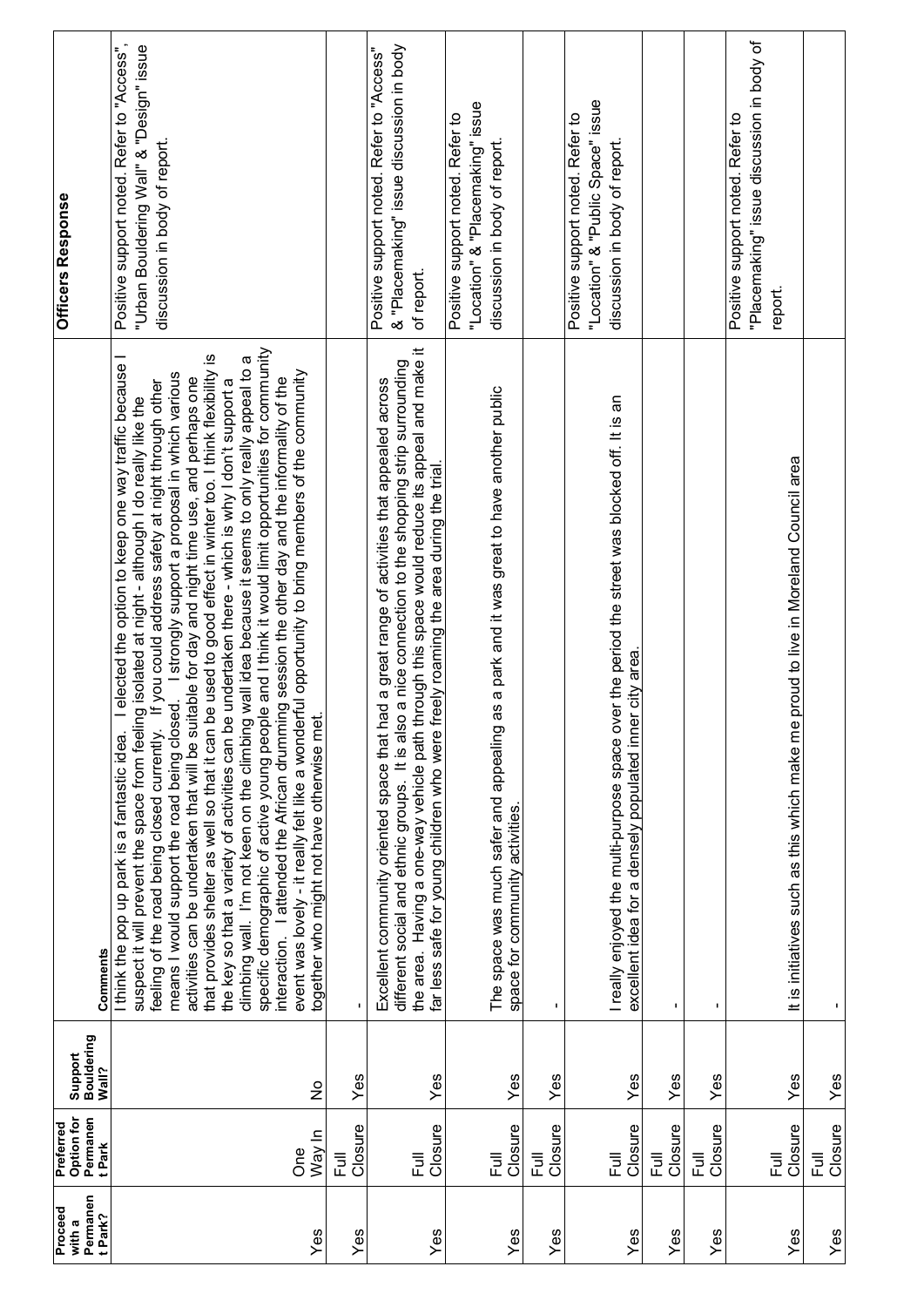| Comments                                                                                                                                                                                                                                                                                                                                                                                                                                                                                                                                                                                                                                                                                                           |
|--------------------------------------------------------------------------------------------------------------------------------------------------------------------------------------------------------------------------------------------------------------------------------------------------------------------------------------------------------------------------------------------------------------------------------------------------------------------------------------------------------------------------------------------------------------------------------------------------------------------------------------------------------------------------------------------------------------------|
| e in Little Gold St, and was entertained from the back<br>kitchen door each evening, by all the various music that went on.<br>I think it was fabulous when it was up. I liv                                                                                                                                                                                                                                                                                                                                                                                                                                                                                                                                       |
| was put to use - as well as the opportunity to just sit and watch the world go by. It really created<br>thing to do. Loved the diversity of activities the space<br>proposed redevelopment of the railway area - so extending this space to that area would seem<br>a sense of a local community engaged in some shared interests. I do wonder about the extent<br>to make sense. Re Wall: Not keen to see one activity become the primary focus of the space -<br>shelter. I recall seeing an announcement about a<br>potentially certain people will dominate use of space & less attractive to others.<br>that it would be used in winter without any<br>As soon as I saw it, I thought was a great t           |
| off to cars is essential for safety, and also important for<br>Brunswick is changing losing a few car spaces (in an area that already has a huge amount of car<br>is not important, and creating a positive community<br>enhancing the community feel. With the future redevelopment of Jewell railway station it is<br>and where there are street performers and activity.<br>space- for current and future residents to enjoy.<br>I think it would be great to have a European style piazza in this space, where cafes and<br>space is very important. Closing this area<br>mperative to have something great in this<br>restaurants can have tables on the street,<br>parking across the road at Barkly Square) |
| maybe some planter boxes with edible plants as an ongoing, active, managed growing program<br>ng, as well as a larger space for dance/music events.<br>horticultural plantings, both ornamental and shade-providing (maybe covering structures), and<br>I saw it and felt pleased that Council had permitted this use to happen. Need to include<br>(learn how to), and several groups of seati                                                                                                                                                                                                                                                                                                                    |
|                                                                                                                                                                                                                                                                                                                                                                                                                                                                                                                                                                                                                                                                                                                    |
|                                                                                                                                                                                                                                                                                                                                                                                                                                                                                                                                                                                                                                                                                                                    |
|                                                                                                                                                                                                                                                                                                                                                                                                                                                                                                                                                                                                                                                                                                                    |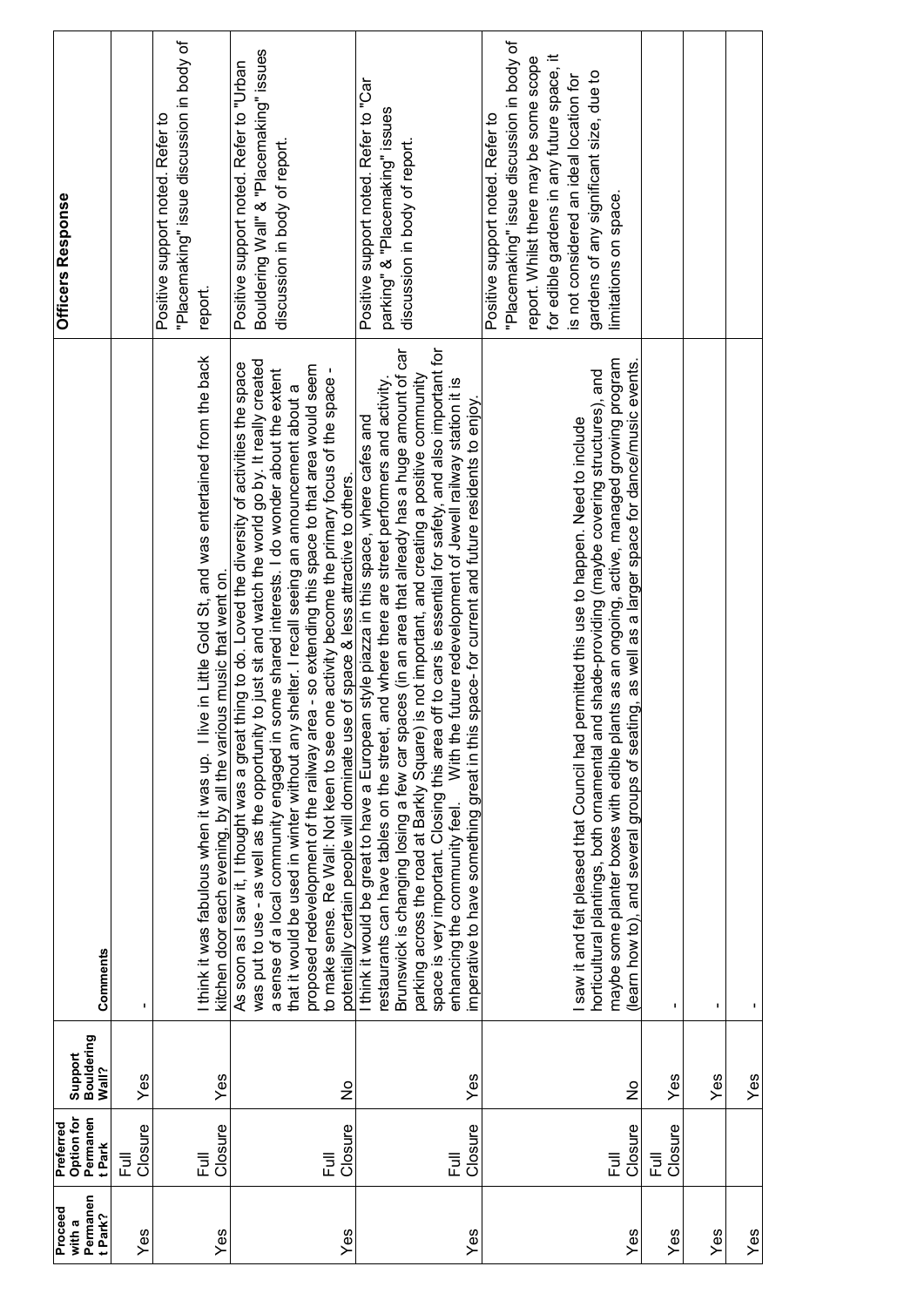| Permanen<br>Proceed<br>t Park?<br>with a | Option for<br>Permanen<br>Preferred<br>t Park | Bouldering<br>Support<br>Wall? | Comments                                                                                                                                                                                                                                                                                                                                                                                                                                                                                                                                                                                                                                                                                                                                                                  | Officers Response                                                                                                                                   |
|------------------------------------------|-----------------------------------------------|--------------------------------|---------------------------------------------------------------------------------------------------------------------------------------------------------------------------------------------------------------------------------------------------------------------------------------------------------------------------------------------------------------------------------------------------------------------------------------------------------------------------------------------------------------------------------------------------------------------------------------------------------------------------------------------------------------------------------------------------------------------------------------------------------------------------|-----------------------------------------------------------------------------------------------------------------------------------------------------|
|                                          | Closure<br>豆                                  | Yes                            | The pop up park was quirky, inclusive and good fun.<br>shown with a real desire to make our places better. This is the stuff of real community change,<br>more radical in our spaces and thinking outside the<br>community over the last two months. I'm excited and encouraged by the care this Council has<br>This area needs a permanent life and activity, it was incredible, great to see so many people<br>creativity and life this space has provided to the<br>Please continue to allow artists and performers to use this space and maybe try a similar<br>approach in areas such as Glenroy and Fawkner - just a thought.<br>having fun and using the space. I love the<br>real world change. We need to start being<br>box. You guys have done it - well done! | Positive support noted. Refer to "Public<br>Space" & "Placemaking" issues<br>discussion in body of report.                                          |
|                                          | Closure<br>巨                                  | Yes                            | like to see this get up. Would have forgotten entirely if<br>good location (close to train, bike park, adequate grub<br>at local cafes and at Barkly Sq). I'd really<br>I really enjoyed the park, and it's in a very<br>it wasn't for the Council facebook page.                                                                                                                                                                                                                                                                                                                                                                                                                                                                                                         | Space" & "Location" issues discussion in<br>Positive support noted. Refer to "Public<br>body of report.                                             |
|                                          | Closure<br>Full                               | Yes                            | $\blacksquare$                                                                                                                                                                                                                                                                                                                                                                                                                                                                                                                                                                                                                                                                                                                                                            |                                                                                                                                                     |
|                                          | Closure<br>巨                                  | Yes                            | adequate public seating and bike hoops, as well as good lighting at night-time. A water fountain<br>the ones in Victoria Mall in Coburg), and provide<br>would be good. Dog poo bag dispensers and bins would also be a good idea.<br>Please plant lots of good shade trees (like                                                                                                                                                                                                                                                                                                                                                                                                                                                                                         | Positive support noted. Refer to "Design"<br>issue discussion in body of report.                                                                    |
|                                          | Closure<br>$\bar{p}$                          | Yes                            | ı,                                                                                                                                                                                                                                                                                                                                                                                                                                                                                                                                                                                                                                                                                                                                                                        |                                                                                                                                                     |
|                                          | Closure<br>言                                  | Yes                            | Great initiative! Re Wall, This has been very successful at Burnley and will be a popular<br>community space                                                                                                                                                                                                                                                                                                                                                                                                                                                                                                                                                                                                                                                              | Bouldering Wall" issue discussion in body<br>Positive support noted. Refer to "Urban<br>of report.                                                  |
|                                          | Closure<br>卮                                  | $\frac{1}{2}$                  | moment. I think it would be important to maintain the space as a place where events can happen<br>so this would need to be additionally managed to make it really successful. Re Wall, it could be<br>Every city needs more public spaces; it was a great use of space where I could relax for a<br>dangerous                                                                                                                                                                                                                                                                                                                                                                                                                                                             | Positive support noted. Refer to "Public<br>"Management & Maintenance" issues<br>Space", "Urban Bouldering Wall" &<br>discussion in body of report. |
|                                          | Closure<br>巨                                  | Yes                            | $\mathbf I$                                                                                                                                                                                                                                                                                                                                                                                                                                                                                                                                                                                                                                                                                                                                                               |                                                                                                                                                     |
|                                          | Closure<br>言                                  | Yes                            | I think it's a fantastic idea - I'd love to see it made permanent. Go Moreland!                                                                                                                                                                                                                                                                                                                                                                                                                                                                                                                                                                                                                                                                                           | Positive support noted.                                                                                                                             |
|                                          | Closure<br>言                                  | Yes                            | ı                                                                                                                                                                                                                                                                                                                                                                                                                                                                                                                                                                                                                                                                                                                                                                         |                                                                                                                                                     |
|                                          | Closure<br>巨                                  | Yes                            | Great to see a council taking action in such a progressive manner!                                                                                                                                                                                                                                                                                                                                                                                                                                                                                                                                                                                                                                                                                                        | Positive support noted.                                                                                                                             |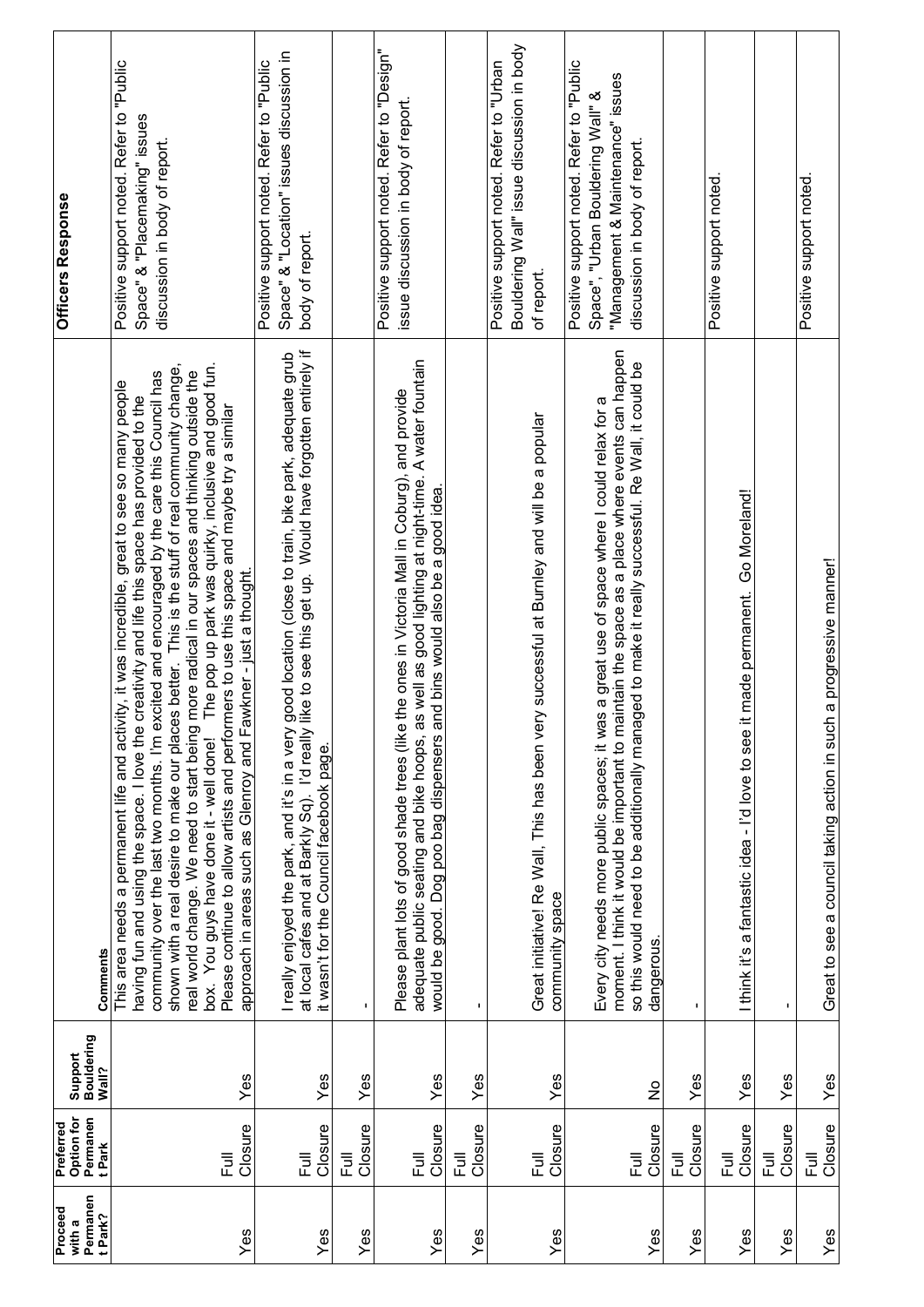| Permanen<br>Proceed<br>t Park?<br>with a | Permanen<br>Option for<br>Preferred<br>t Park | Support<br>Bouldering<br>Wall? | Comments                                                                                                                                                                                                                                                                                                                                                                                           | Officers Response                                                                                                                                                                                                                                                                                                             |
|------------------------------------------|-----------------------------------------------|--------------------------------|----------------------------------------------------------------------------------------------------------------------------------------------------------------------------------------------------------------------------------------------------------------------------------------------------------------------------------------------------------------------------------------------------|-------------------------------------------------------------------------------------------------------------------------------------------------------------------------------------------------------------------------------------------------------------------------------------------------------------------------------|
| Yes                                      | Closure<br>巨                                  | Yes                            | Make sure there is lots of seating                                                                                                                                                                                                                                                                                                                                                                 | Positive support noted.                                                                                                                                                                                                                                                                                                       |
| Yes                                      | May In<br><b>S</b>                            | Yes                            | Keep the African drumming going!                                                                                                                                                                                                                                                                                                                                                                   | Positive support noted.                                                                                                                                                                                                                                                                                                       |
| Yes                                      | Closure<br>巨                                  | Yes                            | Use it all the time!                                                                                                                                                                                                                                                                                                                                                                               | Positive support noted.                                                                                                                                                                                                                                                                                                       |
| $\frac{1}{2}$                            | change<br>$\frac{1}{2}$                       | $\frac{1}{2}$                  | gathering place for hipster GenYs to engage in narcissistic interpretations of community. As a<br>It's obvious that this is a proposal to support the rapid gentrification in Brunswick by creating a<br>long time resident, it does not reflect my sense of place or community. These place making<br>models are superficial band aid solutions to serious community safety and wellbeing issues. | Submission and opposition to closing road<br>wide range of population, not just 'GenY'.<br>has been undergoing gentrification since<br>noted. It may be argued that Brunswick<br>Refer to "Crime & Safety" issues in the<br>would be planned and managed for a<br>the early 1990's. A new public space<br>body of the report. |
| Yes                                      | Closure<br>巨                                  | Yes                            | T.                                                                                                                                                                                                                                                                                                                                                                                                 |                                                                                                                                                                                                                                                                                                                               |
| Yes                                      | May In<br>One                                 | Yes                            | Great idea!! A climbing Wall would be great!                                                                                                                                                                                                                                                                                                                                                       | Positive support noted.                                                                                                                                                                                                                                                                                                       |
| Yes                                      | Closure<br>巨                                  | Yes                            | Activity attractors are critical for making public spaces a success. A climbing wall is a great way<br>to bring people together. I want to get involved and help out!                                                                                                                                                                                                                              | Bouldering Wall" issue discussion in body<br>Positive support noted. Refer to "Urban<br>of report.                                                                                                                                                                                                                            |
| Yes                                      | Closure<br>巨                                  | Yes                            | climbing wall is that people will come from all over Melbourne to climb, which will bring revenue<br>in other ways to the area and a sense of a larger community. It's such a clever way of targeting<br>A wonderful idea for the community, no matter what you choose to do.  The benefit of a<br>high crime in the area and adds to the community spirit in Brunswick.                           | "Placemaking" & "Urban Bouldering Wall"<br>issue discussion in body of report.<br>Positive support noted. Refer to                                                                                                                                                                                                            |
| Yes                                      | Closure<br>卮                                  | Yes                            | targeting high crime in the area and adds to the community spirit in Brunswick. I sung in the<br>Keep up the innovative work, Moreland City Council. Great to see! It's such a clever way of<br>workshop with Beyond Bathroom Choir. LOVED the space.                                                                                                                                              | "Placemaking" & "Crime and Safety"<br>ssues discussion in body of report.<br>Positive support noted. Refer to                                                                                                                                                                                                                 |
| Yes                                      |                                               | Yes                            | Station behind.<br>Great space, works really well with Jewell                                                                                                                                                                                                                                                                                                                                      | Positive support noted.                                                                                                                                                                                                                                                                                                       |
| Yes                                      | Closure<br>豆                                  | Yes                            | Anything to reduce crime and damage.                                                                                                                                                                                                                                                                                                                                                               | Positive support noted.                                                                                                                                                                                                                                                                                                       |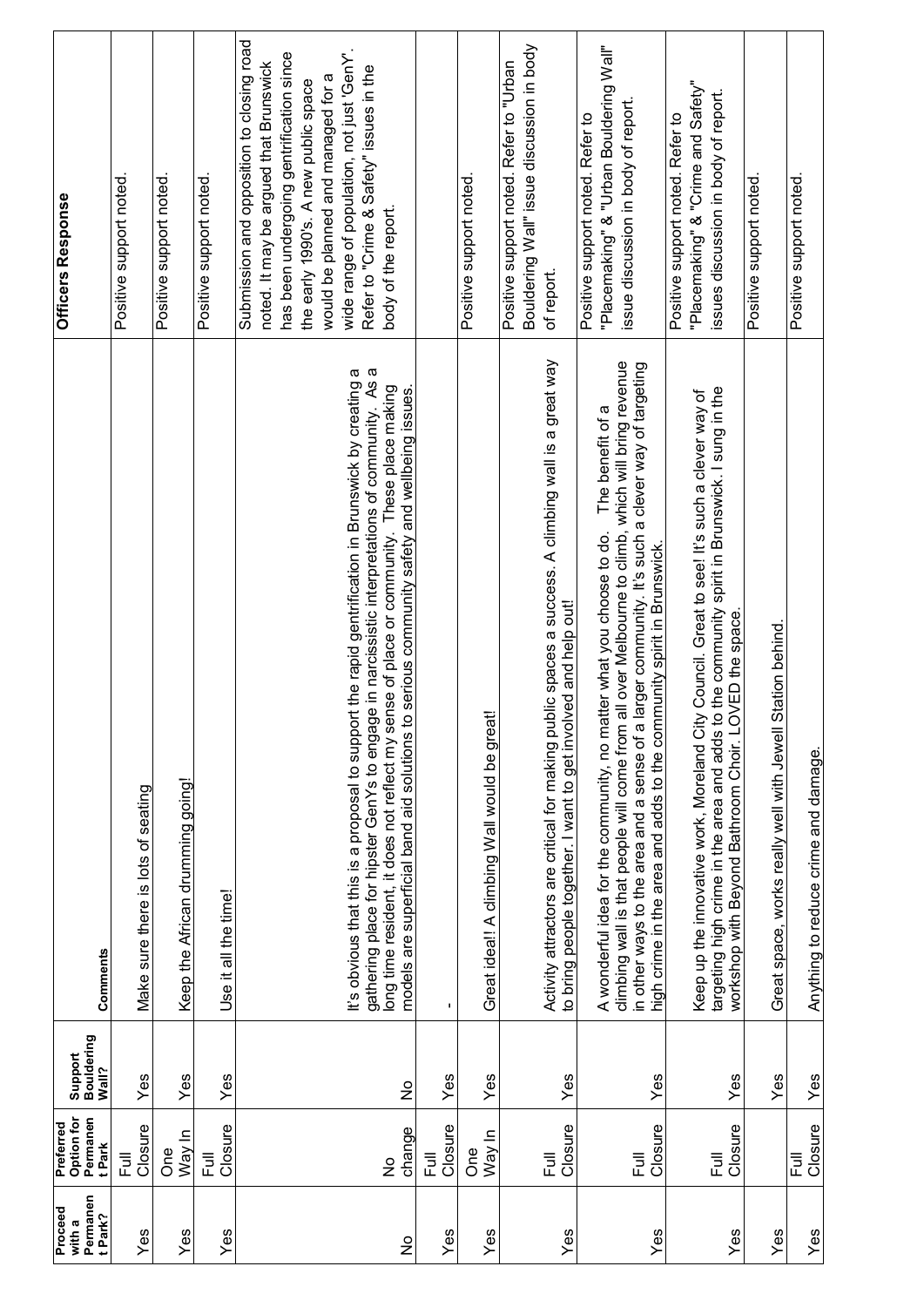| Permanen<br>Proceed<br>t Park?<br>with a | Permanen<br>Option for<br>Preferred<br>t Park | Bouldering<br>Wall?<br>Support | Comments                                                                                                                                                                                                                                                                                                                                                                                                                                                                                                                                                                                                                                | Officers Response                                                                                                                                                             |
|------------------------------------------|-----------------------------------------------|--------------------------------|-----------------------------------------------------------------------------------------------------------------------------------------------------------------------------------------------------------------------------------------------------------------------------------------------------------------------------------------------------------------------------------------------------------------------------------------------------------------------------------------------------------------------------------------------------------------------------------------------------------------------------------------|-------------------------------------------------------------------------------------------------------------------------------------------------------------------------------|
| Yes                                      | Closure<br>言                                  | Yes                            | This is a great idea. Developing community participation. Training day and climbing wall were<br>awesome. Dance classes were good. Climbing wall has proved to work really well in Burnley.                                                                                                                                                                                                                                                                                                                                                                                                                                             | Bouldering Wall" issue discussion in body<br>Positive support noted. Refer to "Urban<br>of report.                                                                            |
| Yes                                      | Closure<br>言                                  | Yes                            | l love the pop-up park. Such a fantastic initiative. There is a new nursery opening up on Lygon St<br>(Lygon St Nursery), who I understand are specialising in balcony gardening - including wall<br>gardens. Perhaps you get in touch.                                                                                                                                                                                                                                                                                                                                                                                                 | Positive support noted. Refer to "Design"<br>issue discussion in body of report.                                                                                              |
| Yes                                      | Closure<br>$\overline{a}$                     | Yes                            | $\mathbf I$                                                                                                                                                                                                                                                                                                                                                                                                                                                                                                                                                                                                                             |                                                                                                                                                                               |
| Yes                                      | Closure<br>巨                                  |                                | $\mathbf{I}$                                                                                                                                                                                                                                                                                                                                                                                                                                                                                                                                                                                                                            |                                                                                                                                                                               |
| Yes                                      | Closure<br>巨                                  | Yes                            | п                                                                                                                                                                                                                                                                                                                                                                                                                                                                                                                                                                                                                                       |                                                                                                                                                                               |
| Yes                                      | Closure<br>巨                                  | Yes                            | $\mathbf{I}$                                                                                                                                                                                                                                                                                                                                                                                                                                                                                                                                                                                                                            |                                                                                                                                                                               |
| Yes                                      | Closure<br>巨                                  | Yes                            | it would be great to keep attracting food trucks to the space - that's when I saw most people<br>engaging with the space during the trial period                                                                                                                                                                                                                                                                                                                                                                                                                                                                                        | Positive support noted. Refer to "Design"<br>issue discussion in body of report.                                                                                              |
| Yes                                      | Closure<br>$\overline{v}$                     | Yes                            | ı                                                                                                                                                                                                                                                                                                                                                                                                                                                                                                                                                                                                                                       |                                                                                                                                                                               |
| Yes                                      | Closure<br>Full                               | Yes                            | events. I also think it is crucial there is no traffic on the road - there are lots of people using this<br>made permanent it would be great to have a website (there may have been one for the pop-up<br>happening there - and how the community could use the space to run their own events. If it is<br>people can find out what's on and upload their own<br>there are few community spaces just for people to<br>I think the park was great, the only problem was finding out information about what was<br>park but I wasn't made aware of it) where<br>area and already many roads for cars but<br>relax, meet others and enjoy. | Positive support noted. Refer to "Access"<br>& "Placemaking" issues discussion in<br>body of report.                                                                          |
|                                          |                                               |                                |                                                                                                                                                                                                                                                                                                                                                                                                                                                                                                                                                                                                                                         | future space, it is not considered an ideal<br>be some scope for edible gardens in any<br>Positive support noted. Whilst there may<br>location for gardens of any significant |
| Yes                                      | Closure<br>Full                               | Yes                            | This is a wicked idea. I'm in. I live on Sydney Road as an owner occupier. I'd go to this space.<br>Can we think about an urban food garden too?                                                                                                                                                                                                                                                                                                                                                                                                                                                                                        | size, due to limitations on space.                                                                                                                                            |
| Yes                                      | Closure<br>言                                  | Yes                            | Not sure about the wall, as it would depend on how it is implemented. But I think public activity<br>spaces are definitely worth a try.                                                                                                                                                                                                                                                                                                                                                                                                                                                                                                 | "Placemaking" issues discussion in body<br>Positive support noted. Refer to<br>of report.                                                                                     |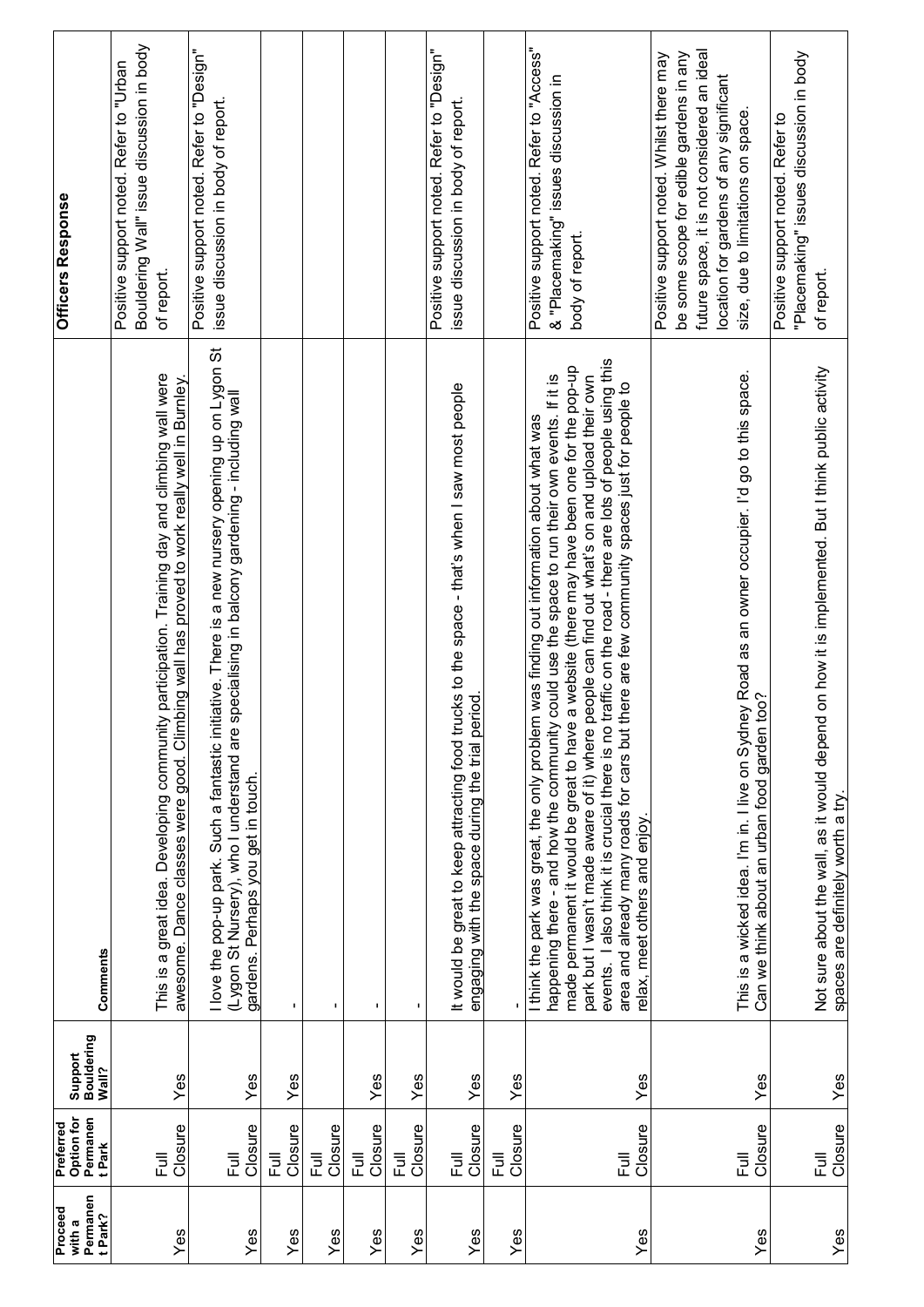| Permanen<br>Proceed<br>with a | Option for<br>Permanen<br>Preterred | <b>Bouldering</b><br>Support |                                                                                                                                                                                                                                                                                                                                                                                                                                                                                                                                                         | Officers Response                                                                                                                 |
|-------------------------------|-------------------------------------|------------------------------|---------------------------------------------------------------------------------------------------------------------------------------------------------------------------------------------------------------------------------------------------------------------------------------------------------------------------------------------------------------------------------------------------------------------------------------------------------------------------------------------------------------------------------------------------------|-----------------------------------------------------------------------------------------------------------------------------------|
| t Park?<br>Yes                | Closure<br>t Park<br>言              | Wall?<br>Yes                 | Comments<br>$\mathbf I$                                                                                                                                                                                                                                                                                                                                                                                                                                                                                                                                 |                                                                                                                                   |
| Yes                           | Closure<br>言                        | Yes                          | point. It was great to see the community come together in a safe, family environment and I would<br>As a local business owner I felt the pop up park provided the community with a great meeting<br>strongly encourage the Moreland council to make this park a permanent one.                                                                                                                                                                                                                                                                          | Positive support noted. Refer to "Public<br>Space" & "Placemaking" issues<br>discussion in body of report.                        |
| Yes                           | Closure<br>巨                        | Yes                          | bring a space alive, not necessarily what is in it, facilities etc. If Moreland City Council decides to<br>keep the space it is so important to also keep it activated or easily allow it to be activated by the<br>block the whole road off and have a large entry plaza up to the station, really making this space<br>community. It is in the perfect location also - right next to the train station. It would be great to<br>really demonstrated was how activation can really<br>The pop up park was fantastic but what it<br>inter-generational. | Positive support noted. Refer to "Public<br>Space", "Location" & "Placemaking"<br>issues discussion in body of report.            |
| Yes                           | Closure<br>$\bar{E}$                | Yes                          | I thought it was a brilliant initiative.                                                                                                                                                                                                                                                                                                                                                                                                                                                                                                                | "Placemaking" issues discussion in body<br>Positive support noted. Refer to<br>of report.                                         |
| Yes                           | Closure<br>言                        | $\frac{1}{2}$                | Great to see council undertake such initiatives that increase the diversity of street layouts and<br>improve the pedestrian domain                                                                                                                                                                                                                                                                                                                                                                                                                      | "Placemaking" issues discussion in body<br>Positive support noted. Refer to<br>of report.                                         |
| $\frac{1}{2}$                 | change<br>$\frac{1}{2}$             | $\frac{1}{2}$                | evidenced by photos. It reduced the number of car-parks, which is already in short supply and<br>eye saw. Can't see any benefits, still got graffiti as<br>r customers.<br>causing problems for local trader and their<br>No benefit to locals, Pop Up Park was an                                                                                                                                                                                                                                                                                      | Submission and opposition to closing road<br>noted. Refer to "Car parking" & Crime &<br>Safety" issues in the body of the report. |
| Yes                           | Closure<br>言                        | Yes                          | people using it, will make the area safer as well.<br>Added a much needed social space. With                                                                                                                                                                                                                                                                                                                                                                                                                                                            | Positive support noted. Refer to "Public<br>Space" issues discussion in body of<br>report.                                        |
| $\frac{1}{2}$                 | change<br>$\frac{1}{2}$             | $\frac{1}{2}$                | Caused disruption to traffic.                                                                                                                                                                                                                                                                                                                                                                                                                                                                                                                           | Submission and opposition to closing road<br>noted. Refer to "Access" issues in the<br>body of the report.                        |
| Yes                           | Closure<br>$\bar{p}$                | Yes                          | $\mathbf I$                                                                                                                                                                                                                                                                                                                                                                                                                                                                                                                                             |                                                                                                                                   |
| Yes                           |                                     | Yes                          | Pop up park is a neat idea. Wish there are more of those.                                                                                                                                                                                                                                                                                                                                                                                                                                                                                               | "Placemaking" issues discussion in body<br>Positive support noted. Refer to<br>of report.                                         |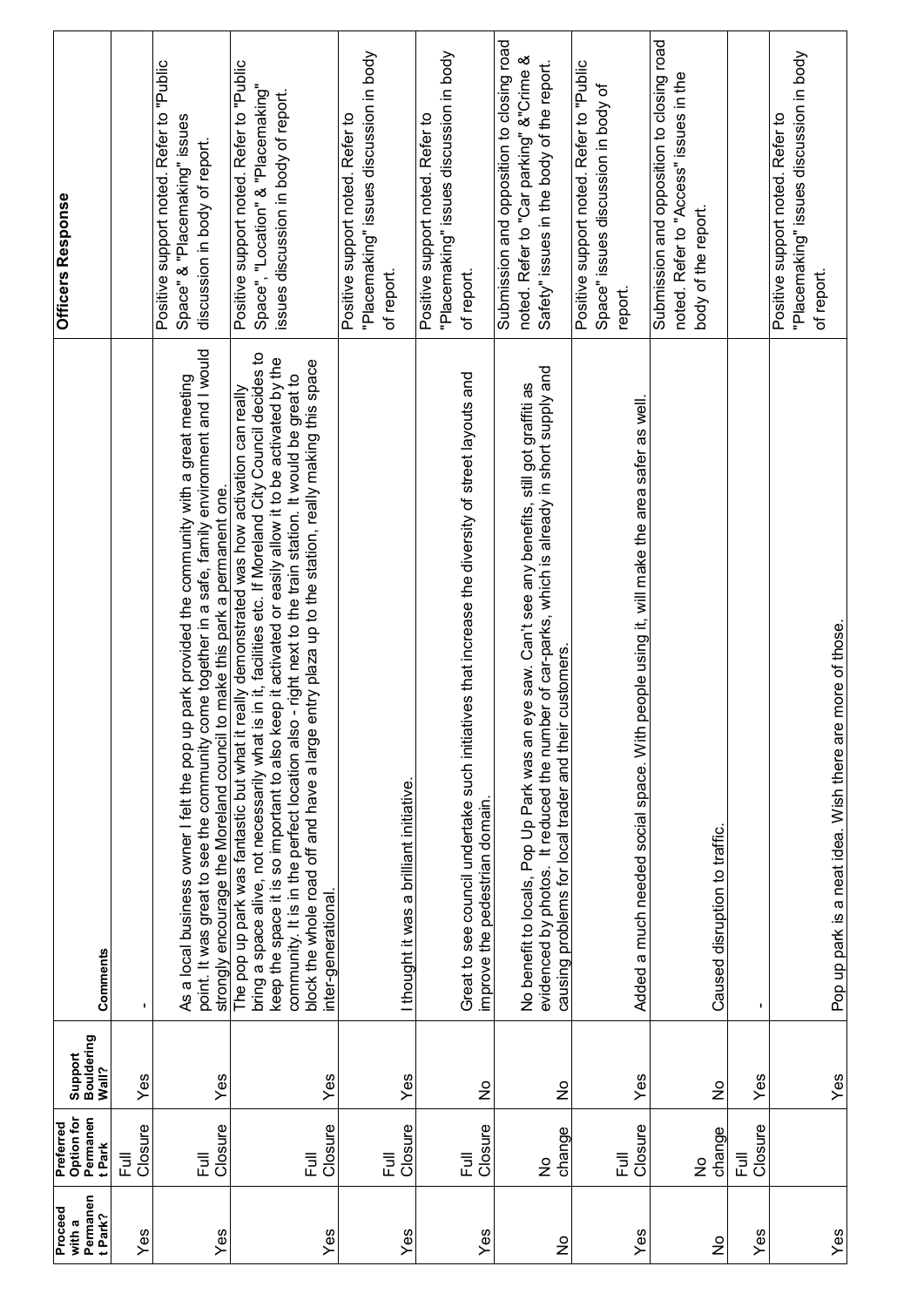| Permanen<br>Proceed<br>t Park?<br>with a | Option for<br>Permanen<br>Preferred<br>t Park | Support<br>Bouldering<br>Wall? | Comments                                                                                                                                                                                                                                                                                                                                                                                                                                                                                                                                                                                                                                                                                                                                                                                                                                                                                                                                                                                                                                                                                                                                                                              | Officers Response                                                                                                                                                                                                      |
|------------------------------------------|-----------------------------------------------|--------------------------------|---------------------------------------------------------------------------------------------------------------------------------------------------------------------------------------------------------------------------------------------------------------------------------------------------------------------------------------------------------------------------------------------------------------------------------------------------------------------------------------------------------------------------------------------------------------------------------------------------------------------------------------------------------------------------------------------------------------------------------------------------------------------------------------------------------------------------------------------------------------------------------------------------------------------------------------------------------------------------------------------------------------------------------------------------------------------------------------------------------------------------------------------------------------------------------------|------------------------------------------------------------------------------------------------------------------------------------------------------------------------------------------------------------------------|
| Yes                                      | Closure<br>言                                  | Yes                            | promote a piazza style eating and entertaining area. It<br>runswick, no clubs or pubs just good restaurants and<br>Please rezone this part of Wilson street to<br>could be a great restaurant hub in south B<br>cafes, thanks.                                                                                                                                                                                                                                                                                                                                                                                                                                                                                                                                                                                                                                                                                                                                                                                                                                                                                                                                                        | Positive support noted. Refer to "Public<br>Space" issues discussion in body of<br>report.                                                                                                                             |
| Yes                                      | Closure<br>言                                  | Yes                            | discriminate between gender, age or ethnicity and promotes a healthy lifestyle. I've also found<br>bouldering to be a sport that is very inclusive. It requires minimal equipment, and doesn't<br>In my opinion, a Brunswick bouldering wall is a fantastic use of this space. I have found<br>the climbing community to be highly inclusive, open and accepting and responsible                                                                                                                                                                                                                                                                                                                                                                                                                                                                                                                                                                                                                                                                                                                                                                                                      | Positive support noted. Refer to "Urban<br>Bouldering Wall" issues discussion in<br>body of report.                                                                                                                    |
| Yes                                      | Closure<br>言                                  | Yes                            | surveillance in the evenings. I think the full closure of the street would be the best option but only<br>pass on both sides. As long as the lighting and public safety issue in the middle and west part of<br>My family and I have worked and been part of the Wilson Ave community for 27 years and I was<br>not in favour of this project initially, however the eight week closure created a safe fun and more<br>casual environment. There was a lack of speeding cars and more public use at both ends of the<br>the street is dealt with. This created a calm protective and friendly environment during the day. I<br>boxes around them so they appeared like traffic islands, the street is wide enough for cars to<br>if low level lighting was installed on both sides along the entire street or centrally with plantar<br>was slightly worried about the lack of lighting at night coupled with the reducing of passive<br>surveillance. I have discussed this with council and experts in this form of activity in public<br>street. I am still worried about the lack of lighting combined with the reduction of passive<br>spaces and think it is an excellent idea. | Positive support noted, and the fact that<br>space at this location. Refer to "Design"<br>potential anxieties about a future public<br>the "trial" project allayed many of the<br>issues discussion in body of report. |
| Yes                                      | Closure<br>巨                                  | Yes                            |                                                                                                                                                                                                                                                                                                                                                                                                                                                                                                                                                                                                                                                                                                                                                                                                                                                                                                                                                                                                                                                                                                                                                                                       |                                                                                                                                                                                                                        |
| Yes                                      | Closure<br>巨                                  | Yes                            | needed in this area, having driven around these streets for several years, I do not believe that<br>vicinity to life. Any steps to creating a safer passage for commuters to the train station should<br>I think that it really brightened up an otherwise dull area, and brought it and the people in the<br>blocking off access to Wilson Avenue from Brunswick St will cause any traffic or flow issues<br>definitely be taken in this area, in light of the Jill Meagher tragedy. In my opinion this part of<br>Brunswick really needs more park areas like this to retain a community feel and more are                                                                                                                                                                                                                                                                                                                                                                                                                                                                                                                                                                          | "Placemaking" issues discussion in body<br>Positive support noted. Refer to "Public<br>Space", "Crime and Safety" &<br>of report.                                                                                      |
| Yes                                      | Closure<br>巨                                  | Yes                            | I.                                                                                                                                                                                                                                                                                                                                                                                                                                                                                                                                                                                                                                                                                                                                                                                                                                                                                                                                                                                                                                                                                                                                                                                    |                                                                                                                                                                                                                        |
| Yes                                      |                                               | Yes                            | $\blacksquare$                                                                                                                                                                                                                                                                                                                                                                                                                                                                                                                                                                                                                                                                                                                                                                                                                                                                                                                                                                                                                                                                                                                                                                        |                                                                                                                                                                                                                        |
| Yes                                      | Closure<br>巨                                  | Yes                            | The pop up park was great, it was really refreshing to enter Sydney rd and see trees! Plus<br>having the Taco Truck there was great                                                                                                                                                                                                                                                                                                                                                                                                                                                                                                                                                                                                                                                                                                                                                                                                                                                                                                                                                                                                                                                   | Positive support noted. Refer to "Public<br>Space" & "Placemaking" issues<br>discussion in body of report.                                                                                                             |
| Yes                                      | Closure<br>巨                                  | Yes                            | $\mathbf{I}$                                                                                                                                                                                                                                                                                                                                                                                                                                                                                                                                                                                                                                                                                                                                                                                                                                                                                                                                                                                                                                                                                                                                                                          |                                                                                                                                                                                                                        |
| Yes                                      | May In<br>One                                 | Yes                            | I live in Brunswick and am a rock climber so this is great                                                                                                                                                                                                                                                                                                                                                                                                                                                                                                                                                                                                                                                                                                                                                                                                                                                                                                                                                                                                                                                                                                                            | Positive support noted. Refer to "Urban                                                                                                                                                                                |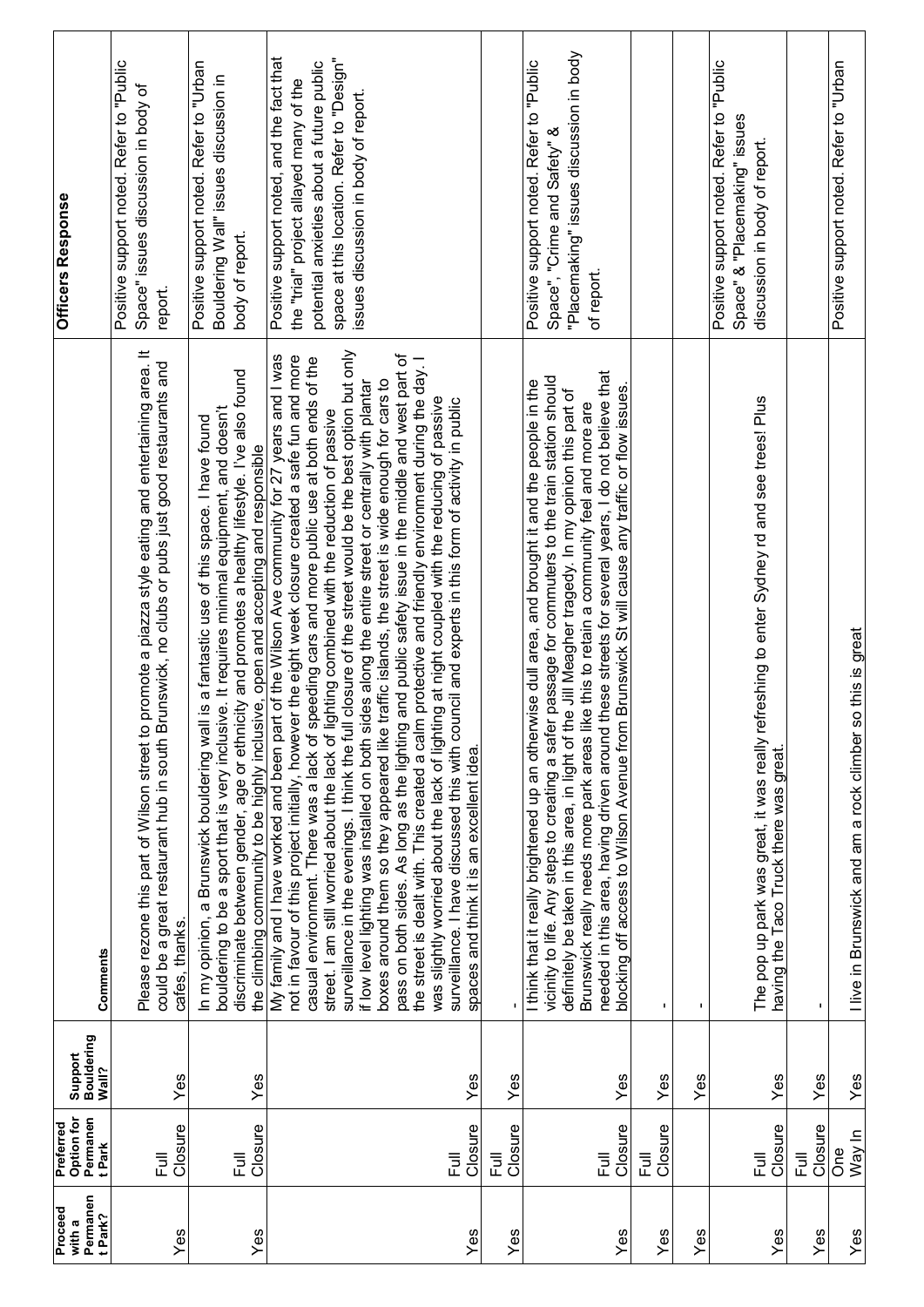| Permanen<br>Proceed<br>t Park?<br>with a | Option for<br>Permanen<br>Preferred<br>t Park | Support<br>Bouldering<br>Wall? | Comments                                                                                                                                                                                                                                                                                                                                                                                                                                                                                                                                 | Officers Response                                                                                                      |
|------------------------------------------|-----------------------------------------------|--------------------------------|------------------------------------------------------------------------------------------------------------------------------------------------------------------------------------------------------------------------------------------------------------------------------------------------------------------------------------------------------------------------------------------------------------------------------------------------------------------------------------------------------------------------------------------|------------------------------------------------------------------------------------------------------------------------|
|                                          |                                               |                                |                                                                                                                                                                                                                                                                                                                                                                                                                                                                                                                                          | Bouldering Wall" issues discussion in<br>body of report.                                                               |
| Yes                                      | Closure<br>$\overline{E}$                     | Yes                            | cars in this location<br>Great idea, and badly needed refuge from                                                                                                                                                                                                                                                                                                                                                                                                                                                                        | Positive support noted. Refer to "Access"<br>issue discussion in body of report.                                       |
| Yes                                      | Closure<br>巨                                  | Yes                            | $\mathbf I$                                                                                                                                                                                                                                                                                                                                                                                                                                                                                                                              |                                                                                                                        |
| Yes                                      |                                               | Yes                            |                                                                                                                                                                                                                                                                                                                                                                                                                                                                                                                                          |                                                                                                                        |
| Yes                                      | Closure<br>Full                               | Yes                            | have car free spaces. The space also encourages creative, community and recreational activities<br>I fully support the space and have attended events there such as Moreland's the Stop the East<br>West link rally. With traffic congestion and its impacts such as pedestrian and cyclists safety<br>being a major issue on Sydney Rd and in Brunswick in general, I think it is very important to<br>which enhance amenity for Brunswick residents and visitors. I have been a resident of<br>Brunswick for 14 years and live nearby. | Positive support noted. Refer to "Public<br>Space" & "Placemaking" issues<br>discussion in body of report.             |
| Yes                                      | Closure<br>言                                  | Yes                            | for evidence of this! My feeling is that the climbing wall<br>I think the climbing wall should be bigger than the one illustrated as it will unquestionably get too<br>successful if the size is in line with the likely traffic<br>crowded otherwise. See the Burnley Wall<br>component of this project will be far more<br>(likely to be significant number of users).                                                                                                                                                                 | Positive support noted. Refer to "Public<br>Space" & "Placemaking" issues<br>discussion in body of report.             |
| Yes                                      |                                               | Yes                            | Love it!                                                                                                                                                                                                                                                                                                                                                                                                                                                                                                                                 |                                                                                                                        |
| Yes                                      | Closure<br>言                                  | Yes                            | This is an awesome idea, would like to see more initiatives like this.                                                                                                                                                                                                                                                                                                                                                                                                                                                                   | "Placemaking" issues discussion in body<br>Positive support noted. Refer to<br>of report.                              |
| Yes                                      | Closure<br>言                                  | Yes                            | sometimes dangerous intersection into a place for the people of Brunswick to socialise and enjoy<br>recreational activities. I am very strongly in favour of closing this area to vehicles permanently.<br>ark and noticed a distinct change in atmosphere<br>around this area during the time it was in place. It changed from being a grimy, ugly and<br>I live very close to the site of the Pop Up F                                                                                                                                 | Positive support noted. Refer to "Public<br>Space", "Location" & "Placemaking"<br>issues discussion in body of report. |
| Yes                                      | Closure<br>言                                  | Yes                            | $\mathbf{I}$                                                                                                                                                                                                                                                                                                                                                                                                                                                                                                                             |                                                                                                                        |
| Yes                                      | Closure<br>巨                                  | Yes                            | guest artists or events to curate the space for a week at a time especially in the summer months<br>this area especially in the summer, perhaps allowing<br>to showcase live art, performance and participatory events.<br>It would be great to continue live events in                                                                                                                                                                                                                                                                  | Positive support noted. Refer to "Public<br>Space", "Location" & "Placemaking"<br>issues discussion in body of report. |
| Yes                                      | Closure<br>卮                                  | Yes                            | I agree with Council that this is a great idea and has definitely improved the area for the reasons<br>that Council have put forward (graffiti, rubbish, etc).                                                                                                                                                                                                                                                                                                                                                                           | Positive support noted. Refer to "Crime &<br>Safety" & "Placemaking" issues                                            |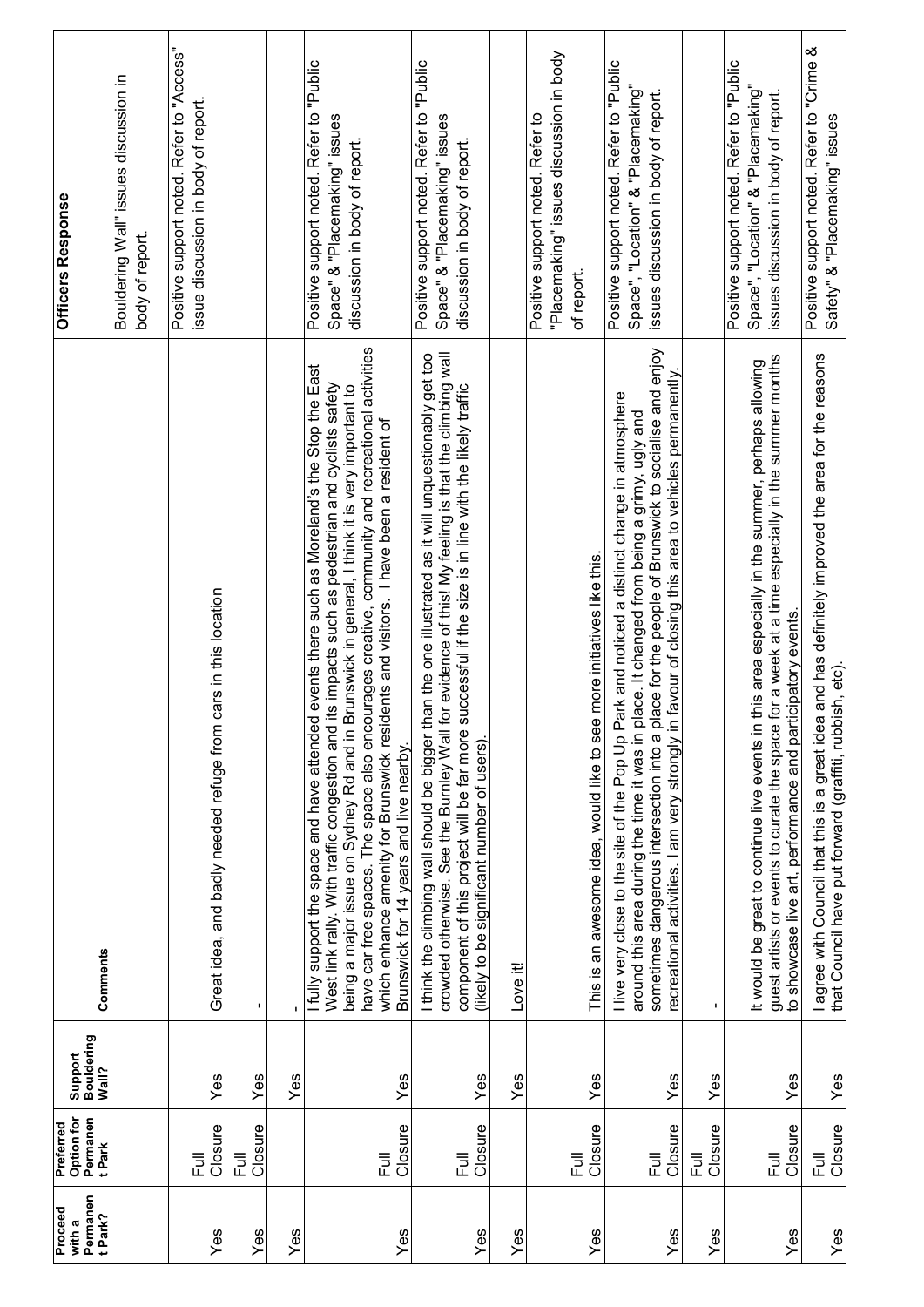| Permanen<br>Proceed<br>t Park?<br>with a | Option for<br>Permanen<br>Preferred<br>t Park | Support<br>Bouldering<br>Wall? | Comments                                                                                                                                                                                                                                                                                                                                                                                                                                                                                                                                                                                                                                                                                                                                                                                                                                                                                                                                                                                                                                                                                                                                                                                        | Officers Response                                                                                                                       |
|------------------------------------------|-----------------------------------------------|--------------------------------|-------------------------------------------------------------------------------------------------------------------------------------------------------------------------------------------------------------------------------------------------------------------------------------------------------------------------------------------------------------------------------------------------------------------------------------------------------------------------------------------------------------------------------------------------------------------------------------------------------------------------------------------------------------------------------------------------------------------------------------------------------------------------------------------------------------------------------------------------------------------------------------------------------------------------------------------------------------------------------------------------------------------------------------------------------------------------------------------------------------------------------------------------------------------------------------------------|-----------------------------------------------------------------------------------------------------------------------------------------|
|                                          |                                               |                                |                                                                                                                                                                                                                                                                                                                                                                                                                                                                                                                                                                                                                                                                                                                                                                                                                                                                                                                                                                                                                                                                                                                                                                                                 | discussion in body of report.                                                                                                           |
| Yes                                      | Closure<br>$\overline{a}$                     | Yes                            | $\mathbf I$                                                                                                                                                                                                                                                                                                                                                                                                                                                                                                                                                                                                                                                                                                                                                                                                                                                                                                                                                                                                                                                                                                                                                                                     |                                                                                                                                         |
| Yes                                      | May In<br>One                                 | Yes                            | I love the community coming together and the idea of part of the space being a permanent space<br>is a great idea and have a one way lane beside it.                                                                                                                                                                                                                                                                                                                                                                                                                                                                                                                                                                                                                                                                                                                                                                                                                                                                                                                                                                                                                                            | Positive support noted. Refer to "Public<br>Space" & "Placemaking" issues<br>discussion in body of report.                              |
| Yes                                      | Closure<br>Ē                                  | Yes                            | I.                                                                                                                                                                                                                                                                                                                                                                                                                                                                                                                                                                                                                                                                                                                                                                                                                                                                                                                                                                                                                                                                                                                                                                                              |                                                                                                                                         |
| Yes                                      | Closure<br>言                                  | Yes                            | $\mathbf{L}_{\mathbf{r}}$                                                                                                                                                                                                                                                                                                                                                                                                                                                                                                                                                                                                                                                                                                                                                                                                                                                                                                                                                                                                                                                                                                                                                                       |                                                                                                                                         |
| Yes                                      | Closure<br>巨                                  | Yes                            | Moreland needs more of these spaces. There are not many public urban spaces to congregate<br>in this area, and it gives a real community vibe to the area                                                                                                                                                                                                                                                                                                                                                                                                                                                                                                                                                                                                                                                                                                                                                                                                                                                                                                                                                                                                                                       | Positive support noted. Refer to "Public<br>Space" & "Placemaking" issues<br>discussion in body of report.                              |
| Yes                                      | Closure<br>言                                  | Yes                            | $\mathbf{I}$                                                                                                                                                                                                                                                                                                                                                                                                                                                                                                                                                                                                                                                                                                                                                                                                                                                                                                                                                                                                                                                                                                                                                                                    |                                                                                                                                         |
| Yes                                      | Closure<br>$\overline{E}$                     | Yes                            | This is a fantastic idea that would promote health and well-being. The climbing wall would be a<br>fantastic contribution to the neighbourhood!                                                                                                                                                                                                                                                                                                                                                                                                                                                                                                                                                                                                                                                                                                                                                                                                                                                                                                                                                                                                                                                 | Positive support noted. Refer to "Urban<br>Bouldering Wall" issues discussion in<br>body of report.                                     |
| Yes                                      | Closure<br>$\bar{p}$                          | Yes                            |                                                                                                                                                                                                                                                                                                                                                                                                                                                                                                                                                                                                                                                                                                                                                                                                                                                                                                                                                                                                                                                                                                                                                                                                 |                                                                                                                                         |
| Yes                                      | May In<br>One                                 | Yes                            | neighbourhood. Re Wall: The only concern would be any safety issues however the climbing wall<br>needed life and activity to that particular area. The Pop-Up Park would serve the community as a<br>Patisserie School, Thai Massage, Yoga school and others may present issues in how the space<br>collaborate and work towards shared goals. The only issues would be the various businesses,<br>activity to the street. The pop-up park brought much<br>proximity of the Park. However, it could increase traffic which is a win-win for all. It would be a<br>ery dark and looks quite unsafe at night. The public<br>is set up and should not adversely affect access to or exposure of any businesses within the<br>previously after seeing its potential to open up the<br>ground/recreational park and would potentially be a space where community can gather,<br>great opportunity to create an area that is unique and different to a regular sporting<br>great idea for an unconventional athletic activity.<br>Without the pop-up park, Wilsons Ave is v<br>waste to return it to the state that it was in<br>space would bring some life and possibly<br>Ø<br>$\overline{\omega}$ | Positive support noted. Refer to "Crime &<br>"Placemaking" issues discussion in body<br>Safety", "Economic Implications" &<br>of report |
| Yes                                      | Closure<br>卮                                  | $\frac{1}{2}$                  | It was great. Re Wall: Something more iconic would have a greater impact.                                                                                                                                                                                                                                                                                                                                                                                                                                                                                                                                                                                                                                                                                                                                                                                                                                                                                                                                                                                                                                                                                                                       | Positive support noted. Refer to "Urban<br>Bouldering Wall" issues discussion in                                                        |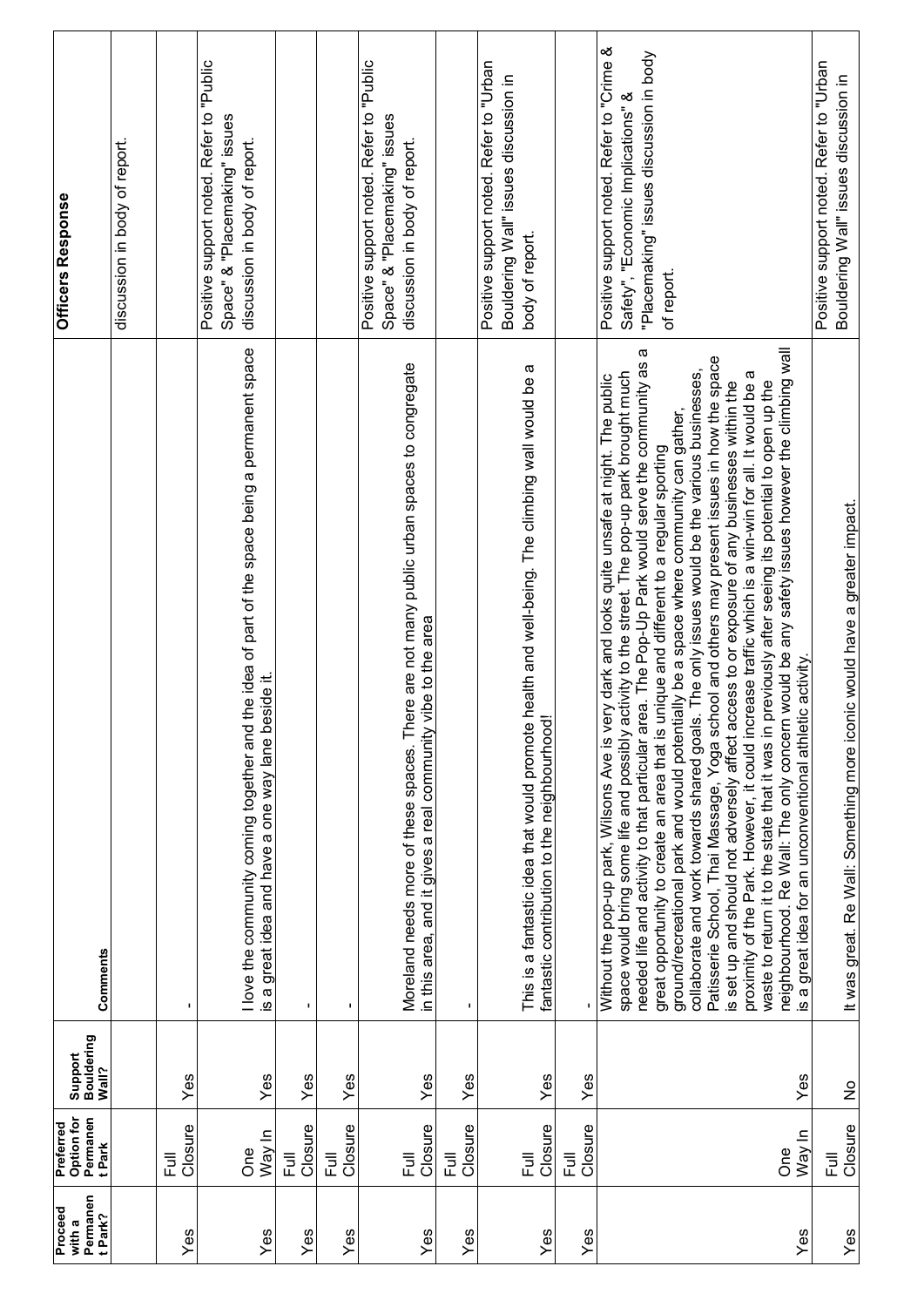|                                               |                 | Space", "Access" & "Placemaking" issues<br>Positive support noted. Refer to "Public<br>discussion in body of report.                                                                                                                                                                                                                                                                                                                                                                                                                                                                                                                                                                                                                                                | Positive support noted. Refer to "Public<br>Space" & "Placemaking" issues<br>discussion in body of report.                                             |              | Positive support noted. Refer to "Public<br>Space" & "Placemaking" issues<br>discussion in body of report.                                                                                     | Space" & "Urban Bouldering Wall" issues<br>Positive support noted. Refer to "Public<br>discussion in body of report.                                                                                                                                                              |                |              |                      |              |        |
|-----------------------------------------------|-----------------|---------------------------------------------------------------------------------------------------------------------------------------------------------------------------------------------------------------------------------------------------------------------------------------------------------------------------------------------------------------------------------------------------------------------------------------------------------------------------------------------------------------------------------------------------------------------------------------------------------------------------------------------------------------------------------------------------------------------------------------------------------------------|--------------------------------------------------------------------------------------------------------------------------------------------------------|--------------|------------------------------------------------------------------------------------------------------------------------------------------------------------------------------------------------|-----------------------------------------------------------------------------------------------------------------------------------------------------------------------------------------------------------------------------------------------------------------------------------|----------------|--------------|----------------------|--------------|--------|
| Officers Response                             | body of report. |                                                                                                                                                                                                                                                                                                                                                                                                                                                                                                                                                                                                                                                                                                                                                                     |                                                                                                                                                        |              |                                                                                                                                                                                                |                                                                                                                                                                                                                                                                                   |                |              |                      |              | Noted. |
| Comments                                      |                 | music, dance and other public events there 6. Was also good to have a gathering space for the<br>1. Great to have an open square in this space - there's nothing like it along Sydney Rd, a much-<br>rally on 30 March. 7. Important to keep it car-free so kids can run around. It's not blocking any<br>4. Any smart<br>needed facility 2. The aspect will be pleasant in winter as well as summer, as long as it's not<br>tree or two. Re Wall The one by the Yarra seems<br>built out to the north. 3. The markets were popular and attracting a lot of trade. 4. Any sr<br>business people will be putting their hands up to have a coffee shop nearby! 5. Loved the<br>key access. 8. Will be even better with a<br>popular and non-threatening to passersby. | I think it was a great venture and commend the Council on the move. Its permanency would<br>bring a great resource to this part of Brunswick. Keep it! | ı            | I drive past it every day and it makes me smile. It's nice to hear the Council in thinking of making<br>it a permanent fixture. I hope Moreland will do more projects like this in the future. | times; I attended the training day activities on the 16th<br>of march which was quite enjoyable. I think a climbing wall would be excellent. It's fun,<br>accessible to most people, doesn't require much gear and promotes exercising<br>I have seen people in the Park numerous | $\blacksquare$ | $\mathbf{I}$ | $\mathbf I$          | $\mathbf I$  |        |
| Bouldering<br>Support<br>Wall?                |                 | Yes                                                                                                                                                                                                                                                                                                                                                                                                                                                                                                                                                                                                                                                                                                                                                                 | Yes                                                                                                                                                    | Yes          | Yes                                                                                                                                                                                            | Yes                                                                                                                                                                                                                                                                               | Yes            | Yes          | Yes                  | Yes          |        |
| Option for<br>Permanen<br>Preferred<br>t Park |                 | Closure<br>巨                                                                                                                                                                                                                                                                                                                                                                                                                                                                                                                                                                                                                                                                                                                                                        | Closure<br>巨                                                                                                                                           | Closure<br>卮 | Closure<br>巨                                                                                                                                                                                   | Closure<br>$\overline{E}$                                                                                                                                                                                                                                                         | Closure<br>卮   | Closure<br>卮 | May In<br><b>One</b> | Closure<br>卮 |        |
| Permanen<br>Proceed<br>t Park?<br>with a      |                 | Yes                                                                                                                                                                                                                                                                                                                                                                                                                                                                                                                                                                                                                                                                                                                                                                 | Yes                                                                                                                                                    | Yes          | Yes                                                                                                                                                                                            | Yes                                                                                                                                                                                                                                                                               | Yes            | Yes          | Yes                  | Yes          |        |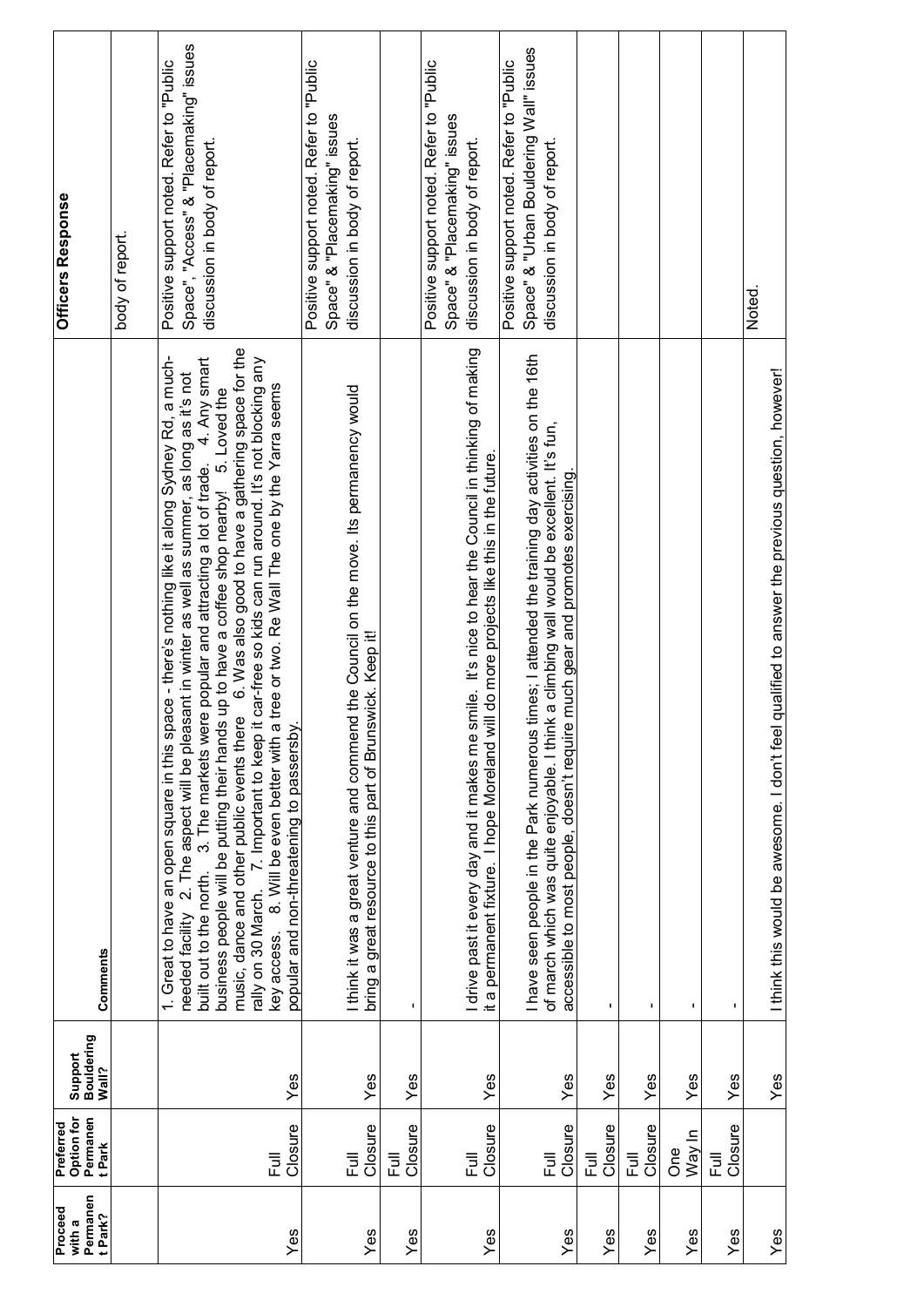| Permanen<br>Proceed<br>t Park?<br>with a | Option for<br>Permanen<br>Preterred<br>t Park | Support<br>Bouldering<br>Wall? | Comments                                                                                                                                                                                                                                                                                                                                                                                                                                                                                                                                                  | Officers Response                                                                                                            |
|------------------------------------------|-----------------------------------------------|--------------------------------|-----------------------------------------------------------------------------------------------------------------------------------------------------------------------------------------------------------------------------------------------------------------------------------------------------------------------------------------------------------------------------------------------------------------------------------------------------------------------------------------------------------------------------------------------------------|------------------------------------------------------------------------------------------------------------------------------|
| Yes                                      | Closure<br>卮                                  | Yes                            | those who play bongo drums, have a space to get together, in a safe community area, and get<br>really handsome lying on the astro-turf. I watched some swing dancers and ate a taco with my<br>even though he was kind of rude to me, he looked<br>Brunswick, the best thing about living in Brunswick is knowing that like-minded people, even<br>dog. Even though that bongo club that assembles there is the worst thing about living in<br>iggy. Please keep the thing that's there that everyone likes.<br>Once I ran into my ex boyfriend there and | Maintenance" issues discussion in body of<br>Positive support noted. Refer to "Public<br>Space" & "Management and<br>report. |
| Yes                                      | Closure<br>$\bar{E}$                          | Yes                            | $\mathbf I$                                                                                                                                                                                                                                                                                                                                                                                                                                                                                                                                               |                                                                                                                              |
| Yes                                      | Closure<br>巨                                  | Yes                            | and forward thinking the council where allowing it. It<br>gave me faith in the council again. Thank you so much. PLEASE bring it back. It was also<br>managed so well. Re: The Wall, it is wonderful to use AND watch. What a fantastic idea.<br>I just thought it showed how open minded                                                                                                                                                                                                                                                                 | Space" & "Urban Bouldering Wall" issues<br>Positive support noted. Refer to "Public<br>discussion in body of report.         |
| Yes                                      | Closure<br>巨                                  | Yes                            | $\mathbf{I}$                                                                                                                                                                                                                                                                                                                                                                                                                                                                                                                                              |                                                                                                                              |
| Yes                                      | Closure<br>卮                                  | Yes                            | The pop up park was great - our family really enjoyed being able to listen to music outdoors and<br>socialise with other families.                                                                                                                                                                                                                                                                                                                                                                                                                        | Positive support noted. Refer to "Public<br>Space" & "Placemaking" issues<br>discussion in body of report.                   |
| Yes                                      | Closure<br>巨                                  | Yes                            | $\mathbf{I}$                                                                                                                                                                                                                                                                                                                                                                                                                                                                                                                                              |                                                                                                                              |
| Yes                                      | Closure<br>巨                                  | Yes                            | T,                                                                                                                                                                                                                                                                                                                                                                                                                                                                                                                                                        |                                                                                                                              |
| Yes                                      | Closure<br>Eul                                | Yes                            | 1                                                                                                                                                                                                                                                                                                                                                                                                                                                                                                                                                         |                                                                                                                              |
| Yes                                      | Closure<br>卮                                  | $\frac{1}{2}$                  | Building the park is great, but to bring people in continuously and keep the place interesting,<br>planned activities need to be part of the park management.                                                                                                                                                                                                                                                                                                                                                                                             | Positive support noted. Refer to "Public<br>Space" & "Placemaking" issues<br>discussion in body of report.                   |
| Yes                                      | Closure<br>巨                                  | Yes                            | $\mathbf I$                                                                                                                                                                                                                                                                                                                                                                                                                                                                                                                                               |                                                                                                                              |
| Yes                                      | Closure<br>巨                                  | Yes                            | In an area with more and more families we definitely need more green areas! There is so much<br>ance it with some green spaces!!<br>development going up that we need to bal                                                                                                                                                                                                                                                                                                                                                                              | Space" issue discussion in body of report.<br>Positive support noted. Refer to "Public                                       |
| Yes                                      | Closure<br>卮                                  | Yes                            | $\mathbf I$                                                                                                                                                                                                                                                                                                                                                                                                                                                                                                                                               |                                                                                                                              |
| Yes                                      | Closure<br>言                                  | Yes                            | I enjoyed visiting the pop up park and think it's a great space. I hope it can become a permanent<br>feature. I think a climbing wall will really give a focal point for community involvement in the area.                                                                                                                                                                                                                                                                                                                                               | Space" & "Urban Bouldering Wall" issues<br>Positive support noted. Refer to "Public                                          |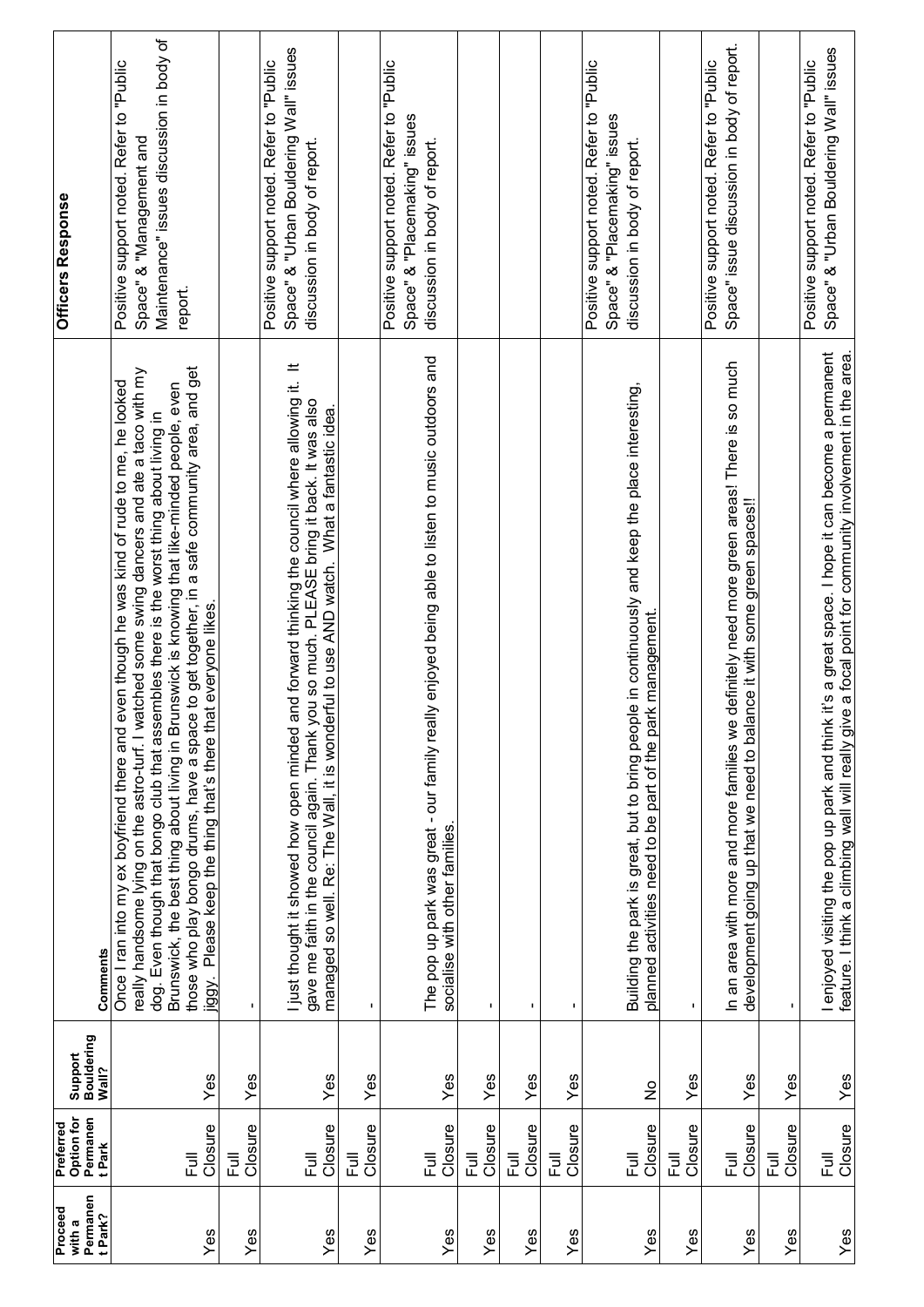| Permanen<br>Proceed<br>t Park?<br>with a | Permanen<br>Option for<br>Preferred<br>t Park | <b>Bouldering</b><br>Support<br>Wall? | Comments                                                                                                                                                                                                                                                                                                                                                                                                                                                                                                                                                                                                                                                                                                                                                                                        | Officers Response                                                                                                               |
|------------------------------------------|-----------------------------------------------|---------------------------------------|-------------------------------------------------------------------------------------------------------------------------------------------------------------------------------------------------------------------------------------------------------------------------------------------------------------------------------------------------------------------------------------------------------------------------------------------------------------------------------------------------------------------------------------------------------------------------------------------------------------------------------------------------------------------------------------------------------------------------------------------------------------------------------------------------|---------------------------------------------------------------------------------------------------------------------------------|
|                                          |                                               |                                       |                                                                                                                                                                                                                                                                                                                                                                                                                                                                                                                                                                                                                                                                                                                                                                                                 | discussion in body of report.                                                                                                   |
| Yes                                      | May In<br>One                                 | Yes                                   | Climbing wall is a great way of getting people fit.                                                                                                                                                                                                                                                                                                                                                                                                                                                                                                                                                                                                                                                                                                                                             | Positive support noted. Refer to "Public<br>Space" & "Placemaking" issues<br>discussion in body of report.                      |
| Yes                                      | Closure<br>巨                                  | Yes                                   | Fantastic! I loved having a park in-between path of transport and Sydney road destination. As a<br>thinking of the community. Rather than a car park we can use space to bring community alive.<br>meeting spot for friends or a relaxed destination. I thoroughly enjoyed the use of the park and<br>also seeing others use and enjoy the space. Thank you for bringing an initiative forward and<br>Great community initiative. Relaxed engaging community opportunity.                                                                                                                                                                                                                                                                                                                       | Positive support noted. Refer to "Public<br>Space" & "Placemaking" issues<br>discussion in body of report.                      |
| Yes                                      | <u>May In</u><br>One                          | Yes                                   | $\mathbf{I}$                                                                                                                                                                                                                                                                                                                                                                                                                                                                                                                                                                                                                                                                                                                                                                                    |                                                                                                                                 |
| Yes                                      | Closure<br>$\overline{\Xi}$                   | Yes                                   | A climbing wall would make a great contribution to free climbing facilities in Melbourne, and<br>support a sport that is growing in popularity.                                                                                                                                                                                                                                                                                                                                                                                                                                                                                                                                                                                                                                                 | Bouldering Wall" issue discussion in body<br>Positive support noted. Refer to "Urban<br>of report                               |
| Yes                                      | Closure<br>豆                                  | Yes                                   | acknowledge the loss of car parking spaces and vehicle circulation, and the likely pressure from<br>additional financial costs. I congratulate Council for showing leadership in its place-management<br>this project would set a good precedent for future work. Open space right on Sydney road is rare<br>approach to delivering tangible improvements to the Sydney Road precinct. I believe if delivered<br>and would be of value. Re Wall: this is a good activity suitable for a range of demographics.<br>Should a compromise be required, I believe that an option with one-way traffic movement<br>those who benefit to maintain the status quo, which is usually the case in these projects<br>(inbound from Sydney Road) could be designed satisfactorily to meet both needs but at | Space", "Access" & "Placemaking" issues<br>Positive support noted. Refer to "Public<br>discussion in body of report.            |
| Yes                                      | Closure<br>豆                                  | Yes                                   | climbers and people interested in learning this wonderful sport - a fantastic activity for all ages!<br>This space is such a brilliant idea, a community space that is free for all to use, plus a wall for                                                                                                                                                                                                                                                                                                                                                                                                                                                                                                                                                                                     | Positive support noted. Refer to "Urban<br>Bouldering Wall" issues discussion in<br>body of report.                             |
| Yes                                      | Closure<br>己                                  | Yes                                   | and visitors in the area. The Burnley Boulder Wall sets<br>a great vibe and welcoming atmosphere to any new or returning visitors. When you go down to<br>the wall you know that it is a friendly area and I think this will do the same for the Brunswick<br>I believe that a climbing wall would be a great idea. I think it is an opportunity for people to<br>experience something new for both locals<br>area                                                                                                                                                                                                                                                                                                                                                                              | Positive support noted. Refer to "Urban<br>Bouldering Wall" issues discussion in<br>body of report.                             |
| Yes                                      | Way In<br>One                                 | $\frac{1}{2}$                         | and police/PSOs (if they actually do exist @ Jewel train station). Ideally to turn Wilson Ave into<br>Activity and a nice space is good supported with cameras, heaps of lighting all down the street<br>lighting, cameras & police patrols to stop the unsocial behaviour in the early hours. It attracts a<br>of security would be great. With a big increase in<br>lot of idiots at 2 -3 am who think it's a great place to hang out. Re: Wall Prone to drunken<br>an avenue with tress lighting and a sense                                                                                                                                                                                                                                                                                 | "Placemaking" issues discussion in body<br>Positive support noted. Refer to "Public<br>Space", "Crime & Safety" &<br>of report. |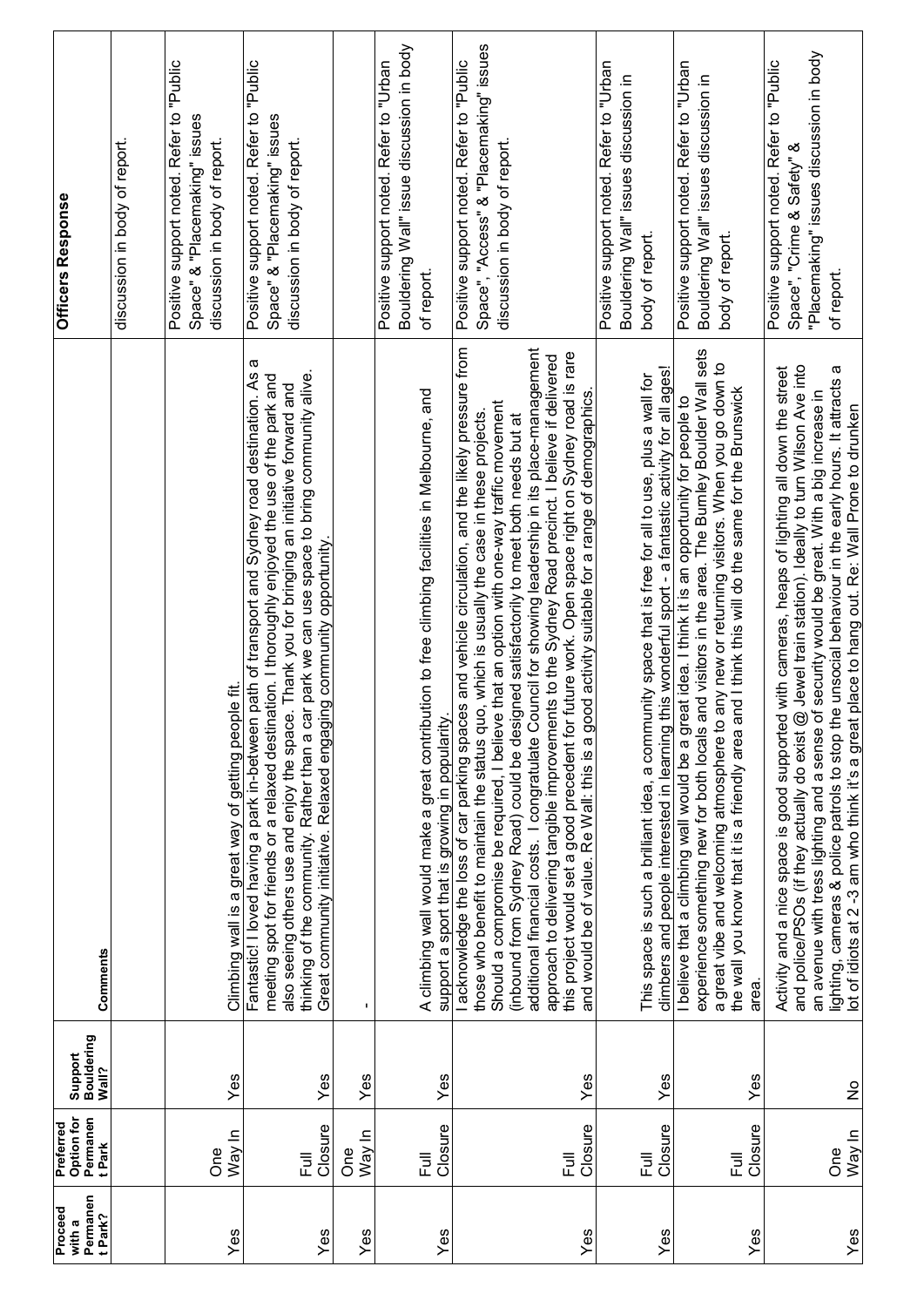| Officers Response                             |                                                                           | Refer to "Public Space" & "Placemaking"<br>Glenroy and the rest of the municipality.<br>Positive support noted, Council are<br>running "place projects" in Coburg,<br>issues discussion in body of report.                          | Submission and opposition to closing road<br>Avenue is nominated as a location under<br>Maintenance" & "Crime & Safety" issues<br>Vendors Policy. Refer to "Car parking"<br>Councils Mobile and Temporary Food<br>"Access", "Public Space", "Economic<br>noted. It must be noted that Wilson<br>Implications", "Management and<br>in the body of the report.                                                                                                                                                                                                                                                                                                                                                                                                                                                                                                                                                                                                                                                                                                                                                                                                                                                                                                                                                                                                                                                                                                                                                                                                                                                                                                                                                                                                                                                                                                                                                                                                                                                                                                                                        |                                                                                                                                                                                                                                                          |                |
|-----------------------------------------------|---------------------------------------------------------------------------|-------------------------------------------------------------------------------------------------------------------------------------------------------------------------------------------------------------------------------------|-----------------------------------------------------------------------------------------------------------------------------------------------------------------------------------------------------------------------------------------------------------------------------------------------------------------------------------------------------------------------------------------------------------------------------------------------------------------------------------------------------------------------------------------------------------------------------------------------------------------------------------------------------------------------------------------------------------------------------------------------------------------------------------------------------------------------------------------------------------------------------------------------------------------------------------------------------------------------------------------------------------------------------------------------------------------------------------------------------------------------------------------------------------------------------------------------------------------------------------------------------------------------------------------------------------------------------------------------------------------------------------------------------------------------------------------------------------------------------------------------------------------------------------------------------------------------------------------------------------------------------------------------------------------------------------------------------------------------------------------------------------------------------------------------------------------------------------------------------------------------------------------------------------------------------------------------------------------------------------------------------------------------------------------------------------------------------------------------------|----------------------------------------------------------------------------------------------------------------------------------------------------------------------------------------------------------------------------------------------------------|----------------|
| Comments                                      | dickheads climbing it at 3am in the morning and hurting themselvesidiots. | implementation. Re Wall, must have CCTV and regular police patrols. Can always be relocated if<br>You should get whoever is leading this project to do something north ward next! Great ideas and<br>violent crime begins to occur. | The pop up park was rarely used except for organised activities. I walked past many times during<br>believe it raises a great deal of safety concerns. Our local business trade was affected in sales in<br>this space? Who will monitor the public activities being held here? The markets held there looked<br>provide further problems for residents and traders makes no sense whatsoever. There are plenty<br>used. Also traffic flow was improved. There was lots<br>look. On one occasion at midday I walked past a gentleman urinating at the Sydney road end<br>holders and people involved in organising the activity than there were people coming to have a<br>of rubbish including broken glass and alcohol bottles left lying around. People were constantly<br>drinking alcohol there despite signs saying it was prohibited.  I often felt unsafe in the area. I<br>needs access and parking, as soon as the pop up park was closed, within 20 mins all parking<br>good, but were not well attended. On nearly all occasions there was a greater number of stall<br>the day and unless there was an event organised there was very little use of park. Brunswick<br>Several times the events organised were politically incorrect. On one occasion<br>the morning and afternoon. Our Takeaway trade decreased by 8% whilst the park was open.<br>someone was preaching to Sydney Road rather than his congregation. On another occasion<br>and put a public space which will be misused and<br>occasions in the evenings I encountered men urinating there. As it is Wilson Avenue is well<br>of the closure!! He thought it was okay because he was standing behind a tree. Countless<br>provides the SYDNEY ROAD SHOPPING STRIP WITH MUCH NEEDED PARKING FOR<br>used, It accommodates a great deal of traffic flow, provides a way around Brunswick and<br>some of them in direct competition with local<br>CUSTOMERS. To take this away from us<br>was being used and has continued to be<br>Food vans were encouraged to be there,<br>of parks around Brunswick.<br>businesses. | activities from a distance as I have passed by. A fabulous initiative. Re Wall: Would be a positive<br>I have enjoyed participating in activities at the pop up park and also viewing the space and<br>solution to address safety concerns for the area. | $\blacksquare$ |
| <b>Bouldering</b><br>Support<br>Wall?         |                                                                           | Yes                                                                                                                                                                                                                                 | $\frac{1}{2}$                                                                                                                                                                                                                                                                                                                                                                                                                                                                                                                                                                                                                                                                                                                                                                                                                                                                                                                                                                                                                                                                                                                                                                                                                                                                                                                                                                                                                                                                                                                                                                                                                                                                                                                                                                                                                                                                                                                                                                                                                                                                                       | Yes                                                                                                                                                                                                                                                      | Yes            |
| Option for<br>Permanen<br>Preferred<br>t Park |                                                                           | Closure<br>巨                                                                                                                                                                                                                        | change<br>$\frac{1}{2}$                                                                                                                                                                                                                                                                                                                                                                                                                                                                                                                                                                                                                                                                                                                                                                                                                                                                                                                                                                                                                                                                                                                                                                                                                                                                                                                                                                                                                                                                                                                                                                                                                                                                                                                                                                                                                                                                                                                                                                                                                                                                             | Closure<br>言                                                                                                                                                                                                                                             | Closure<br>巨   |
| Permanen<br>Proceed<br>t Park?<br>with a      |                                                                           | Yes                                                                                                                                                                                                                                 | $\frac{1}{2}$                                                                                                                                                                                                                                                                                                                                                                                                                                                                                                                                                                                                                                                                                                                                                                                                                                                                                                                                                                                                                                                                                                                                                                                                                                                                                                                                                                                                                                                                                                                                                                                                                                                                                                                                                                                                                                                                                                                                                                                                                                                                                       | Yes                                                                                                                                                                                                                                                      | Yes            |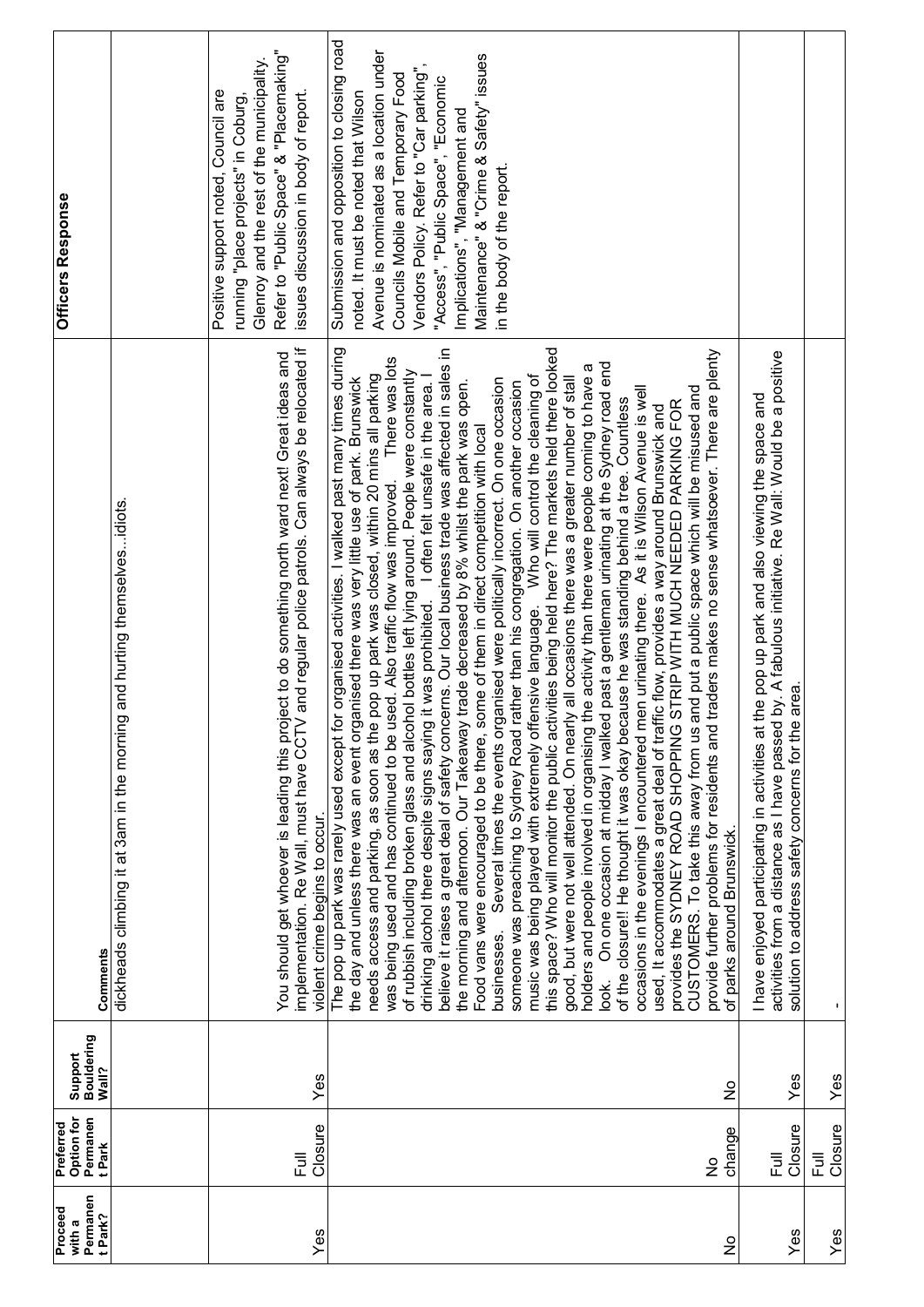| Permanen<br>Proceed<br>t Park?<br>with a | Option for<br>Permanen<br>Preterred<br>t Park | Support<br>Bouldering<br>Wall? | Comments                                                                                                                                                                                                                                                                                                                                                                                                                                                                                                                                                                                                                                                                                                                                                                                                                                                                                                                                                                                                                        | Officers Response                                                                                                 |
|------------------------------------------|-----------------------------------------------|--------------------------------|---------------------------------------------------------------------------------------------------------------------------------------------------------------------------------------------------------------------------------------------------------------------------------------------------------------------------------------------------------------------------------------------------------------------------------------------------------------------------------------------------------------------------------------------------------------------------------------------------------------------------------------------------------------------------------------------------------------------------------------------------------------------------------------------------------------------------------------------------------------------------------------------------------------------------------------------------------------------------------------------------------------------------------|-------------------------------------------------------------------------------------------------------------------|
| Yes                                      | Closure<br>巨                                  | Yes                            | Sydney road. There is also great potential for a small park area at the Edward street car park just<br>summers we have been getting. I would like to see more of this type of thing right the way along<br>I think the more green space attached to Sydney road the better. I especially would like to see<br>some large shady trees here and some nice sitting areas where people could have their lunch<br>behind Sydney road This car park is under-utilised by traffic and could be put to better use.<br>break. I think increasing shade canopy is especially important given the increasingly hot                                                                                                                                                                                                                                                                                                                                                                                                                         | "Location", "Public Space" & "Design"<br>issues discussion in body of report.<br>Positive support noted. Refer to |
| Yes                                      | Closure<br>言                                  | Yes                            | in Moreland. We need more space for humans. Spaces to hang out and socialise, places for kids<br>public domain should be about serving the people, providing them with a safe, quality space with<br>pavers for public footpaths and open areas. Cars receive way too much public space. Give more<br>top quality public services and facilities. Even small things like the materials used for paving play<br>a big part in this. As Moreland council recently embraced the idea of a Bluestone City, Moreland<br>Moreland needs many more public spaces like this. There is too much space dedicated to roads<br>Public resources like this should be widespread. Let kids play out on the street, instead of stuck<br>to play etc. We need more trees, more plants, more public seating and more public toilets. The<br>should demonstrate this commitment by investing in quality, attractive, long-lasting bluestone<br>back to humans! Pop Up Park was a good start. We need LOTS more public space like this!<br>inside. | "Location", "Public Space" & "Design"<br>issues discussion in body of report.<br>Positive support noted. Refer to |
| Yes                                      | Closure<br>言                                  | Yes                            | $\blacksquare$                                                                                                                                                                                                                                                                                                                                                                                                                                                                                                                                                                                                                                                                                                                                                                                                                                                                                                                                                                                                                  |                                                                                                                   |
| Yes                                      | Closure<br>巨                                  | Yes                            | Some seating and especially some trees would be lovely in the new space.                                                                                                                                                                                                                                                                                                                                                                                                                                                                                                                                                                                                                                                                                                                                                                                                                                                                                                                                                        | Positive support noted. Refer to "Design"<br>issues discussion in body of report.                                 |
| Yes                                      | Closure<br>巨                                  | Yes                            | Sydney Rd and Jewell Station. It was good to see a wide range of locals using that area. Good<br>should become a linear gateway park between<br>Great idea and implementation! This area<br>job of event programming.                                                                                                                                                                                                                                                                                                                                                                                                                                                                                                                                                                                                                                                                                                                                                                                                           | Positive support noted. Refer to "Public<br>Space" & "Placemaking" issues<br>discussion in body of report.        |
| Yes                                      | Closure<br>巨                                  | Yes                            |                                                                                                                                                                                                                                                                                                                                                                                                                                                                                                                                                                                                                                                                                                                                                                                                                                                                                                                                                                                                                                 |                                                                                                                   |
| Yes                                      | Closure<br>Full                               | Yes                            | Better Block Brunswick has been a great space for a number of local activities. It has provided a<br>great space for the arts and other community pursuits. It is so great to see the Moreland Council<br>supporting the local culture of Brunswick in this way, as well as creating a more positive clean<br>space at Wilson Ave.                                                                                                                                                                                                                                                                                                                                                                                                                                                                                                                                                                                                                                                                                              | Positive support noted. Refer to "Design"<br>issues discussion in body of report.                                 |
| Yes                                      | Closure<br>巨                                  | Yes                            | T.                                                                                                                                                                                                                                                                                                                                                                                                                                                                                                                                                                                                                                                                                                                                                                                                                                                                                                                                                                                                                              |                                                                                                                   |
| Yes                                      | ul VeW<br>One                                 | Yes                            | I would love food to be grown there, including fruit trees and community veggie patches.                                                                                                                                                                                                                                                                                                                                                                                                                                                                                                                                                                                                                                                                                                                                                                                                                                                                                                                                        | Positive support noted. Refer to "Urban<br>Bouldering Wall" issues discussion in<br>body of report.               |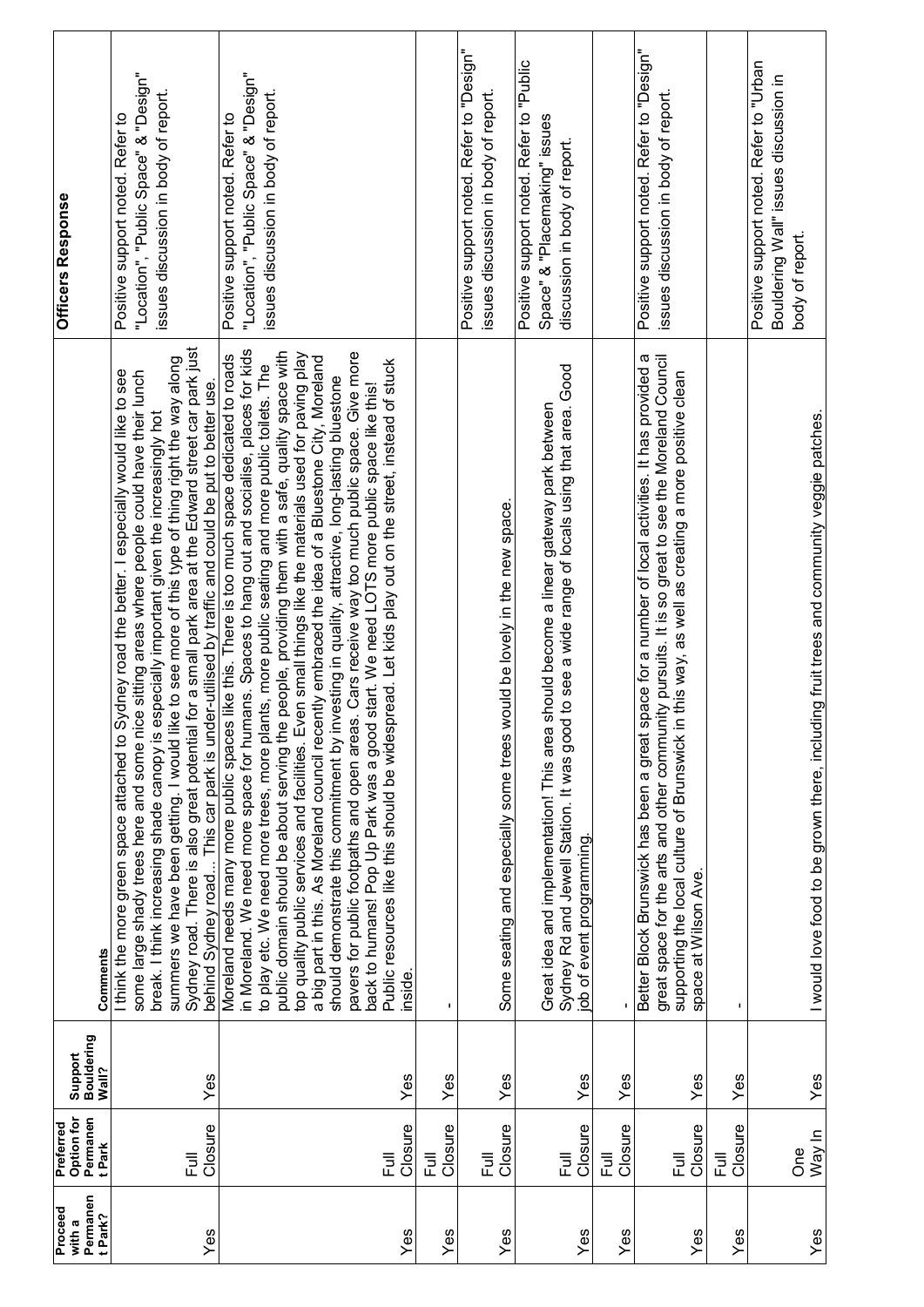| Permanen<br>Proceed<br>t Park?<br>with a | Option for<br>Permanen<br>Preferred<br>t Park | Bouldering<br>Wall?<br>Support | Comments                                                                                                                                                                                                                                                                                                                                                                                                                                                                                                                                                                                                                                                                                                                                                                                                                                                                                                                                                                                                                                                                                                                                                                                                                                                                                  | Officers Response                                                                                                                                                          |
|------------------------------------------|-----------------------------------------------|--------------------------------|-------------------------------------------------------------------------------------------------------------------------------------------------------------------------------------------------------------------------------------------------------------------------------------------------------------------------------------------------------------------------------------------------------------------------------------------------------------------------------------------------------------------------------------------------------------------------------------------------------------------------------------------------------------------------------------------------------------------------------------------------------------------------------------------------------------------------------------------------------------------------------------------------------------------------------------------------------------------------------------------------------------------------------------------------------------------------------------------------------------------------------------------------------------------------------------------------------------------------------------------------------------------------------------------|----------------------------------------------------------------------------------------------------------------------------------------------------------------------------|
| Yes                                      | Closure<br>巨                                  | $\frac{1}{2}$                  | $\mathbf{I}$                                                                                                                                                                                                                                                                                                                                                                                                                                                                                                                                                                                                                                                                                                                                                                                                                                                                                                                                                                                                                                                                                                                                                                                                                                                                              |                                                                                                                                                                            |
| Yes                                      | Closure<br>巨                                  | $\frac{1}{2}$                  | I love the idea, and Sydney road needs more spaces to sit and enjoy the sun, etc. But not many<br>people are interested in bouldering walls or would even use them. Perhaps something else.                                                                                                                                                                                                                                                                                                                                                                                                                                                                                                                                                                                                                                                                                                                                                                                                                                                                                                                                                                                                                                                                                               | "Public Space" & "Urban Bouldering Wall"<br>for Urban Bouldering Wall noted. Refer to<br>Positive support for public space but not<br>issues discussion in body of report. |
| Yes                                      | Closure<br>言                                  | Yes                            | It was a lovely place to bring our kids. So close to the hustle and bustle of Sydney road yet so<br>attract a lot of visitors who can take 5 in between<br>peaceful and a pleasant place to sit. It will<br>shopping or dining                                                                                                                                                                                                                                                                                                                                                                                                                                                                                                                                                                                                                                                                                                                                                                                                                                                                                                                                                                                                                                                            | Positive support noted. Refer to "Urban<br>Bouldering Wall" issues discussion in<br>body of report.                                                                        |
| Yes                                      |                                               | Yes                            | Night) March. We met at the squashed end of Barkly St near the KFC as I recall. Wilson St offers<br>Tables for information can be set up, safe from cars. Just loved the swing dancing and fantastic<br>feel about it. I was at the Jill Meagher (Reclaim the<br>a fantastic community space for speeches/rally starting points, everyone could see and hear.<br>spring rolls from Nuoc Mamma after the rally!<br>Awesome space! Lovely community SAFE                                                                                                                                                                                                                                                                                                                                                                                                                                                                                                                                                                                                                                                                                                                                                                                                                                    | Positive support noted. Refer to "Public<br>Space" & "Crime & Safety" issues<br>discussion in body of report.                                                              |
| Yes                                      | Closure<br>巨                                  | Yes                            | $\mathbf I$                                                                                                                                                                                                                                                                                                                                                                                                                                                                                                                                                                                                                                                                                                                                                                                                                                                                                                                                                                                                                                                                                                                                                                                                                                                                               |                                                                                                                                                                            |
| Yes                                      | Closure<br>巨                                  | Yes                            | I love climbing and would love to have a local wall. Climbing community is friendly and open.<br>Climbing is physically and mentally engaging and almost anyone can do it.                                                                                                                                                                                                                                                                                                                                                                                                                                                                                                                                                                                                                                                                                                                                                                                                                                                                                                                                                                                                                                                                                                                | Positive support noted. Refer to "Urban<br>Bouldering Wall" issues discussion in<br>body of report.                                                                        |
| Yes                                      | Closure<br>巨                                  | Yes                            | business owner in the area I was very pleased to have<br>great opportunity to experience Wilson Ave as a park!<br>potential for as a community gathering place, a little oasis in the midst of the hustle and bustle of<br>the Pop up Park there. It certainly brought life and energy into the street. It was just wonderful to<br>and to see it become a place where people could meet up and place to enjoy events together as<br>a community young and old alike. I miss it now that it is gone, back to being just a road, no Life!<br>e people into the area. I would certainly feel safer at<br>place and place just to have a sit down in the shade and a break. I can see that it has so much<br>Sydney Rd. Now that it is gone it doesn't feel as safe at night. Thought it was a wonderful idea<br>watch all the locals enjoying the events and gave me such a sense of community. Even when<br>there were no events I often use to see people catching up with friends, it became a meeting<br>Boring! It feels cold and an empty space now. Re: Wall I think it is a positive activity to have,<br>bringing a different type of person and mor<br>As a t<br>Thank you to Moreland Council for such a<br>night as I am often in the evenings.<br>YES PLEASE, BRING IT BACK !! | Positive support noted. Refer to "Public<br>Bouldering Wall" issues discussion in<br>Space", "Placemaking" & "Urban<br>body of report.                                     |
| Yes                                      | Closure<br>Full                               | Yes                            | $\blacksquare$                                                                                                                                                                                                                                                                                                                                                                                                                                                                                                                                                                                                                                                                                                                                                                                                                                                                                                                                                                                                                                                                                                                                                                                                                                                                            |                                                                                                                                                                            |
| Yes                                      | Closure<br>豆                                  | Yes                            | I'd like to see better foodscape incorporated into the design.                                                                                                                                                                                                                                                                                                                                                                                                                                                                                                                                                                                                                                                                                                                                                                                                                                                                                                                                                                                                                                                                                                                                                                                                                            | Positive support noted. Refer to "Design"                                                                                                                                  |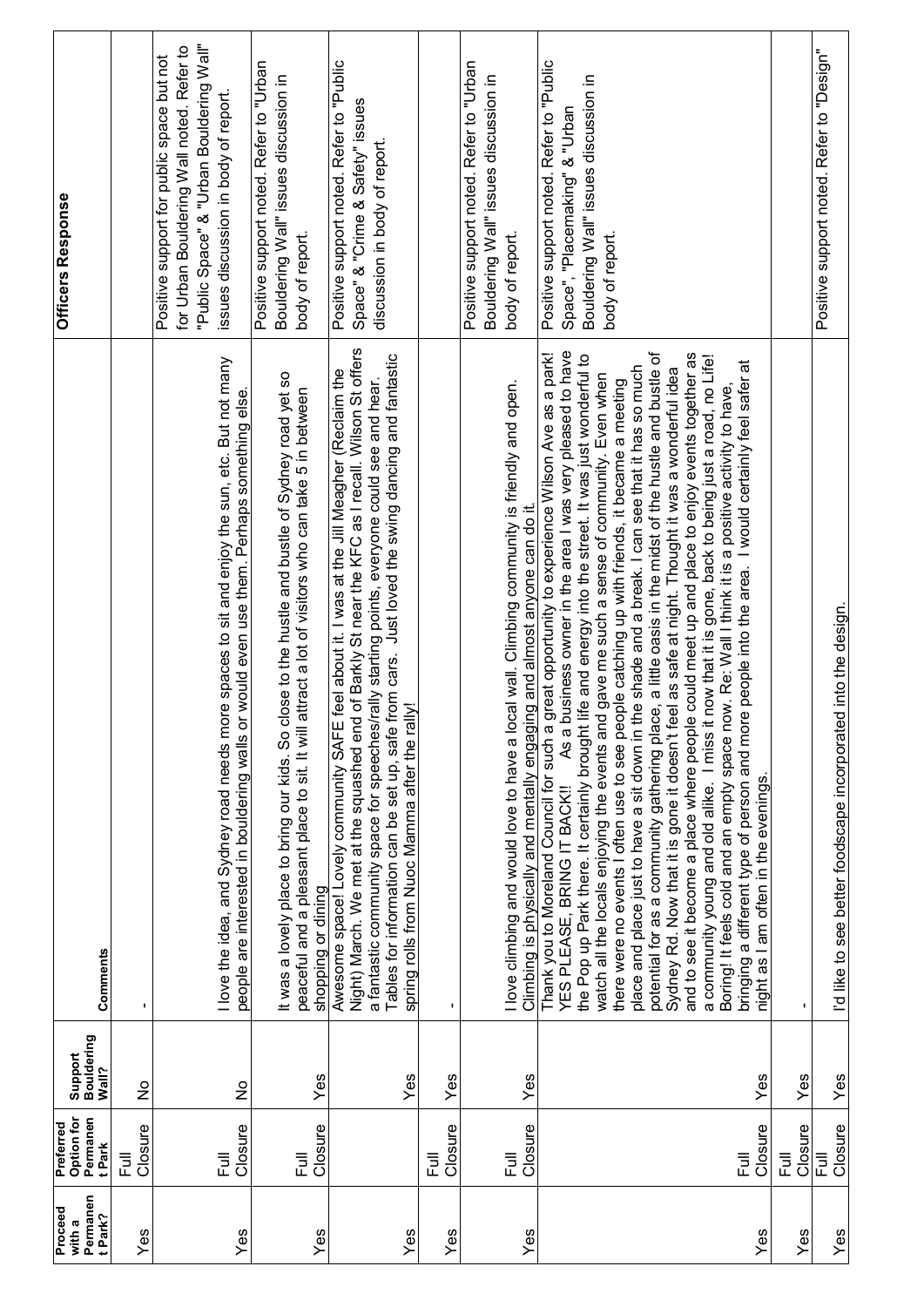| Permanen<br>Proceed<br>t Park?<br>with a | Option for<br>Permanen<br>Preferred<br>t Park | Support<br>Bouldering<br>Wall? | Comments                                                                                                                                                                                                                                                                                                                                                                                                                                                                                                                                                                                                                                                                               | Officers Response                                                                                                                                                                                         |
|------------------------------------------|-----------------------------------------------|--------------------------------|----------------------------------------------------------------------------------------------------------------------------------------------------------------------------------------------------------------------------------------------------------------------------------------------------------------------------------------------------------------------------------------------------------------------------------------------------------------------------------------------------------------------------------------------------------------------------------------------------------------------------------------------------------------------------------------|-----------------------------------------------------------------------------------------------------------------------------------------------------------------------------------------------------------|
|                                          |                                               |                                |                                                                                                                                                                                                                                                                                                                                                                                                                                                                                                                                                                                                                                                                                        | issue discussion in body of report.                                                                                                                                                                       |
| Yes                                      | Closure<br>言                                  | Yes                            | The space is great and important for community activities.                                                                                                                                                                                                                                                                                                                                                                                                                                                                                                                                                                                                                             | "Placemaking" issues discussion in body<br>Positive support noted. Refer to<br>of report.                                                                                                                 |
| Yes                                      | Closure<br>$\overline{a}$                     | Yes                            | I.                                                                                                                                                                                                                                                                                                                                                                                                                                                                                                                                                                                                                                                                                     |                                                                                                                                                                                                           |
| Yes                                      | Closure<br>言                                  | Yes                            | $\mathbf{I}$                                                                                                                                                                                                                                                                                                                                                                                                                                                                                                                                                                                                                                                                           |                                                                                                                                                                                                           |
| $\frac{1}{2}$                            | Closure<br>巨                                  | $\frac{1}{2}$                  | element remains. A street intervention that's always there will, over time, stop being noticed and<br>making it a permanent space will not be effective. Either the design needs to be reconfigurable,<br>While I support a road closure for this corner, and thought the trial design/event was excellent,<br>stop being used. The residents and visitors local to that area are savvy and creative. They will<br>or the space needs to be programmed e.g. via an EOI or grant program, so that the pop-up<br>respond to curation that's intelligent. I suggest a permanent designation, programmed as a<br>series of pop-ups, otherwise the project will not be effective.           | Space", "Placemaking" & "Management<br>Positive support noted. Refer to "Public<br>and Maintenance" issues discussion in<br>body of report.                                                               |
| Yes                                      | Closure<br>巨                                  | Yes                            | I.                                                                                                                                                                                                                                                                                                                                                                                                                                                                                                                                                                                                                                                                                     |                                                                                                                                                                                                           |
| Yes                                      | Closure<br>巨                                  | $\frac{1}{2}$                  | other parts of Brunswick during the Summer period, as per what has been delivered. Well done<br>Pop up park is a fantastic initiative and should be kept as a novelty either in Wilson Avenue, or<br>to all involved.                                                                                                                                                                                                                                                                                                                                                                                                                                                                  | "Public Space" & "Placemaking" issues<br>Positive support noted for Pop Up Park<br>but not for permanent closure. Refer to<br>discussion in body of report.                                               |
| Yes                                      | Closure<br>言                                  | $\frac{1}{2}$                  | made it an inviting way to walk through. Walking through Wilson Ave is longer to get to my home,<br>Loved the changes/layers that were made/added to Pop Up Park during its course. That is the<br>and two adults would pass through there on a daily<br>benches and trees and paintings (even without the activities and stalls that were introduced)<br>bases. We felt happy and SAFE walking through there. thank you<br>but our whole family being two teenagers                                                                                                                                                                                                                   | Positive support noted for full closure but<br>"Public Space", "Placemaking" & "Urban<br>not for Urban Bouldering Wall. Refer to<br>Bouldering Wall" issues discussion in<br>body of report.              |
| Yes                                      | Closure<br>巨                                  | Yes                            |                                                                                                                                                                                                                                                                                                                                                                                                                                                                                                                                                                                                                                                                                        |                                                                                                                                                                                                           |
| Yes                                      | Closure<br>卮                                  | Yes                            | This is one of the best local initiatives that Moreland City Council has ever come up with!! Please<br>better mental health and better health overall! Brunswick is the prime location for project and the<br>stralian to climb Mt Everest and a rock climber with<br>exercise and social community based outdoor sports areas are well known as contributing to<br>over 12 years of climbing experience which includes running a kids climbing program AND a<br>resident in Brunswick for 14 years please make this happen! The benefits of rock climbing,<br>success of the rock climbing wall in Burnley serves as a great case study!<br>make this happen!!! As the first Greek Au | Refer to<br>Positive support noted. Having a strong<br>local culture of climbing will be a great<br>asset for a future potential wall.<br>"Urban Bouldering Wall" issues<br>discussion in body of report. |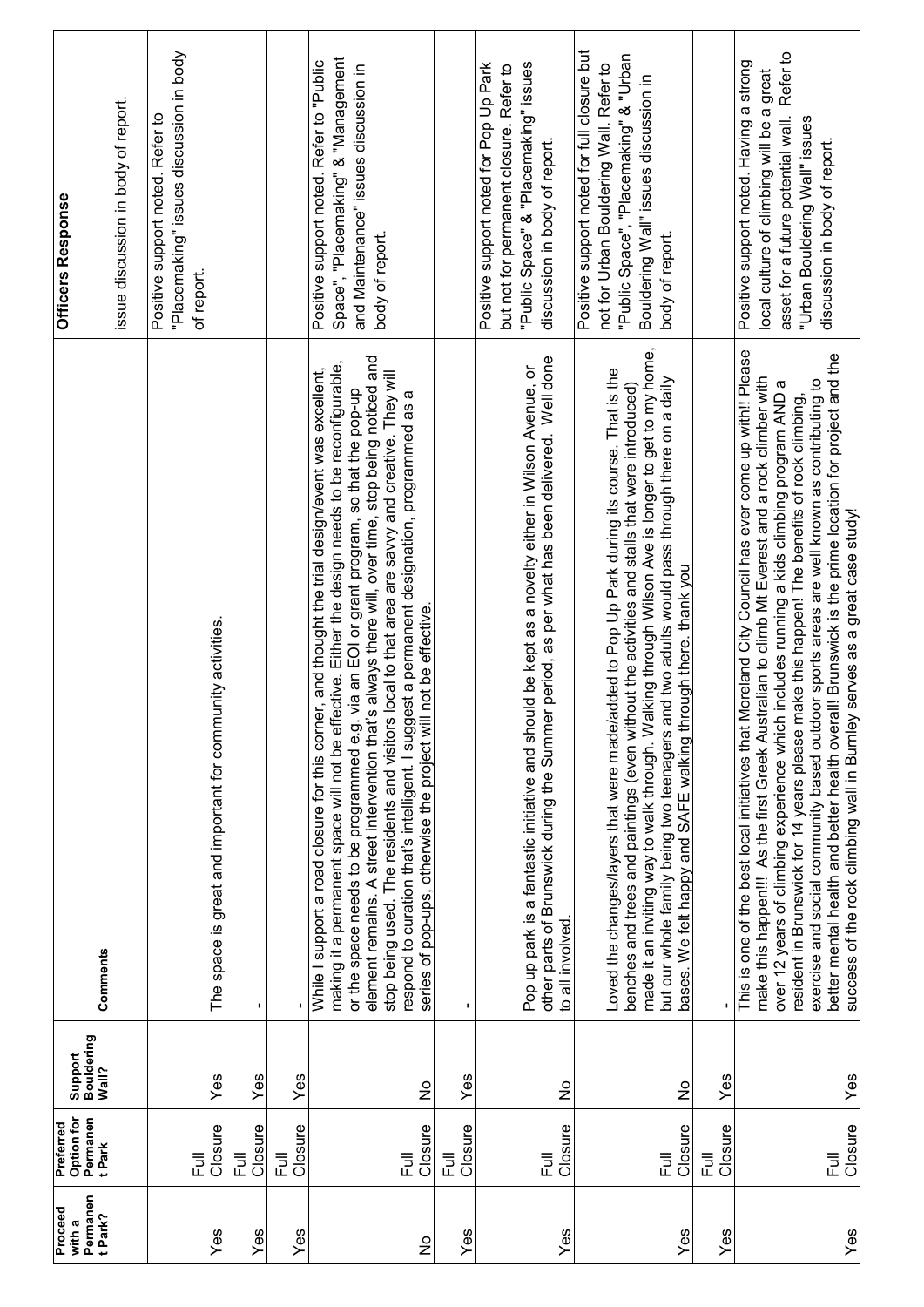| Permanen<br>Proceed<br>t Park?<br>with a | Option for<br>Permanen<br>Preferred<br>t Park | Support<br>Bouldering<br>Wall? | Comments                                                                                                                                                                                                                                                                                                                                                                                                                  | Officers Response                                                                                                                      |
|------------------------------------------|-----------------------------------------------|--------------------------------|---------------------------------------------------------------------------------------------------------------------------------------------------------------------------------------------------------------------------------------------------------------------------------------------------------------------------------------------------------------------------------------------------------------------------|----------------------------------------------------------------------------------------------------------------------------------------|
| Yes                                      | Closure<br>言                                  | Yes                            | ease of access for cars. We need to make our suburbs more people friendly, especially in inner<br>I believe that MCC should be prioritising places for people to gather and make community over<br>ative transport options other than cars (i.e. trams,<br>site areas where there are plenty of altern<br>trains, bicycles, walking)                                                                                      | Positive support noted. Refer to "Public<br>Space" & "Placemaking" issues<br>discussion in body of report.                             |
| Yes                                      | Closure<br>$\overline{E}$                     | Yes                            | Moreland as it is a special way of gathering feedback from us. I think a permanent space could<br>Wall Intrigued by this concept. I think the one in Burnley has helped in making the space a well<br>Thanks for this pop-up, an interesting way to test a proposal. I'd like to see more trials around<br>open up more connections, whilst there I was never alone. Nice to meet different people. Re:<br>used one.      | "Placemaking" issues discussion in body<br>Positive support noted. Refer to "Public<br>Space", "Urban Bouldering Wall" &<br>of report. |
| Yes                                      | Closure<br>言                                  | Yes                            | something like that there! More public art and music<br>Enjoyed the food trucks. I may not use the rock<br>The events have been fantastic and diverse. Some of the musical acts were a little less<br>events like this please Moreland; you're doing a great job!<br>climbing wall but it would be great to see<br>desirable but still great to see local acts.                                                           | "Placemaking" issues discussion in body<br>Positive support noted. Refer to "Public<br>Space", "Urban Bouldering Wall" &<br>of report. |
| Yes                                      | nl YeW<br>One                                 | Yes                            | fairs, and also just a nice place for workers in the area to have their lunch. It has helped to make<br>encourages the space to be used for a variety of activities - markets, performance space, kids<br>a sense of community & I enjoyed taking my lunch<br>I really hope Council keeps the park. I think it's a great initiative, and I hope that Council<br>the area safer. Thank you. It has created<br>breaks there | Positive support noted. Refer to "Public<br>Space" & "Placemaking" issues<br>discussion in body of report.                             |
| Yes                                      | Way In<br><b>One</b>                          | Yes                            | $\mathbf I$                                                                                                                                                                                                                                                                                                                                                                                                               |                                                                                                                                        |
| Yes                                      | Closure<br>$\bar{p}$                          | Yes                            | $\mathbf I$                                                                                                                                                                                                                                                                                                                                                                                                               |                                                                                                                                        |
| Yes                                      | Closure<br>言                                  | Yes                            | Good for exercise and the community.<br>Great idea. I would like a bouldering wall.                                                                                                                                                                                                                                                                                                                                       | Positive support noted. Refer to "Urban<br>Bouldering Wall" issues discussion in<br>body of report.                                    |
| Yes                                      | Closure<br>言                                  | $\frac{1}{2}$                  | This park was a great idea and the concept should be applied in other areas around the<br>municipality.                                                                                                                                                                                                                                                                                                                   | "Placemaking" issues discussion in body<br>Positive support noted. Refer to "Public<br>Space", "Urban Bouldering Wall" &<br>of report. |
| Yes                                      | Closure<br>豆                                  | Yes                            | on a sunny day  additional greenery and seating<br>Provided a safe place for people to utilise<br>would be great.                                                                                                                                                                                                                                                                                                         | Positive support noted. Refer to "Public<br>Space" & "Placemaking" issues<br>discussion in body of report.                             |
| Yes                                      | May In<br>One                                 | Yes                            | $\blacksquare$                                                                                                                                                                                                                                                                                                                                                                                                            |                                                                                                                                        |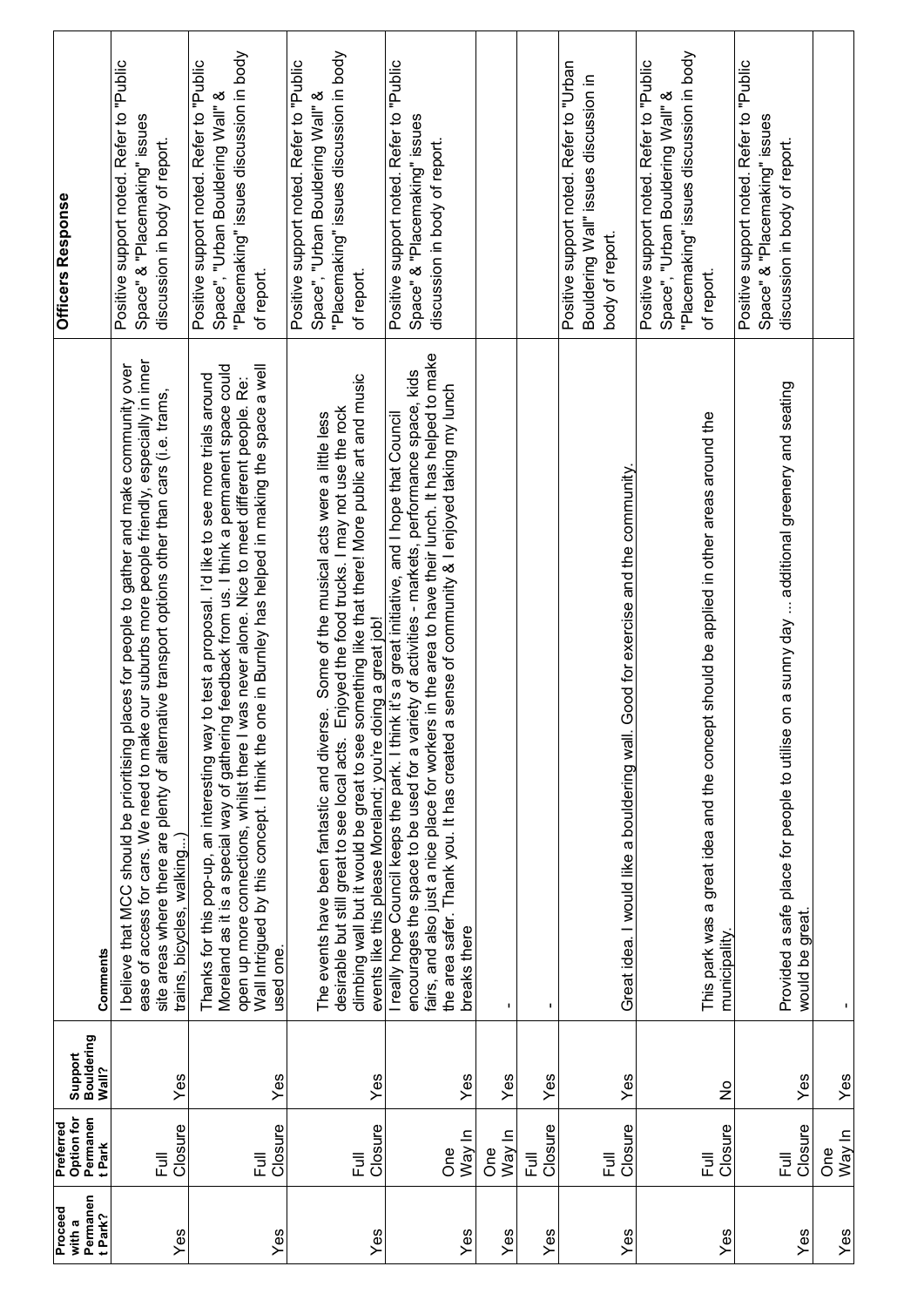| Permanen<br>Proceed<br>t Park?<br>with a | Permanen<br>Option for<br>Preferred<br>t Park | Support<br>Bouldering<br>Wall? | Comments                                                                                                                                                                                                                                                                                                                                                                                    | Officers Response                                                                                                                                                                                                                                                                                                                                                      |
|------------------------------------------|-----------------------------------------------|--------------------------------|---------------------------------------------------------------------------------------------------------------------------------------------------------------------------------------------------------------------------------------------------------------------------------------------------------------------------------------------------------------------------------------------|------------------------------------------------------------------------------------------------------------------------------------------------------------------------------------------------------------------------------------------------------------------------------------------------------------------------------------------------------------------------|
| Yes                                      | Closure<br>巨                                  | Yes                            | Great use of space, good for all ages, innovative, brings community together and the area needs<br><u>ب</u>                                                                                                                                                                                                                                                                                 | Positive support noted. Refer to "Public<br>Space" & "Design" issues discussion in<br>body of report.                                                                                                                                                                                                                                                                  |
| Yes                                      | <u>May In</u><br>One                          | Yes                            | $\blacksquare$                                                                                                                                                                                                                                                                                                                                                                              |                                                                                                                                                                                                                                                                                                                                                                        |
| Yes                                      | Closure<br>巨                                  | Yes                            | $\mathbf I$                                                                                                                                                                                                                                                                                                                                                                                 |                                                                                                                                                                                                                                                                                                                                                                        |
| Yes                                      | Closure<br>言                                  | Yes                            | wall, please make sure the space doesn't get used only by climbers and youth, that us oldies can<br>have a picnic and a dance and that we can safely bring the grandkids. Thanks. Re Wall: as<br>If you put in a climbing<br>long as there are still seats and planters and room to gather, a climbing wall is fine<br>One of the best aspects of the Pop UP was the variety of activities. | "Placemaking" issues discussion in body<br>Positive support noted. Refer to "Public<br>Space", "Urban Bouldering Wall" &<br>of report.                                                                                                                                                                                                                                 |
| Yes                                      | Closure<br>$\bar{p}$                          | Yes                            | $\mathbf I$                                                                                                                                                                                                                                                                                                                                                                                 |                                                                                                                                                                                                                                                                                                                                                                        |
| Yes                                      | May In<br>One                                 | Yes                            | $\mathbf{I}$                                                                                                                                                                                                                                                                                                                                                                                |                                                                                                                                                                                                                                                                                                                                                                        |
|                                          | 言                                             |                                | bikes can still access Sydney Rd even if closed to cars<br>Ensure plenty of bike parking and ensure                                                                                                                                                                                                                                                                                         | that potential conflict between pedestrians<br>however, any future design would have to<br>and cyclists is minimised. Refer to "Public<br>Space" & "Access" issues discussion in<br>ensure that cyclists moved through the<br>public space at very slow speeds, and<br>bicycles would certainly be permitted,<br>Positive support noted. Access for<br>body of report. |
| Yes<br>Yes                               | Closure<br>Closure<br>言                       | Yes<br>Yes                     | public space is a fantastic thing. It gives the community<br>e plants into a street that is pretty bare.<br>to enable access to Sydney Rd from Upfield Bike path.<br>a place to gather, as well as injecting som<br>I feel that the conversion of road to green                                                                                                                             | Positive support noted. Refer to "Public<br>Space" & "Placemaking" issues<br>discussion in body of report.                                                                                                                                                                                                                                                             |
| Yes                                      | Closure<br>$\overline{E}$                     | Yes                            | $\mathbf{I}$                                                                                                                                                                                                                                                                                                                                                                                |                                                                                                                                                                                                                                                                                                                                                                        |
| Yes                                      | Closure<br>三<br>上                             | Yes                            | I                                                                                                                                                                                                                                                                                                                                                                                           | Space" & "Urban Bouldering Wall" issues<br>Positive support noted. Refer to "Public<br>discussion in body of report.                                                                                                                                                                                                                                                   |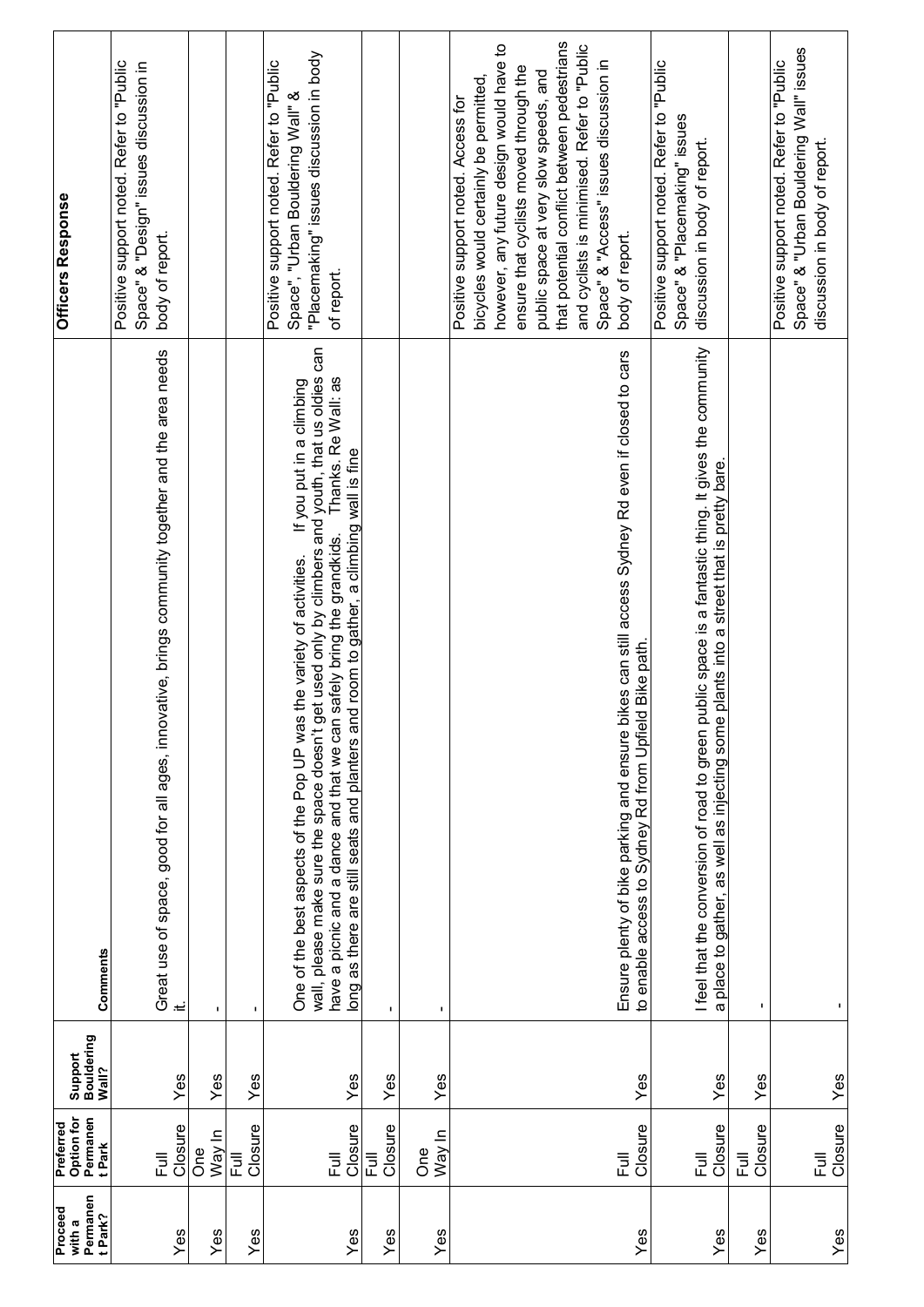| Permanen<br>Proceed<br>t Park?<br>with a | Permanen<br>Option for<br>Preferred<br>t Park | Support<br>Bouldering<br>Wall? | Comments                                                                                                                                                                                                                                                                                                                                                                                                                                                                                                                                                                                                                                                                                                                                                                                                                                                                                                                                                                                                                 | Officers Response                                                                                                                                                                                |
|------------------------------------------|-----------------------------------------------|--------------------------------|--------------------------------------------------------------------------------------------------------------------------------------------------------------------------------------------------------------------------------------------------------------------------------------------------------------------------------------------------------------------------------------------------------------------------------------------------------------------------------------------------------------------------------------------------------------------------------------------------------------------------------------------------------------------------------------------------------------------------------------------------------------------------------------------------------------------------------------------------------------------------------------------------------------------------------------------------------------------------------------------------------------------------|--------------------------------------------------------------------------------------------------------------------------------------------------------------------------------------------------|
| Yes                                      | Closure<br>言                                  | Yes                            | I really like the idea! The Burnley wall gets a lot of family use, this would too!                                                                                                                                                                                                                                                                                                                                                                                                                                                                                                                                                                                                                                                                                                                                                                                                                                                                                                                                       | Positive support noted. Refer to "Public<br>Space" & "Placemaking" issues<br>discussion in body of report.                                                                                       |
| Yes                                      | Closure<br>$\overline{E}$                     | Yes                            | The pop up park was a wonderful initiative by Council. It provided a fantastic break-out space for<br>essential as residential density increases over the coming years. I am a local business owner on<br>Wilson Avenue and I support a permanent park in the location trialled. I support the climbing wall<br>The space worked well during the trial period as an informal gathering space for a vast sector of<br>introduction of the climbing wall if the full width of Wilson Avenue is devoted to the public space.<br>pop up park had the feel of a small European square, which is great for community building and<br>a broad range of people from all walks of life. The<br>the community we wouldn't want to see the space tailored towards one specific portion of the<br>community only, and the climbing wall, if not designed/sized/located correctly may do this.<br>as long as it doesn't become the sole focus of the space. I would also only support the<br>the local community and was well used by | Positive support noted. Refer to "Public<br>Space", "Placemaking", "Design" &<br>"Urban Bouldering Wall" issues<br>discussion in body of report.                                                 |
| Yes                                      | Closure<br>言                                  | Yes                            |                                                                                                                                                                                                                                                                                                                                                                                                                                                                                                                                                                                                                                                                                                                                                                                                                                                                                                                                                                                                                          | Positive support noted. Refer to "Public<br>Space" & "Design" issues discussion in<br>body of report.                                                                                            |
| $\frac{1}{2}$                            | change<br>$\frac{1}{2}$                       | $\frac{1}{2}$                  | it created. I hope that the permanent space will also<br>l really<br>Lighting there is essential and will make others and myself feel a lot safer at night.<br>enjoyed the park and the community spirit<br>have community events run in it.                                                                                                                                                                                                                                                                                                                                                                                                                                                                                                                                                                                                                                                                                                                                                                             |                                                                                                                                                                                                  |
| Yes                                      | Closure<br>言                                  | Yes                            | ı.                                                                                                                                                                                                                                                                                                                                                                                                                                                                                                                                                                                                                                                                                                                                                                                                                                                                                                                                                                                                                       | noted. Refer to "Public Space", "Economic<br>Submission and opposition to closing road<br>Maintenance" & "Crime & Safety" issues<br>Implications", "Management and<br>in the body of the report. |
| Yes                                      |                                               | Yes                            | I felt that it was a waste of space and ruined the business of surrounding cafes etc because of all<br>and congregated. Re Wall: It sounds dangerous for<br>of the noise. It meant that people stopped<br>both children and the local drunks.                                                                                                                                                                                                                                                                                                                                                                                                                                                                                                                                                                                                                                                                                                                                                                            | Positive support noted. Refer to "Public<br>Space" & "Placemaking" issues<br>discussion in body of report.                                                                                       |
| Yes                                      | Closure<br>言                                  | $\frac{1}{2}$                  | Brilliant idea, Pop Up Park was great fun.                                                                                                                                                                                                                                                                                                                                                                                                                                                                                                                                                                                                                                                                                                                                                                                                                                                                                                                                                                               | Positive support noted. Refer to "Public<br>Space" & "Placemaking" issues<br>discussion in body of report.                                                                                       |
| Yes                                      | Closure<br>豆                                  | $\frac{1}{2}$                  | vehicles that use the street, and particularly that come around the blind corner at the station end<br>access to traffic would also prevent or limit the pedestrian/ motor vehicle conflict on the street.<br>very quickly. The design of the public space should also to the extent possible include some<br>In addition to the benefits of having an additional, permanent public space, closing or limiting<br>Being a regular user of the street for access to the station, there are a surprising number of                                                                                                                                                                                                                                                                                                                                                                                                                                                                                                         | Positive support noted. Refer to "Access",<br>Bouldering Wall" issues discussion in<br>"Public Space", "Design" & "Urban                                                                         |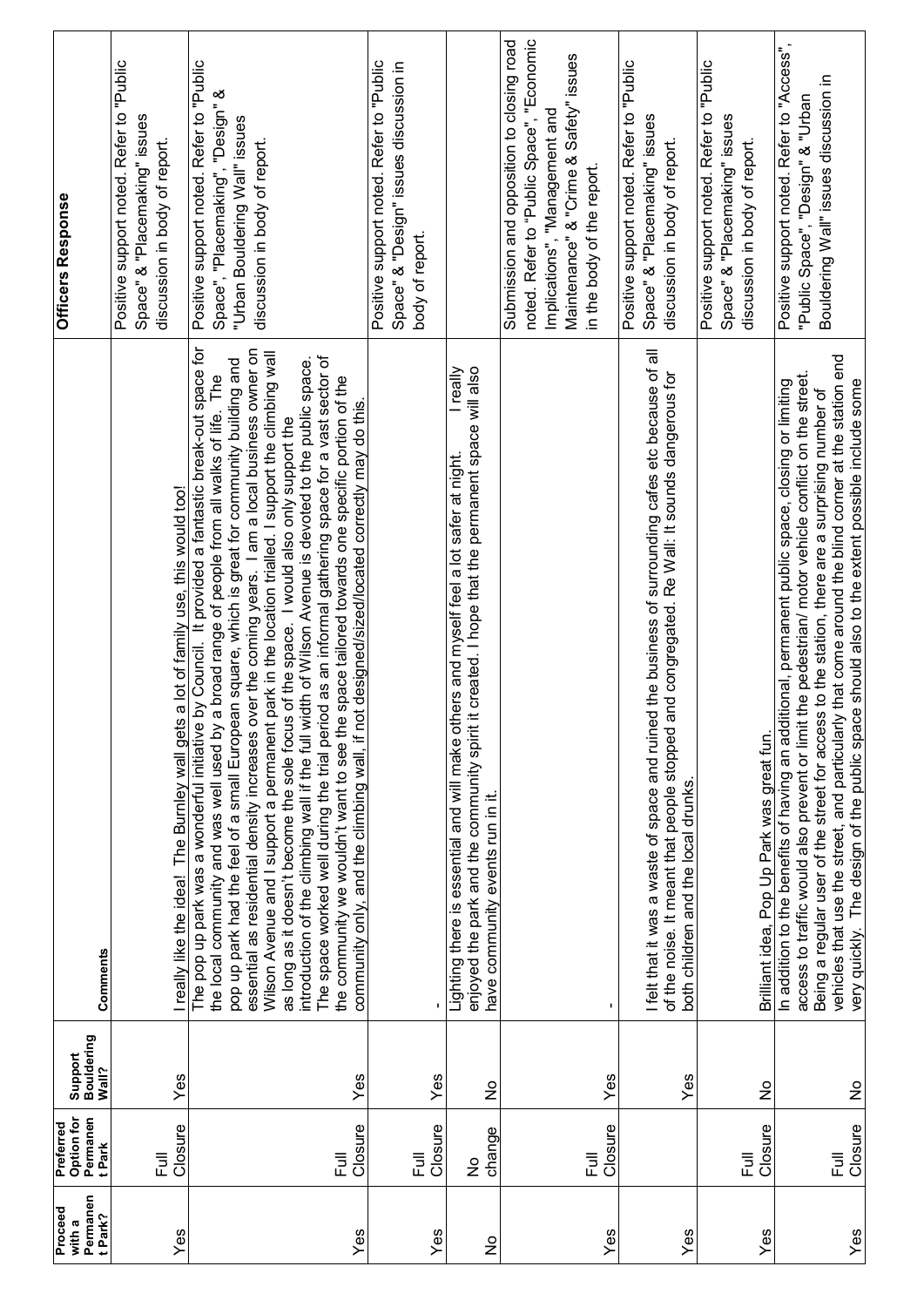| Permanen<br>Proceed<br>t Park?<br>with a | Option for<br>Permanen<br>Preferred<br>t Park | Support<br>Bouldering<br>Wall? | Comments                                                                                                                                                                                                                                                                                                                                                                                                                                                                                                                                                                                                                                                                                                                                                                                                                                                                                                         | Officers Response                                                                                                                     |
|------------------------------------------|-----------------------------------------------|--------------------------------|------------------------------------------------------------------------------------------------------------------------------------------------------------------------------------------------------------------------------------------------------------------------------------------------------------------------------------------------------------------------------------------------------------------------------------------------------------------------------------------------------------------------------------------------------------------------------------------------------------------------------------------------------------------------------------------------------------------------------------------------------------------------------------------------------------------------------------------------------------------------------------------------------------------|---------------------------------------------------------------------------------------------------------------------------------------|
|                                          |                                               |                                | Council should consider greater street landscaping in the area generally. The design should also<br>also have minimal, if any, landscaping and very few<br>trees. The whole area is very pedestrian dominated, but designed primarily for motor vehicles.<br>primarily, it would be good to maintain sightlines from Sydney Road to the station entrance. It<br>would also be good to have a flexible and open space, not dominated by a particular activity.<br>Depending on the design, a climbing wall may be a good idea. I think, for safety reasons<br>bear in mind the potential for development on the street, and redevelop of Jewell station.<br>trees or green space. There is very limited amount of such public space in this part of<br>Brunswick. Most of the streets in the area                                                                                                                 | body of report.                                                                                                                       |
| Yes                                      | Closure<br>巨                                  | Yes                            | The brightness, free, open element of the Park is a really ingenious way to utilise areas that have<br>in a planned/passing by capacity. And provides a forum for individuals, groups, organisations to<br>upkeep and initial expense (relatively) - it creates a community space that can be utilised by all,<br>develop and share their ideas - healthful and creative sense with the Brunswick community. Re<br>or consideration around this would be key. Though it<br>been prone to degradation and mistreatment. It really creates a highlight and with minimal<br>it does bring concern for potential for people to<br>misuse/accidentally fall - risk assessment<br>Wall: My initial response is to say yes but<br>could be a fantastic installation/feature.                                                                                                                                            | "Placemaking" issues discussion in body<br>Positive support noted. Refer to "Public<br>Space", "Urban Bouldering Wall" &<br>of report |
| Yes                                      | Closure<br>$\bar{p}$                          | Yes                            |                                                                                                                                                                                                                                                                                                                                                                                                                                                                                                                                                                                                                                                                                                                                                                                                                                                                                                                  |                                                                                                                                       |
| Yes                                      | Closure<br>言                                  | Yes                            | beautiful way to decorate the space. It doesn't have to look like a community garden with plots - I<br>feel - everyone was there together. It was so relaxed.<br>think it would be better to have, for example, fruit or olive trees in wine barrels to provide shade,<br>herbs grown in planter boxes as a border. This could<br>corn that was grown. The opportunities are so exciting I'm tempted to move back to the City of<br>also be used as community activity at harvest time. It could be used on site in conjunction with<br>would love to see some of the space to be used for growing food! This can easily be done in a<br>the bike smoothie making activity that was so popular recently, or a community barbecue with<br>attractor for people to use the space.<br>Pop Up Park had such a great community<br>Moreland! Re Wall: This would be a great<br>perhaps some sweet corn as a screen, or | Positive support noted. Refer to "Public<br>Space" & "Placemaking" issues<br>discussion in body of report.                            |
| Yes                                      | Change<br>$\frac{1}{2}$                       | $\frac{1}{2}$                  | $\mathbf{I}$                                                                                                                                                                                                                                                                                                                                                                                                                                                                                                                                                                                                                                                                                                                                                                                                                                                                                                     |                                                                                                                                       |
| Yes                                      | Closure<br>言                                  | Yes                            | is almost always in use and it would create a great<br>feature and encourage more people outside<br>Wall would be excellent, the Burnley one                                                                                                                                                                                                                                                                                                                                                                                                                                                                                                                                                                                                                                                                                                                                                                     | Positive support noted. Refer to "Urban<br>Bouldering Wall" issues discussion in<br>body of report.                                   |
| Yes                                      | May In<br>One                                 | $\frac{1}{2}$                  | as in the trial public space is an excellent idea. The<br>area would integrate well with Barkley Square, the tram stop, the railway station and with the<br>I think closing the east end of Wilson Ave<br>future development of railway land                                                                                                                                                                                                                                                                                                                                                                                                                                                                                                                                                                                                                                                                     | Positive support noted. Refer to "Public<br>Space" & "Placemaking" issues<br>discussion in body of report.                            |
| Yes                                      | Closure<br>卮                                  | Yes                            | places like this are a fantastic way of facilitating a<br>Great idea. I think public spaces in central<br>sense of community.                                                                                                                                                                                                                                                                                                                                                                                                                                                                                                                                                                                                                                                                                                                                                                                    | Positive support noted. Refer to "Public<br>Space" & "Placemaking" issues                                                             |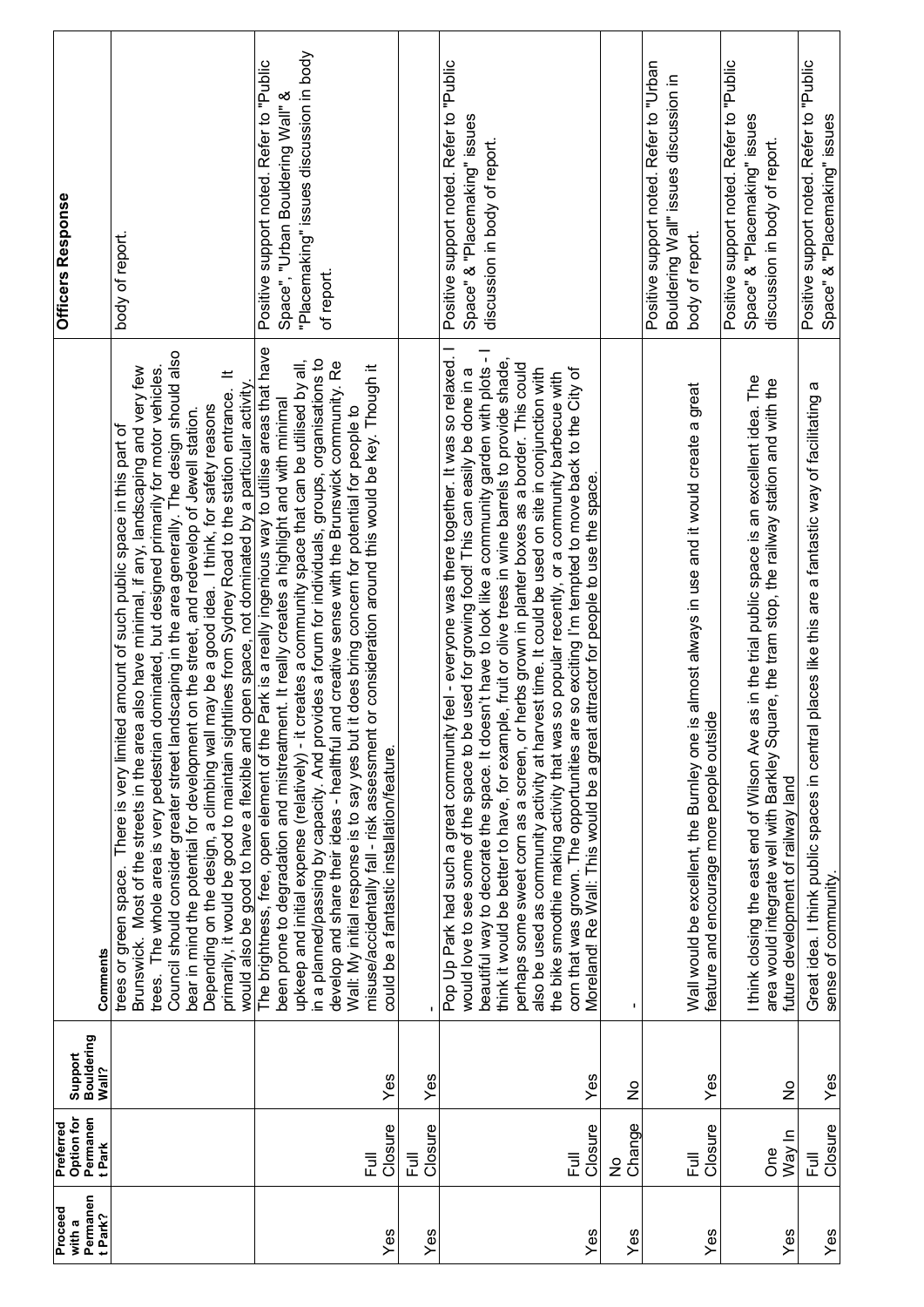| Permanen<br>Proceed<br>t Park?<br>with a | Option for<br>Permanen<br>Preferred<br>t Park | <b>Bouldering</b><br>Support<br>Wall? | Comments                                                                                                                                                                                                                                                                       | Officers Response                                                                                                                                                                                                                                                                                                                                     |
|------------------------------------------|-----------------------------------------------|---------------------------------------|--------------------------------------------------------------------------------------------------------------------------------------------------------------------------------------------------------------------------------------------------------------------------------|-------------------------------------------------------------------------------------------------------------------------------------------------------------------------------------------------------------------------------------------------------------------------------------------------------------------------------------------------------|
|                                          |                                               |                                       |                                                                                                                                                                                                                                                                                | discussion in body of report.                                                                                                                                                                                                                                                                                                                         |
| Yes                                      | Way In<br>One                                 | $\frac{1}{2}$                         | 1                                                                                                                                                                                                                                                                              |                                                                                                                                                                                                                                                                                                                                                       |
| Yes                                      | Way In<br><b>One</b>                          | Yes                                   | Climbing wall would be perfect for the area. Seems to be very successful down at Burnley and<br>well used by a diverse range of the population. Great idea!                                                                                                                    | Positive support noted. Refer to "Urban<br>Bouldering Wall" issues discussion in<br>body of report.                                                                                                                                                                                                                                                   |
| $\frac{1}{2}$                            | change<br><b>DU</b>                           | $\frac{1}{2}$                         | T.                                                                                                                                                                                                                                                                             |                                                                                                                                                                                                                                                                                                                                                       |
| Yes                                      |                                               | Yes                                   |                                                                                                                                                                                                                                                                                |                                                                                                                                                                                                                                                                                                                                                       |
| Yes                                      | Closure<br>$\overline{E}$                     | Yes                                   | and trees for shade, amenity and cooling. Ideally<br>productive trees (i.e. those that produce food) will be planted to provide a healthy, free<br>alternative to the processed commercial food which is plentiful in this area.<br>This space must include lots of vegetation | Positive support noted. Refer to "Design"<br>issues discussion in body of report.                                                                                                                                                                                                                                                                     |
| Yes                                      | Closure<br>$F_{\text{M}}$                     | Yes                                   | Brilliant idea and a great way to get the community physically moving!                                                                                                                                                                                                         | Positive support noted. Refer to "Urban<br>Bouldering Wall" issues discussion in<br>body of report.                                                                                                                                                                                                                                                   |
| Yes                                      | change<br>$\frac{1}{2}$                       | Yes                                   | $\mathbf I$                                                                                                                                                                                                                                                                    |                                                                                                                                                                                                                                                                                                                                                       |
| Yes                                      | Closure<br>ラ<br>L                             | $\frac{1}{2}$                         | I.                                                                                                                                                                                                                                                                             |                                                                                                                                                                                                                                                                                                                                                       |
| Yes                                      | Closure<br>$\overline{E}$                     | Yes                                   | This would be fantastic! I would love to see this happen.                                                                                                                                                                                                                      | Positive support noted. Refer to "Public<br>Space" & "Placemaking" issues<br>discussion in body of report.                                                                                                                                                                                                                                            |
| Yes                                      | Way In<br>One                                 | Yes                                   | Please put in a dog park with agility equipment somewhere in Moreland! There have been<br>proposals for such a space put forward but no response from the council since 2012!                                                                                                  | accommodate this. However, they may be<br>opportunities in the immediate precinct -<br>Positive support noted. Proposals for a<br>(DAMP). This end of Wilson Avenue is<br>see Jewell Precinct Community Safety<br>dog park are advocated in Council's<br>Domestic Animal Management Plan<br>considered too small an area to<br>Audit and Action Plan. |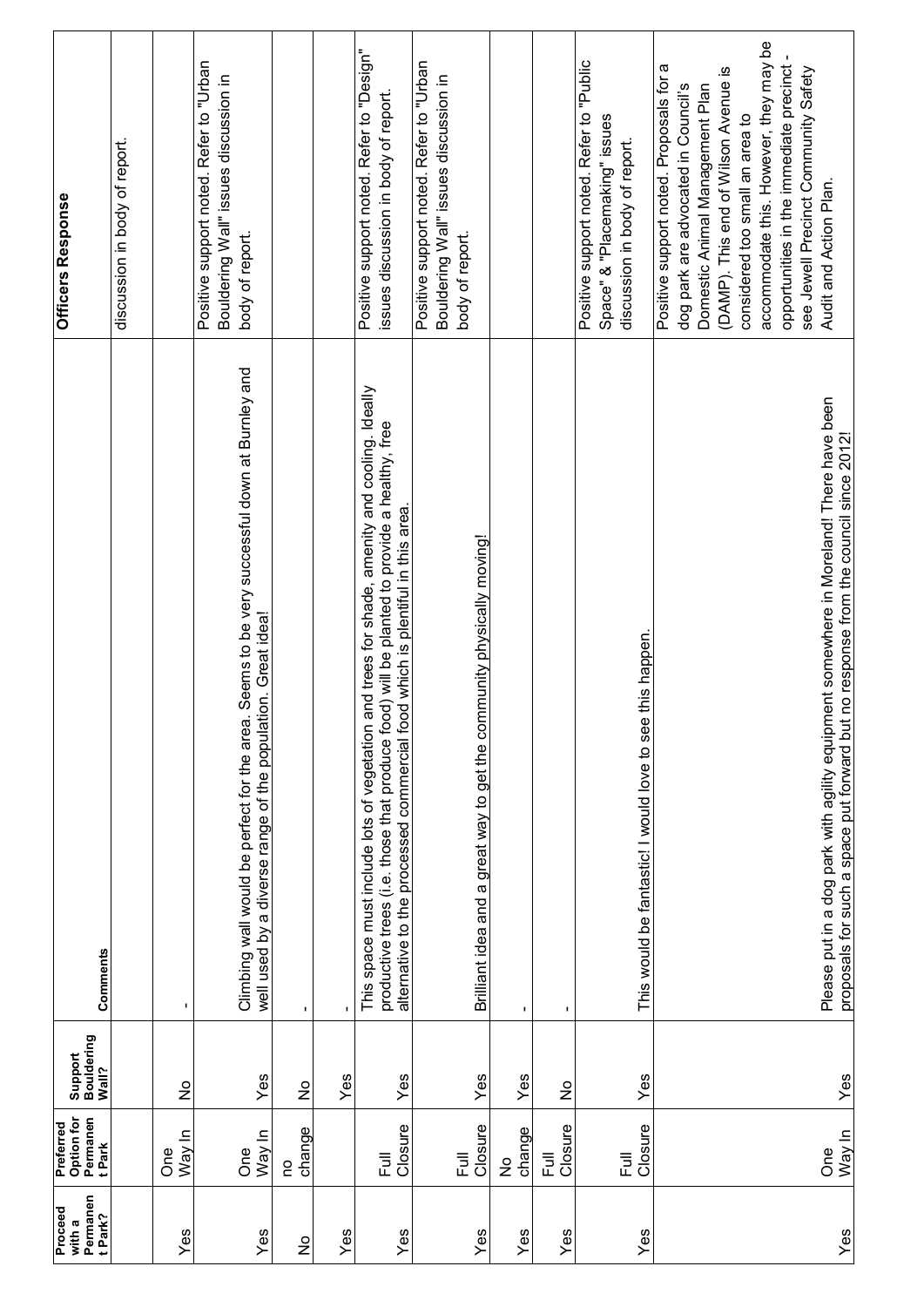| Permanen<br>Proceed<br>t Park?<br>with a | Permanen<br>Option for<br>Preferred<br>t Park | Bouldering<br>Wall?<br>Support | Comments                                                                                                                                                                                                                                                                                                                                                                                                                                                                                                                                                                                                                                                                                                                                                                                                                                                                                                                                                                                                                                           | Officers Response                                                                                                                                                                                                                                                                                                                 |
|------------------------------------------|-----------------------------------------------|--------------------------------|----------------------------------------------------------------------------------------------------------------------------------------------------------------------------------------------------------------------------------------------------------------------------------------------------------------------------------------------------------------------------------------------------------------------------------------------------------------------------------------------------------------------------------------------------------------------------------------------------------------------------------------------------------------------------------------------------------------------------------------------------------------------------------------------------------------------------------------------------------------------------------------------------------------------------------------------------------------------------------------------------------------------------------------------------|-----------------------------------------------------------------------------------------------------------------------------------------------------------------------------------------------------------------------------------------------------------------------------------------------------------------------------------|
| Yes                                      | Closure<br>言                                  | Yes                            | I think it would be good to have plants / food growing here. Fruit trees, veggie, flowers and herbs<br>in planter boxes, vines and trellis                                                                                                                                                                                                                                                                                                                                                                                                                                                                                                                                                                                                                                                                                                                                                                                                                                                                                                         | Positive support noted. Refer to "Design"<br>issues discussion in body of report                                                                                                                                                                                                                                                  |
| Yes                                      | Closure<br>巨                                  | Yes                            | was fantastic and a great use of public space. I enjoyed how families and non families both were<br>using the space. This space would provide useful benefit to the community as it is now a bit of a<br>Please keep up the good work and the addition of more public activities in the Pop Up Park! It<br>$\widehat{\phantom{a}}$<br>dead space, and has been shown very useful for the activities conducted.                                                                                                                                                                                                                                                                                                                                                                                                                                                                                                                                                                                                                                     | Positive support noted. Refer to "Public<br>Space" & "Placemaking" issues<br>discussion in body of report.                                                                                                                                                                                                                        |
| Yes                                      | Closure<br>司                                  | Yes                            | Please make it happen!                                                                                                                                                                                                                                                                                                                                                                                                                                                                                                                                                                                                                                                                                                                                                                                                                                                                                                                                                                                                                             | Positive support noted.                                                                                                                                                                                                                                                                                                           |
| Yes                                      | Closure<br>巨                                  | $\frac{1}{2}$                  | within that space. Re Wall: I would prefer to see that money invested in something multi-use, and<br>features/elements such as climbing walls for the space to be popular. The situation with the pop-<br>up park and its impromptu seating was enough that people could sit down and feel comfortable<br>I think self-sustaining activity can be generated in other ways than one. you could be smarter<br>n extravagantly and implement many<br>I think sometimes you don't have to design<br>with the potential of that site                                                                                                                                                                                                                                                                                                                                                                                                                                                                                                                    | Wall" & "Placemaking" issues discussion<br>but not for Urban Bouldering Wall. Refer<br>Positive support noted for public space<br>to "Public Space", "Urban Bouldering<br>in body of report.                                                                                                                                      |
| Yes                                      | Closure<br>巨                                  | Yes                            | support the full closure of Wilson Ave at the Sydney Rd end. Vehicle access will still be possible<br>considered at this location. They work extremely well at Victoria St/Sydney Rd, Coburg, and will<br>significantly enhance access to Jewell Station and Barkly Square. I also ask council to consider<br>not sure is the public open space at the Sydney Rd end is the best place for it, perhaps in area<br>making this an active space rather than passive space, e.g. allowing cafe or other commercial<br>space, while allowing slow (and more constrained) vehicle access. I support the climbing wall,<br>activity on some of the site, using temporary infrastructure. In the long term, I ask that council<br>St/Black St into a Shared-Zone, a pedestrianised<br>public open space in this location will encourage<br>pedestrian activity between Jewell station and Sydney I strongly urge that traffic lights be<br>consider converting Wilson Ave/Little Gold<br>from Little Gold & Black Sts. I believe that<br>towards station. | Structure Plan to turn the whole of Wilson<br>years. Refer to "Public Space", "Access",<br>Avenue into a shared use zone, and this<br>Positive support noted. There is a long<br>will be examined over the coming 1-2<br>standing aspiration in the Brunswick<br>"Design" & "Placemaking" issues<br>discussion in body of report. |
| $\frac{1}{2}$                            | Change<br>$\frac{1}{2}$                       | $\frac{1}{2}$                  | Moreland council shame on you. Wall too dangerous.<br>Waste of money and space leave it alone.                                                                                                                                                                                                                                                                                                                                                                                                                                                                                                                                                                                                                                                                                                                                                                                                                                                                                                                                                     | noted. Refer to "Public Space", "Economic<br>Submission and opposition to closing road<br>Implications" & "Crime & Safety" issues in<br>the body of the report.                                                                                                                                                                   |
| Yes                                      | Closure<br>$\overline{E}$                     | Yes                            | Public seating would be great.                                                                                                                                                                                                                                                                                                                                                                                                                                                                                                                                                                                                                                                                                                                                                                                                                                                                                                                                                                                                                     | Positive support noted. Refer to "Design"<br>issues discussion in body of report.                                                                                                                                                                                                                                                 |
| Yes                                      | Closure<br>己<br>上                             | Yes                            | It's just been great to see people out and about. There's nothing to do down that end of Sydney<br>rd. would be a nice spot to climb - I'd use it.                                                                                                                                                                                                                                                                                                                                                                                                                                                                                                                                                                                                                                                                                                                                                                                                                                                                                                 | Positive support noted. Refer to "Urban<br>Bouldering Wall" issues discussion in<br>body of report.                                                                                                                                                                                                                               |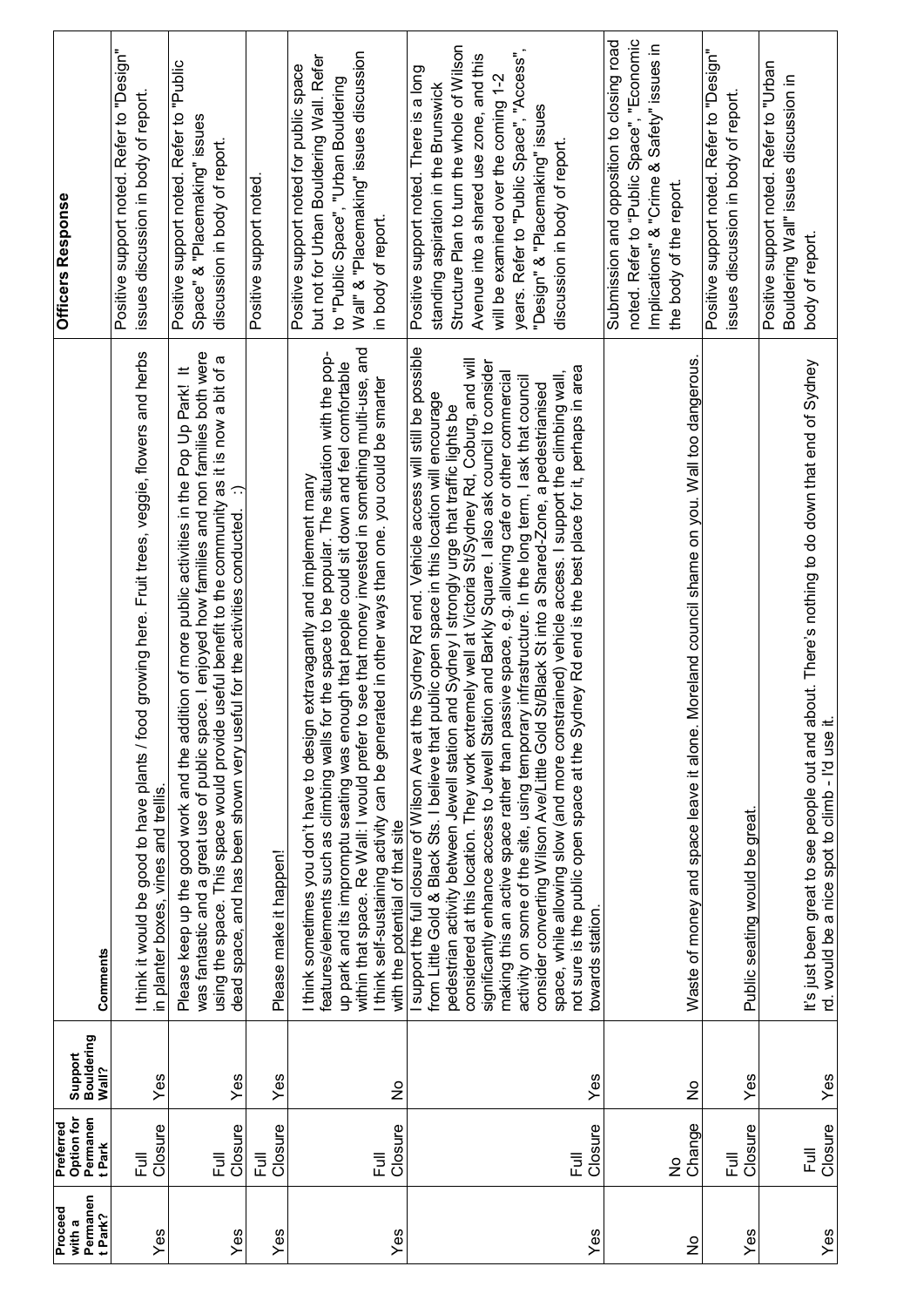| Permanen<br>Proceed<br>t Park?<br>with a | <b>Option for</b><br>Permanen<br>Preferred<br>t Park | Support<br>Bouldering<br>Wall? | Comments                                                                                                                                                                                                                                                                                                                                                                                                                                                                                                                                                                                                                                                                                                                                                                                                                                             | Officers Response                                                                                                                                                                                                                               |
|------------------------------------------|------------------------------------------------------|--------------------------------|------------------------------------------------------------------------------------------------------------------------------------------------------------------------------------------------------------------------------------------------------------------------------------------------------------------------------------------------------------------------------------------------------------------------------------------------------------------------------------------------------------------------------------------------------------------------------------------------------------------------------------------------------------------------------------------------------------------------------------------------------------------------------------------------------------------------------------------------------|-------------------------------------------------------------------------------------------------------------------------------------------------------------------------------------------------------------------------------------------------|
| Yes                                      | Closure<br>言                                         | Yes                            | Climbing is for everyone: D<br>Climbing is fun<br>Climbing is awesome                                                                                                                                                                                                                                                                                                                                                                                                                                                                                                                                                                                                                                                                                                                                                                                | Positive support noted. Refer to "Urban<br>Bouldering Wall" issues discussion in<br>body of report.                                                                                                                                             |
| Yes                                      |                                                      | Yes                            | $\mathbf I$                                                                                                                                                                                                                                                                                                                                                                                                                                                                                                                                                                                                                                                                                                                                                                                                                                          |                                                                                                                                                                                                                                                 |
| Yes                                      | Closure<br>言                                         | Yes                            | good to have some space for those things in the heart of Brunswick. Other public spaces nearby<br>really liked Pop Up; it was a beautiful dynamic space that has created a sense of community in<br>Road before, but the pop-up park highlighted just how beneficial public space in that area would<br>larger scale (princes park), both factors which lead to a different type of amenity than would be<br>be. This part of Brunswick has a lot of community events and a community feeling, it would be<br>are tucked in to the back streets and not very visible (e.g. temple park), or else are on a much<br>public space fronting it. I hadn't thought much about the lack of public space fronting Sydney<br>be more welcoming and community oriented with a<br>the area. This stretch of Sydney road will<br>provided by the Wilson St park. | Positive support noted. Refer to "Public<br>Space" & "Placemaking" issues<br>discussion in body of report.                                                                                                                                      |
| $\frac{1}{2}$                            | Change<br>$\frac{1}{2}$                              | $\frac{1}{2}$                  | $\mathbf{I}$                                                                                                                                                                                                                                                                                                                                                                                                                                                                                                                                                                                                                                                                                                                                                                                                                                         |                                                                                                                                                                                                                                                 |
| Yes                                      | Closure<br>言                                         | Yes                            | public spaces are so important for community cohesion and it makes me proud to be a Moreland<br>Its fantastic Moreland Council have done this and are considering it permanently. Activated<br>resident. LOVED IT. Streets are for people, not cars.                                                                                                                                                                                                                                                                                                                                                                                                                                                                                                                                                                                                 | Positive support noted. Refer to "Public<br>Space" & "Placemaking" issues<br>discussion in body of report.                                                                                                                                      |
| Yes                                      | Closure<br>言                                         | Yes                            | I've been to the pop up park on 4 occasions in the last 2 months and I feel it really added<br>something to the area. I would love to see this as a permanent fixture in the area                                                                                                                                                                                                                                                                                                                                                                                                                                                                                                                                                                                                                                                                    | Positive support noted. Refer to "Public<br>Space" & "Placemaking" issues<br>discussion in body of report.                                                                                                                                      |
| Yes                                      | Closure<br>言                                         | Yes                            | schedule of responsibility for the space. Each schedule slot has 1 or 2 weeks to check that it's<br>ok, arrange rubbish pick up, or in certain circumstances have the whole group meet to handle<br>If one of the ideas for the park was to generate community connectedness and that does not<br>something. The larger group can negotiate amongst themselves to use the space in certain<br>work, my suggestion is to enlist a group of local merchants and occupiers and setting up a<br>ways. And depending on the popularity, the roles could be shared among other interested<br>parties. It would need minimal support from the council- just a contact person I suppose.<br>Interesting experiment with civic participation on a limited scale.                                                                                              | "Placemaking" issues discussion in body<br>Positive support noted. Involving local<br>development and management of the<br>"Management and Maintenance" &<br>businesses and community in the<br>space is very important. Refer to<br>of report. |
| Yes                                      | Closure<br>豆                                         |                                | at the opening & closing nights. Very impressed with<br>Pop Up Park transformed the vibe of a normally unsafe street & created a real sense of<br>community. Our dance school performed<br>the energy and community spirit.                                                                                                                                                                                                                                                                                                                                                                                                                                                                                                                                                                                                                          |                                                                                                                                                                                                                                                 |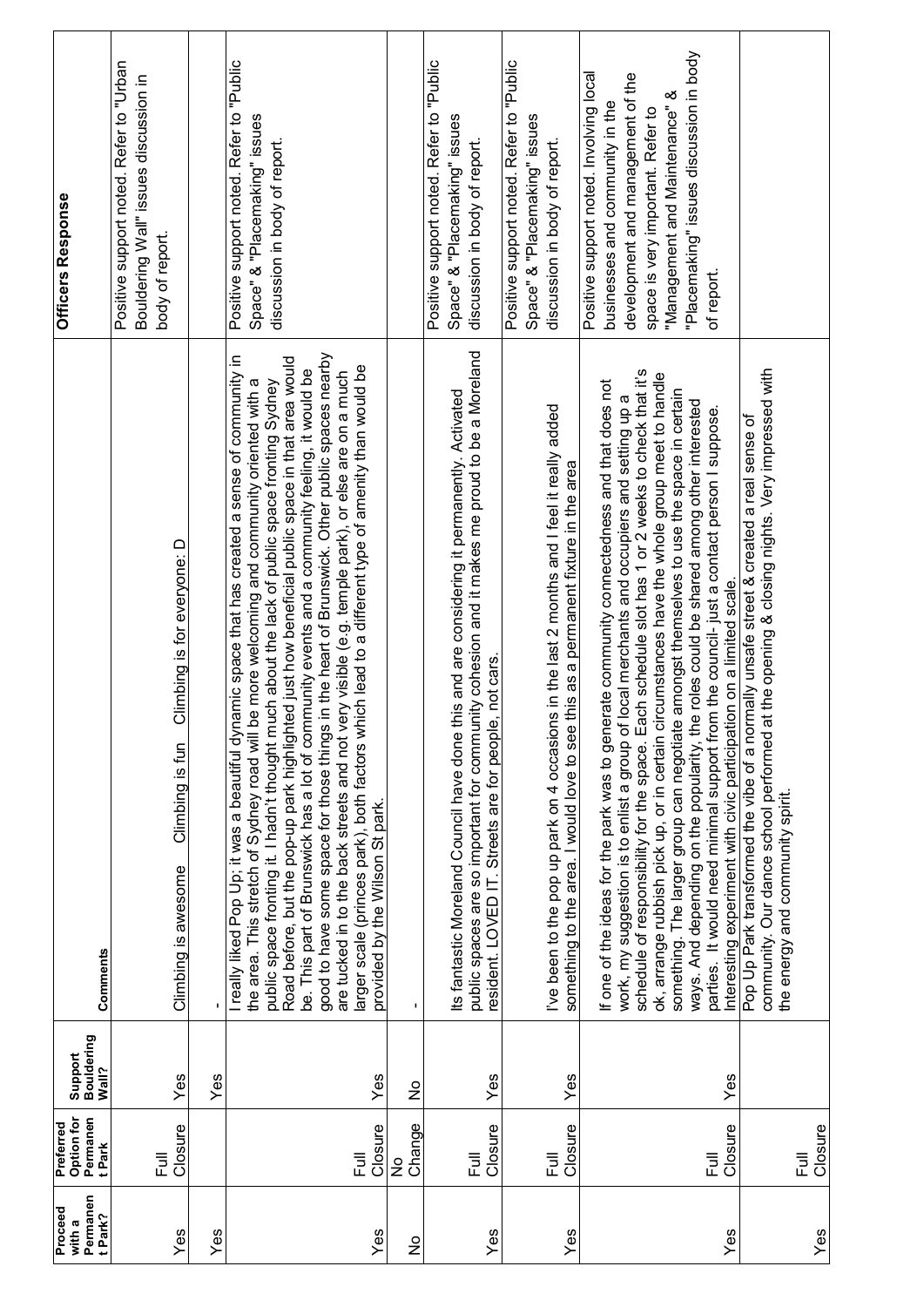| Permanen<br>Proceed<br>t Park?<br>with a | Option for<br>Permanen<br>Preterred<br>t Park | Support<br>Bouldering<br>Wall? | Comments                                                                                                                                                                                                                                                                                                                                                                                                                                                                                                                                                                                                                                                    | Officers Response                                                                                                                                                                                                                                                                                                                                      |
|------------------------------------------|-----------------------------------------------|--------------------------------|-------------------------------------------------------------------------------------------------------------------------------------------------------------------------------------------------------------------------------------------------------------------------------------------------------------------------------------------------------------------------------------------------------------------------------------------------------------------------------------------------------------------------------------------------------------------------------------------------------------------------------------------------------------|--------------------------------------------------------------------------------------------------------------------------------------------------------------------------------------------------------------------------------------------------------------------------------------------------------------------------------------------------------|
| Yes                                      | Closure<br>卮                                  |                                | I noted no impact on traffic flow or parking during the trial. I noted a general interested /<br>appreciative approach from other members of the community.                                                                                                                                                                                                                                                                                                                                                                                                                                                                                                 | Positive support noted. Refer to "Public<br>Space" & "Placemaking" issues<br>discussion in body of report.                                                                                                                                                                                                                                             |
| Yes                                      | Closure<br>巨                                  |                                | to see it stay. Thank-you<br>I LOVE the pop-up park and would LOVE                                                                                                                                                                                                                                                                                                                                                                                                                                                                                                                                                                                          | Positive support noted. Refer to "Public<br>Space" & "Placemaking" issues<br>discussion in body of report.                                                                                                                                                                                                                                             |
| Yes                                      | Closure<br>$\bar{p}$                          |                                | or train travel at this major shopping zone. Concerned<br>about climate change & advocate for planning policies which discourage motorised transport in<br>favour of public transport and cycling. I was witness to a traffic accident on Sydney Road<br>Will help encourage the use of cycling and<br>recently.                                                                                                                                                                                                                                                                                                                                            | Positive support noted. Refer to "Public<br>Space" & "Placemaking" issues<br>discussion in body of report.                                                                                                                                                                                                                                             |
| o                                        | change<br>$\frac{1}{2}$                       | $\frac{1}{2}$                  | Loss of car parking. Difficulty exiting Barkly Street by car                                                                                                                                                                                                                                                                                                                                                                                                                                                                                                                                                                                                | Submission and opposition to closing road<br>noted. Refer to "Access" & "Economic<br>Implications" issues in the body of the<br>report.                                                                                                                                                                                                                |
| Yes                                      | Closure<br>豆                                  |                                | Pop Up Park was a fantastic idea and welcome it to be a permanent feature                                                                                                                                                                                                                                                                                                                                                                                                                                                                                                                                                                                   | Positive support noted. Refer to "Public<br>Space" & "Placemaking" issues<br>discussion in body of report.                                                                                                                                                                                                                                             |
|                                          | $\frac{1}{2}$                                 |                                | removed parking for local residents and businesses. Please reopen the street to traffic. You have<br>rise, high density development and remove existing car parking - which are used by local<br>residents and businesses. Also, why are you allowing non residents to vote ahead of residents?<br>The preferences of actual residents should be weighted when making this decision. It is from us<br>already removed parking a few streets away, where the Brunswick Club is. Why approve high<br>I am against the way Wilson Avenue is being used. You have closed a functioning street and<br>you are proposing to remove functional streets and parking | Submission and opposition to closing road<br>Council can recieve submissions from any<br>"Crime & Safety" issues in the body of the<br>noted. Under the Local Government Act,<br>"person", even those who do not live in<br>"Economic Implications", "Access" &<br>submitter). Refer to "Public Space",<br>the immediate area (such as this<br>report. |
| $\frac{1}{2}$                            | change                                        | $\frac{1}{2}$                  |                                                                                                                                                                                                                                                                                                                                                                                                                                                                                                                                                                                                                                                             |                                                                                                                                                                                                                                                                                                                                                        |
| Yes                                      | Closure<br>ラ<br>L                             | Yes                            | like to have a permanent public space, which should definitely include a bouldering wall. I believe<br>As a climber, graduate from Melbourne University, as well as resident of Wilson Avenue, I would<br>there is a fast growing climbing community in Melbourne and the availability of a new space to<br>practice this sport would reduce the lack of specialise gyms in the Northern Suburbs and in                                                                                                                                                                                                                                                     | Positive support noted. Refer to "Public<br>Space" & "Placemaking" issues                                                                                                                                                                                                                                                                              |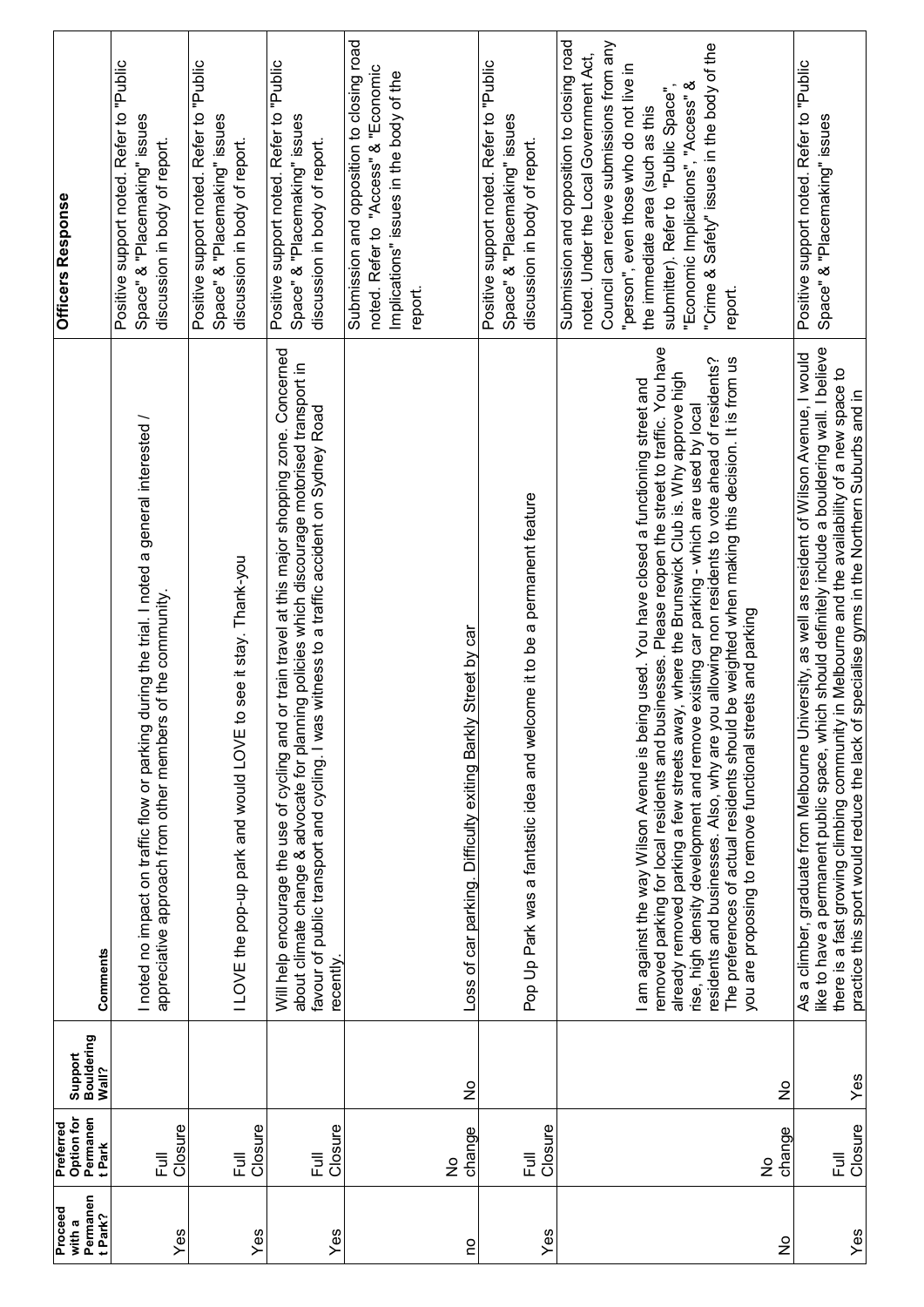| Permanen<br>Proceed<br>t Park?<br>with a | Option for<br>Permanen<br>Preferred<br>t Park | Support<br>Bouldering<br>Wall? | Comments                                                                                                                                                                                                                                                                                                                                                                                                                                                                                                                                                                                                                                                                                                                                                                                                                                                                                                                                                                                                                                                                                                                                                                                                                                                                                                                                                                                                                                                                                                                                                                                                                                                                                                                                                                                                                                                                                                                                                                                                                                                                                                                                                                                                                                                                     | Officers Response                                                                                                                                                                                                                                                                                                                                                                                                                                                                                                                                                                             |
|------------------------------------------|-----------------------------------------------|--------------------------------|------------------------------------------------------------------------------------------------------------------------------------------------------------------------------------------------------------------------------------------------------------------------------------------------------------------------------------------------------------------------------------------------------------------------------------------------------------------------------------------------------------------------------------------------------------------------------------------------------------------------------------------------------------------------------------------------------------------------------------------------------------------------------------------------------------------------------------------------------------------------------------------------------------------------------------------------------------------------------------------------------------------------------------------------------------------------------------------------------------------------------------------------------------------------------------------------------------------------------------------------------------------------------------------------------------------------------------------------------------------------------------------------------------------------------------------------------------------------------------------------------------------------------------------------------------------------------------------------------------------------------------------------------------------------------------------------------------------------------------------------------------------------------------------------------------------------------------------------------------------------------------------------------------------------------------------------------------------------------------------------------------------------------------------------------------------------------------------------------------------------------------------------------------------------------------------------------------------------------------------------------------------------------|-----------------------------------------------------------------------------------------------------------------------------------------------------------------------------------------------------------------------------------------------------------------------------------------------------------------------------------------------------------------------------------------------------------------------------------------------------------------------------------------------------------------------------------------------------------------------------------------------|
|                                          |                                               |                                | are not mountains in Melbourne which makes more<br>would encourage young people and regular climbers to be fit, as well as away from drugs and<br>peak hours and weekends. I also believe the support from the Council to the bouldering wall<br>climbing wall, which was in a quite environment for the neighbours and close from my home<br>difficult the bouldering practice, except for the wall at Burnley tunnel which usually is busy in<br>alcohol, among others benefits. I really enjoyed the pop up park, particularly the temporary<br>Melbourne to practice it. In addition, there                                                                                                                                                                                                                                                                                                                                                                                                                                                                                                                                                                                                                                                                                                                                                                                                                                                                                                                                                                                                                                                                                                                                                                                                                                                                                                                                                                                                                                                                                                                                                                                                                                                                              | discussion in body of report.                                                                                                                                                                                                                                                                                                                                                                                                                                                                                                                                                                 |
| Yes                                      | Closure<br>巨                                  |                                | together social issues are addressed as a result of the space such as safety, creating a healthy<br>I would like to see option 3 where Wilson Avenue is closed to traffic and becomes a community<br>hub that evolves naturally creating a space for performers, artists and to bring the community<br>together. I think these initiatives are very important because when the community comes<br>environment, learning from others, expressing ourselves.                                                                                                                                                                                                                                                                                                                                                                                                                                                                                                                                                                                                                                                                                                                                                                                                                                                                                                                                                                                                                                                                                                                                                                                                                                                                                                                                                                                                                                                                                                                                                                                                                                                                                                                                                                                                                   | Positive support noted. Refer to "Public<br>Space" & "Placemaking" issues<br>discussion in body of report                                                                                                                                                                                                                                                                                                                                                                                                                                                                                     |
| Yes                                      | Closure<br>豆                                  |                                | My partner and I, residents and owners of XX Street Coburg, are fully in support of Option 3. We<br>think the removal of impermeable, hot, unnecessary roads and their conversion to cool, green<br>public spaces should happen wherever feasible!                                                                                                                                                                                                                                                                                                                                                                                                                                                                                                                                                                                                                                                                                                                                                                                                                                                                                                                                                                                                                                                                                                                                                                                                                                                                                                                                                                                                                                                                                                                                                                                                                                                                                                                                                                                                                                                                                                                                                                                                                           | Positive support noted. Refer to "Public<br>Space" & "Placemaking" issues<br>discussion in body of report.                                                                                                                                                                                                                                                                                                                                                                                                                                                                                    |
| $\frac{1}{2}$                            | change<br>$\frac{1}{2}$                       | $\frac{1}{2}$                  | During the trial, there were a number of concerts in the Pop Up Park, where very loud music was<br>illegally turning right into Brunswick Road from Black Street, causing additional chaos, which we<br>safety of Jewell Precinct. We feel that Council should<br>establishing a public space would effectively address<br>believe was a direct result of the temporary closure of Wilson Avenue. 2. Noise & Quality of life,<br>reasons. 1. Access. We use Wilson Avenue to enter and exit Sydney Road. Our children attend<br>Princes Hill Primary School, the closest public school. The easiest and safest way to drive them<br>already is. During the trial we both observed people seated on the temporary furniture, drinking,<br>south down Black Street, and turn left into Brunswick<br>be established literally metres from our front door. 3. We believe that a permanent park is likely<br>played. This frightened and kept our young children awake. We do not wish a concert venue to<br>Road. This proved even more unsafe, as it was necessary to cross two lanes of traffic, to enter<br>for us by the close presence of the traffic lights at the intersection of Sydney Road and Weston<br>to school is to exit Wilson Avenue by turning right into Sydney Road. This is made less difficult<br>attempts to travel to school difficult and dangerous. We would attempt to turn right into Sydney<br>hotels after they close. This will likely result in an increase in public drinking, littering and other<br>to be an attractant for outsiders (non-residents), particularly people leaving the various nearby<br>Street. During the period when Wilson Avenue was closed to host the Pop Up Park, we found<br>Both options proved incredibly difficult during peak<br>the third turning lane. We have also noticed that there was an increased incidence of people<br>anti-social behaviour on our doorstep— which would only make the area more unsafe that it<br>We are owner occupiers on Wilson Avenue. We prefer to maintain the status quo for three<br>after dark. As such, we do not believe that<br>Council's stated objective of improving the<br>Road from Union Street or Barkley Street.<br>hour traffic. The other option was to travel | Submission and opposition to closing road<br>measures are proposed. Each of the three<br>points raised are relevant and discussion<br>proposed in the body of the report. Refer<br>and quality of life for existing residents is<br>Maintenance" & "Crime & Safety" issues<br>Council will advocate with Vic Roads for<br>noted. The junction at Barkly Street and<br>examination and improvements. Noise<br>Sydney Road is less than optimal and<br>and related mitigation measures are<br>an important factor, and mitigation<br>to "Access", "Management and<br>in the body of the report. |